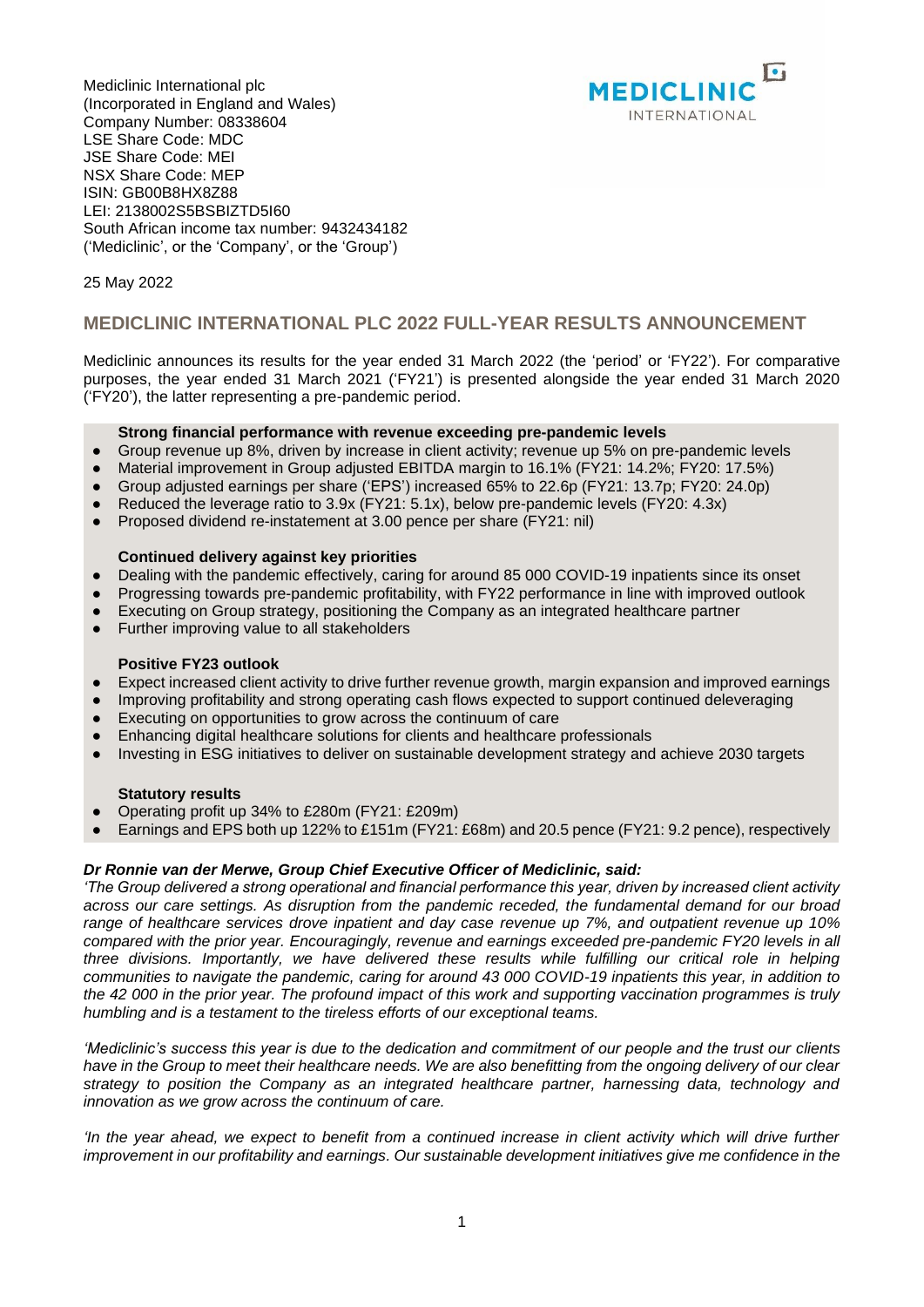*Group's ability to strengthen its leading market positions, delivering value and sustained success over the coming years.'*

# **GROUP FINANCIAL SUMMARY**

|                                  | <b>FY22</b><br>£'m | <b>FY21</b><br>£'m | Variance<br>FY22 vs<br>FY211 | FY20 <sup>2</sup><br>£'m | Variance<br>FY22 vs<br>FY201 |
|----------------------------------|--------------------|--------------------|------------------------------|--------------------------|------------------------------|
| <b>Reported results</b>          |                    |                    |                              |                          |                              |
| Revenue                          | 3 2 3 3            | 2 9 9 5            | 8%                           | 3 0 8 3                  | 5%                           |
| Operating profit                 | 280                | 209                | 34%                          | (184)                    | 253%                         |
| Earnings $3$                     | 151                | 68                 | 122%                         | (320)                    | 147%                         |
| EPS (pence)                      | 20.5               | 9.2                | 122%                         | (43.4)                   | 147%                         |
| Total dividend per share (pence) | 3.00               |                    | 100%                         | 3.20                     | $(6)\%$                      |
| Adjusted results <sup>4</sup>    |                    |                    |                              |                          |                              |
| <b>Adjusted EBITDA</b>           | 522                | 426                | 22%                          | 541                      | (3)%                         |
| Adjusted operating profit        | 311                | 221                | 41%                          | 327                      | (5)%                         |
| Adjusted earnings                | 167                | 101                | 65%                          | 177                      | $(6)$ %                      |
| Adjusted EPS (pence)             | 22.6               | 13.7               | 65%                          | 24.0                     | $(6)$ %                      |
| Net incurred debt <sup>5</sup>   | 1 2 6 9            | 1 4 8 3            | (14)%                        | 1622                     | (22)%                        |
| Cash conversion <sup>6</sup>     | 127%               | 77%                |                              | 109%                     |                              |

*<sup>1</sup> The percentage variances are calculated in unrounded sterling values and not in millions.*

*<sup>2</sup> 2020 Full-year Results Announcement was published on 2 June 2020.*

*<sup>3</sup> Reported earnings refers to profit for the year attributable to equity holders.*

*<sup>4</sup> The Group uses adjusted income statement reporting as non-IFRS measures in evaluating performance and to provide consistent and comparable reporting. See the policy and 'Reconciliations' section on pages 13–20 of this announcement.*

**1** *Net incurred debt reflects bank borrowings and excludes IFRS 16 lease liabilities.*<br>
See ealer data page 10 of this ennouncement.

*<sup>6</sup> See calculation on page 19 of this announcement.*

Details of the FY22 results webinar for investors and analysts are available at the end of this announcement and on the Group's website at [www.mediclinic.com.](http://www.mediclinic.com/)

# **GROUP CHIEF EXECUTIVE OFFICER'S REPORT**

#### **Delivering against our priorities**

Amid the ongoing challenges posed by COVID-19, the Group made good progress in the achievement of our financial, operational and strategic goals during the year under review, further strengthening our foundation for future growth.

To guide our actions during FY22, I set out four key priorities at the start of the year:

- 1. Deal with the pandemic effectively;
- 2. Progress towards pre-pandemic profitability;
- 3. Execute on the Mediclinic Group Strategy; and
- 4. Further improve our Group value.

#### **Dealing with the pandemic effectively**

Our international perspective and centrally coordinated Clinical Services function proved instrumental in navigating the pandemic effectively, leveraging insight and best practice from across the Group to improve our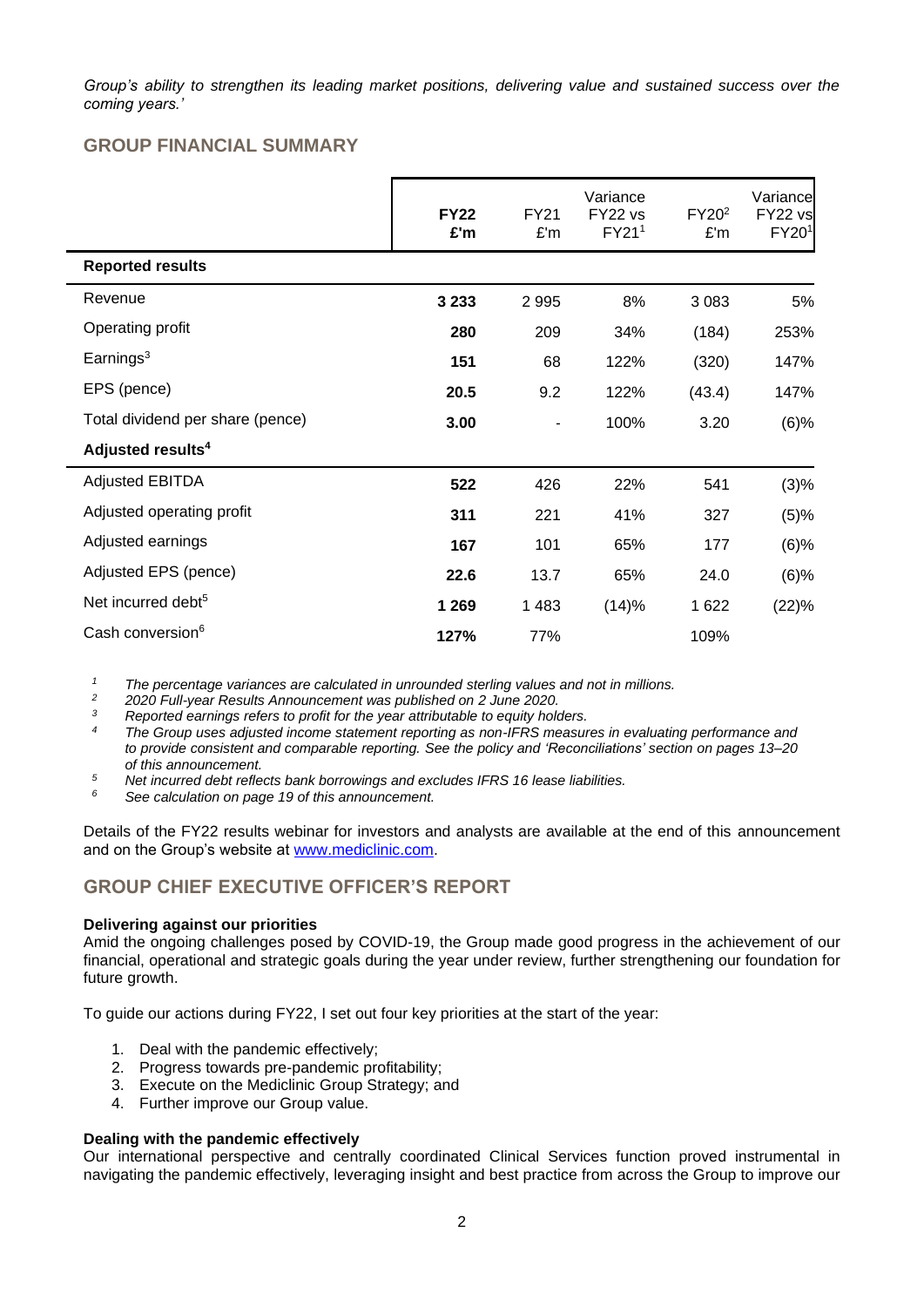response to each wave. Through multidisciplinary task forces at Group and divisional level, we continually evaluate our ongoing pandemic response, allowing for optimised treatment pathways. We also remain focused on the safety and wellbeing of every employee and partner doctor, adapting our support as the pandemic's impact evolves.

Since the onset of the pandemic, we have diligently cared for approximately 85 000 COVID-19 inpatients. Even though COVID-19 patient volumes were similar compared with the prior year, we experienced a significant increase in overall client activity, driven by demand for our broad range of healthcare services. In FY22, we treated around 750 000 inpatient and day case admissions, up 14% compared with FY21, with outpatient revenue increasing by 10%.

Collaborating with and supporting public and private stakeholders in all our geographies has proven vital in combatting the pandemic. In Switzerland, we administered over 1 million COVID-19 vaccine doses at our vaccination centres, and partnered with 12 cantons to manage repetitive polymerase chain reaction ('PCR') saliva testing on our digital platform, TOGETHER WE TEST. Our on-site vaccination centres in South Africa assisted with the delivery of a further 360 000 vaccines, while five of our facilities in the Middle East provide ongoing support to the world-class, government-led vaccination and testing programmes in the region.

## **Progressing towards pre-pandemic profitability**

Our ability to provide our full breadth of services improved in FY22 compared with FY21. The Omicron variant proved less clinically severe than previous variants, resulting in fewer COVID-19 inpatient admissions compared with other waves; however, staffing and patient scheduling were severely disrupted at times by the variant's higher transmissibility. Encouragingly, we were able to exit the fourth quarter strongly across all three divisions as the wave receded.

The Group delivered a strong operational and financial performance this year, in line with the improved outlook we indicated at the half-year results. Group revenue in FY22 was up 8% at £3 233m (FY21: £2 995m), adjusted EBITDA was up 22% at £522m (FY21: £426m) and the adjusted EBITDA margin significantly improved by nearly 200 basis points to 16.1% (FY21: 14.2%), signalling our progress towards pre-pandemic profitability (FY20: 17.5%). Reported operating profit was up 34% at £280m (FY21: £209m); adjusted operating profit was up 41% at £311m (FY21: £221m). Reported earnings were up 122% at £151m (FY21: £68m). Reported and adjusted EPS were up 122% at 20.5 pence (FY21: 9.2 pence) and 65% at 22.6 pence (FY21: 13.7 pence), respectively.

Cash and cash equivalents increased during the year to £534m (FY21: £294m), with cash conversion at 127% (FY21: 77%). The leverage ratio reduced to 3.9x at year end (FY21: 5.1x), and return on invested capital ('ROIC') increased to 4.0% (FY21: 3.0%). The Board has proposed that the dividend be reinstated with a final dividend of 3.00 pence per share (FY21: nil).

## **Executing on our Group strategy**

The Group strategy aims to position Mediclinic as an integrated healthcare partner, harnessing data, technology and innovation to facilitate our growth across the continuum of care while offering sustainable value to our clients. To facilitate this, from 1 April 2022, we appointed Koert Pretorius, former CEO of our Southern Africa division, as Group Chief Operating Officer and refined Magnus Oetiker's role to focus purely on strategy. I believe these changes will increase the speed of strategy execution while maintaining operational discipline in the business of today. It will also improve project alignment, resource allocation and operational excellence across the Group and divisions, and support our Group priority of returning to pre-COVID-19 levels of profitability.

#### *Digital transformation*

Traditionally, we have invested significantly in our global infrastructure, creating a valuable and market-leading portfolio of facilities. The pandemic, however, greatly increased the need for convenience and ease in accessing quality healthcare. We are growing our information and communications technology ('ICT'), electronic health records ('EHRs') and digital initiatives accordingly to enable seamless and coordinated client journeys across physical and virtual care settings.

Through our collaboration with Mehiläinen, we are broadening our capacity to provide innovative digital healthcare solutions for clients and healthcare professionals on the BeeHealthy platform. We have launched client-facing applications in all three geographies, and are piloting various digital patient pathways. This will allow us to foster stronger direct relationships with our clients, enhancing clinical outcomes, client experience and stakeholder value.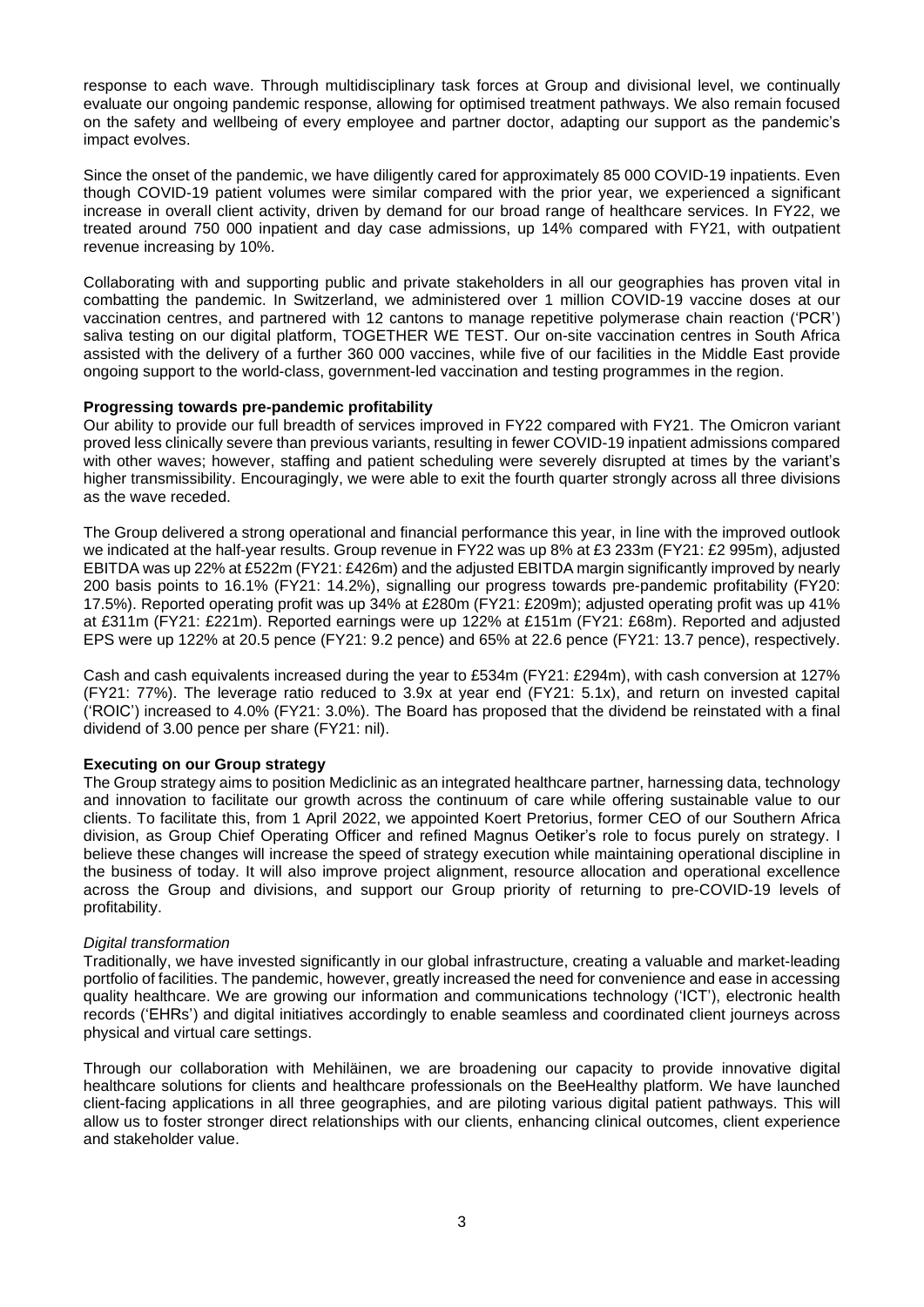Our virtual care initiative digitalises existing services to create a real-time healthcare system which comprises telehealth services, remote patient monitoring ('RPM') and virtual critical care unit solutions. We are also well advanced in robotic process automation ('RPA'), which drives productivity and efficiency gains, and allows our people to prioritise valued-added activities.

### *Innovation*

We established our healthcare technology and innovation hub in Switzerland during the year under review, and our precision medicine services have launched in the Middle East and Switzerland, with Southern Africa to follow shortly. These services, led by specialist geneticists, enable disease treatment and prevention tailored to individual clients' genetic, environmental and lifestyle variables.

### *Growth and expansion across the continuum of care*

In Switzerland, our numerous public-private partnerships ('PPPs') support cantonal hospitals to expand care delivery, while Hirslanden, along with Medbase and the insurance partners Groupe Mutuel, Helsana and SWICA, launched a joint digital ecosystem called Compassana, which will allow Swiss clients to coordinate their care. We also recently opened OPERA Bern day case clinic, our fifth in Switzerland, and are piloting an innovative insurance product in the same region, in collaboration with Medbase and Helsana Insurance, which offers supplementary insured clients access to high-quality, integrated care.

In Southern Africa, we opened two new day case clinics during the period, taking the division's total to 14. Following the opening of our first renal facility in South Africa in partnership with BGM Renal Care in February 2021, three further facilities were opened during the period. Co-locating these services at existing facilities ensures a comprehensive, vertically integrated approach to renal care in the acute and chronic environment. In July 2021, we also partnered with Icon Oncology to open a new flagship oncology service.

We grew our services in the Middle East through the 100-bed expansion and the new integrated oncology unit at Airport Road Hospital in Abu Dhabi. In November 2021, we acquired the remaining 70% shares in the Bourn Hall Fertility Centre to further enhance our *in vitro* fertilisation ('IVF') offering. In Dubai, we successfully launched a new Mediclinic Perform sports medicine and rehabilitation centre, and a cosmetic facility, Enhance, is due to open by the end of May. We entered into the first-ever healthcare PPPs awarded by the Dubai Health Authority to operate two dialysis centres.

RPM and home care services present new growth opportunities. The Group invested in DomoSafety, a Swiss at-home health monitoring business; acquired Ayadi Home Healthcare in the Middle East; and commenced an RPM pilot with the Abu Dhabi Government. Furthermore, we converted 35 licensed beds in the Middle East to provide long-term patient care as we look to these and other specialties like mental health for further expansion.

The Group's entry into the Kingdom of Saudi Arabia together with the Al Murjan Group is progressing well. We expect to open the 236-bed private hospital in 2023.

#### *Sustainable development*

Sustainable development is one of our core strategic focus areas and is ingrained in how we do business. Our people, clients and the planet are our priority as we seek to build healthier and happier societies for a better future, which drives value for all stakeholders.

We have allocated around £8m of capital investment per annum over the next three years towards projects that drive environmental improvements as we seek to achieve our 2030 targets, reducing costs and diversifying our energy reliance. Excellent, cost-effective initiatives are already underway, including water usage minimisation, alternatives to traditional energy sources and packaging reduction. During the period, we completed our first sustainability-linked syndicated loan in South Africa and signed agreements to procure renewable energy at lower rates than traditional energy tariffs while transitioning to 100% renewable electricity supply in Switzerland.

## **Further improving our Group value**

Our purpose, to enhance the quality of life, drives everything we do as an organisation, galvanising our teams across geographies to deliver care for our clients. To enhance the Group's position as a market leader, we are not restricted by geography or function, but instead harness the skills, knowledge, best practice and innovation from each of the three continents where we operate. We have seen clinical collaboration in areas such as virtual critical care units, COVID-19 treatment pathways and RPM. Our Digital Transformation and Innovation functions collaborate with partners from around the globe. Procurement initiatives ensure the consistency and security of supply, as well as competitive pricing which supports our profitability. ESG projects enhance our position as a trusted healthcare partner. All of these are being managed centrally to ensure we benefit from economies of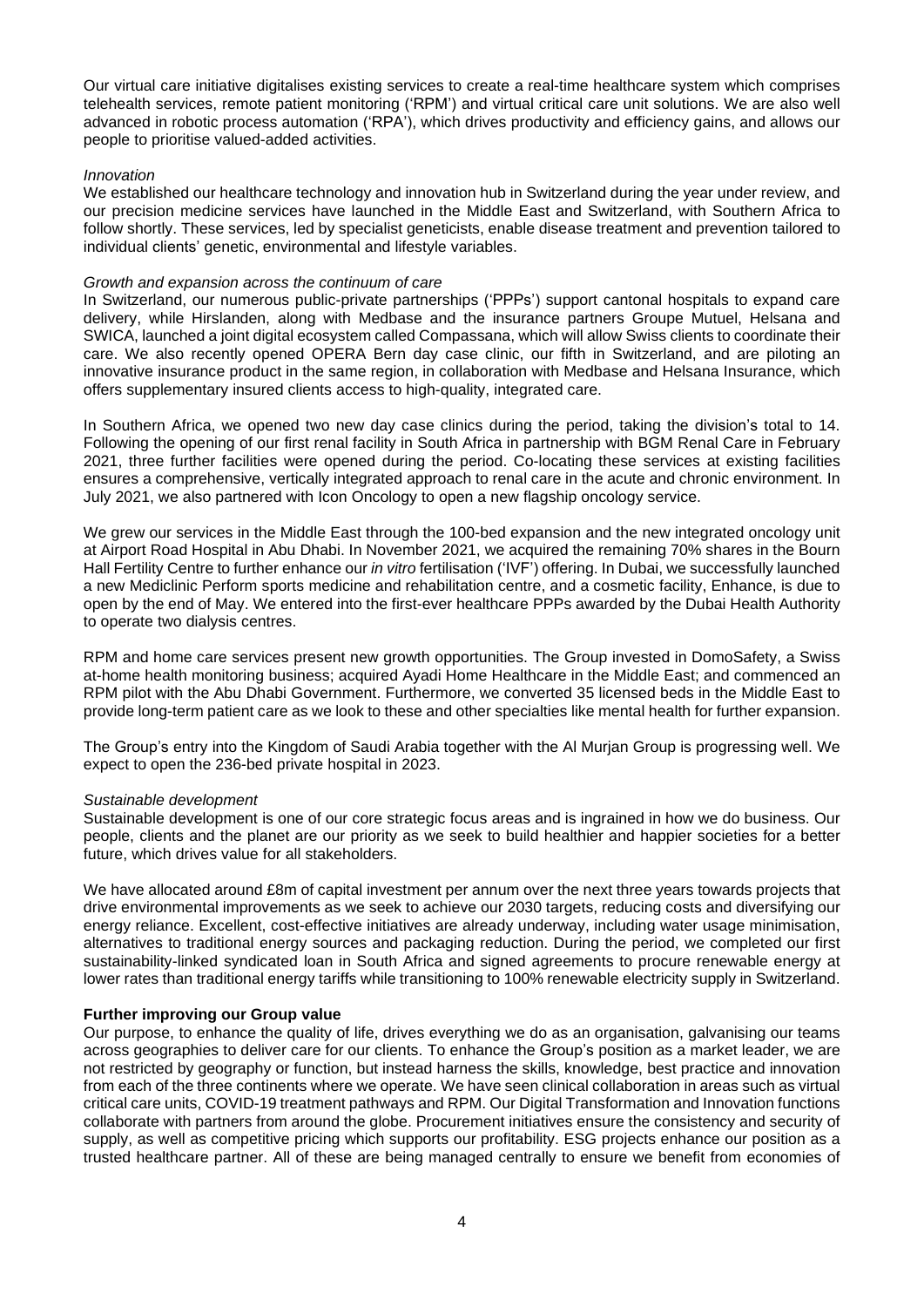scale, efficiencies and coordinated care, which will continue to set us apart from less diversified healthcare providers.

#### **Spire Healthcare Group plc ('Spire') performance**

Spire's partnership with the National Health Service ('NHS') in the UK continued with a volume-based contract in the first quarter of 2021 – nine Spire hospitals became NHS cancer hubs. Similar agreements were established in the wake of the Omicron wave.

The group delivered a strong financial performance in the year ended 31 December 2021, with revenue growth of 20%. Spire also completed the sale and leaseback of its Cheshire hospital and refinancing of its borrowing facilities, paying down £100m of debt.

We continue to work with the company's management and board to deliver on Spire's strategy of being the first choice for private healthcare in the UK, and a key partner of the NHS, while progressing efficiency programmes and growth initiatives.

#### **Positive Group outlook**

It has been four years since my appointment as Group CEO, and three years since we introduced a comprehensive strategy for the entire organisation. During this time, there is no doubt we have matured in our approach to strategy execution and our ability to work cohesively towards enhancing our collective value. This gives me confidence in our future and the opportunities being created for the Group to deliver sustainable value.

In FY23, we expect a combination of volume growth and efficiency gains to continue to drive the Group towards pre-pandemic profitability, alongside a meaningful improvement in earnings.

We continually invest in our people, referral networks, innovative insurance products and digital initiatives as we expand across the continuum of care in an integrated and value-focused way. Our organisation's resilience, the trust we have built with our clients and partners, and our ability to seize opportunities are only possible as a result of our people; it is impossible to feign the fortitude, positivity and commitment that our employees display every day, let alone the success that has resulted from their efforts. I wish to thank every employee and supporting doctor for their contribution in this.

#### **Dr Ronnie van der Merwe**

Group Chief Executive Officer 24 May 2022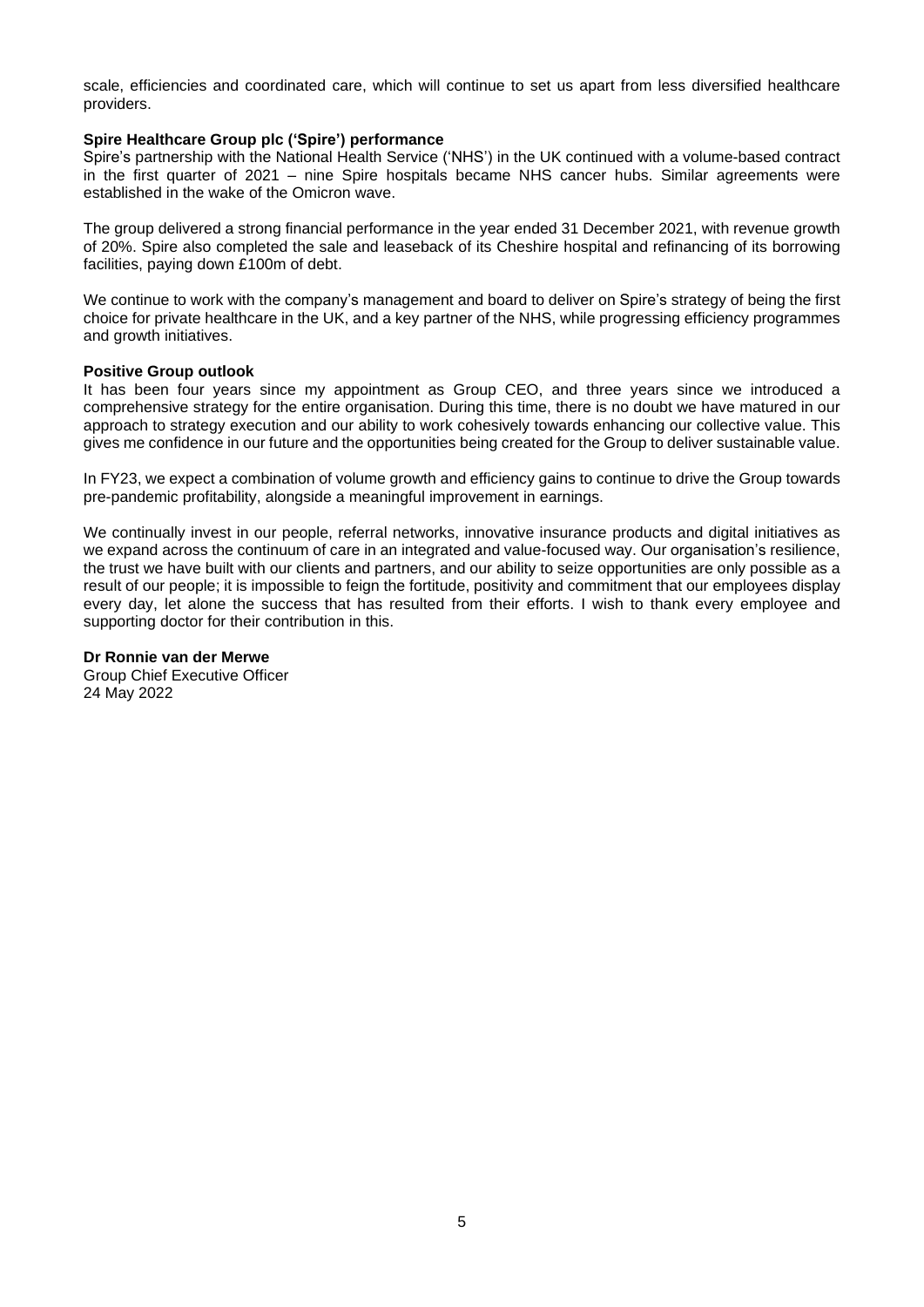# **GROUP CHIEF FINANCIAL OFFICER'S REPORT**

Page 13 in the Financial review sets out the Group's use of adjusted non-IFRS financial measures. Other non-*IFRS measures, which include constant currency, cash conversion, ROIC, net incurred debt and leverage ratio, are further discussed, with reconciliations from the most comparable IFRS measure provided, on pages 14–24.*

# **FINANCIAL SUMMARY**

- Group revenue increased by 8% compared with FY21 (up 10% in constant currency), driven by growth in client activity; revenue up 5% on pre-pandemic levels (up 9% in constant currency)
- Group adjusted EBITDA increased by 22% compared with FY21 (up 24% in constant currency), driven by revenue growth, and adjusted EBITDA margin improved to 16.1% (FY21: 14.2%); adjusted EBITDA up 1% in constant currency compared with pre-pandemic FY20
- Adjusted operating profit of £311m; up 41% on FY21 and down 5% on pre-pandemic FY20; in constant currency terms up 41% and flat compared with FY21 and FY20, respectively
- Operating profit up 34% to £280m (FY21: £209m)
- Adjusted earnings and adjusted EPS increased by 65% compared with prior year; local currency adjusted earnings ahead of pre-pandemic levels in all three divisions
- Reported earnings up 122% to £151m (FY21: £68m) and reported EPS up 122% to 20.5 pence (FY21: 9.2 pence)
- Operating performance and cash conversion of 127% (FY21: 77%) delivered increase in cash and cash equivalents to £534m (FY21: £294m)
- Recovery in profitability and reduction in net incurred debt reduced leverage ratio (including lease liabilities) to 3.9x (FY21: 5.1x)
- Proposed final dividend of 3.00 pence per share in line with dividend policy payout ratio

# **GROUP RESULTS**

## **Adjusted results**

The Group delivered a strong financial performance compared with FY21, driven by increased client activity. Compared with pre-pandemic levels, the volumes in Switzerland and the Middle East increased, while Southern Africa gradually recovered after a more severe impact from the pandemic. The improvement in FY22 was despite the disruption of further COVID-19 waves – with the Omicron wave proving particularly challenging from a staffing and patient scheduling perspective due to its high transmissibility and regulated self-isolation.

Group revenue was up 8% at £3 233m (FY21: £2 995m) and up 10% in constant currency terms. Compared with pre-pandemic FY20, Group revenue was up 5% (FY20: £3 083m) and up 9% in constant currency terms. Revenue increased in all three divisions compared with both the prior year and the pre-pandemic FY20 year.

Adjusted EBITDA was up 22% at £522m (FY21: £426m) and up 24% in constant currency terms. Across the Group, incremental COVID-19-related expenses totalled around £27m (FY21: £32m), reflecting the ongoing treatment of COVID-19 inpatients during various pandemic waves. The Group's adjusted EBITDA margin increased materially to 16.1% (FY21: 14.2%), driven by the revenue performance.

Compared with the pre-pandemic FY20 period, adjusted EBITDA was down 3% (up 1% in constant currency terms). The adjusted EBITDA margin is approaching pre-pandemic levels (FY20: 17.5%) while still reflecting increases in employee costs and in consumable and supply costs driven by COVID-19-related expenses and input costs associated with higher acuity revenue, the impact of which is expected to reduce over time.

Adjusted depreciation and amortisation were up 1% to £209m (FY21: £207m) and down 3% compared with the pre-pandemic period (FY20: £217m), reflecting prudent delays in capital expenditure and translation differences more than offsetting the IFRS 16 impact of the commissioning of Airport Road Hospital in Abu Dhabi.

Adjusted operating profit was up 41% at £311m (FY21: £221m; FY20: £327m), resulting in an improved ROIC of 4.0% compared with 3.0% in FY21. In constant currency terms, adjusted operating profit was up 41% and flat compared with FY21 and FY20, respectively.

Adjusted net finance cost was down 8% at £67m (FY21: £72m; FY20: £78m), mainly due to the effect of lower net borrowings more than offsetting the IFRS 16 impact of the Airport Road Hospital commissioning.

The adjusted tax charge was £45m (FY21: £27m; FY20: £56m) and the adjusted effective tax rate for the period was 19.5% (FY21: 19.3%; FY20: 22.3%).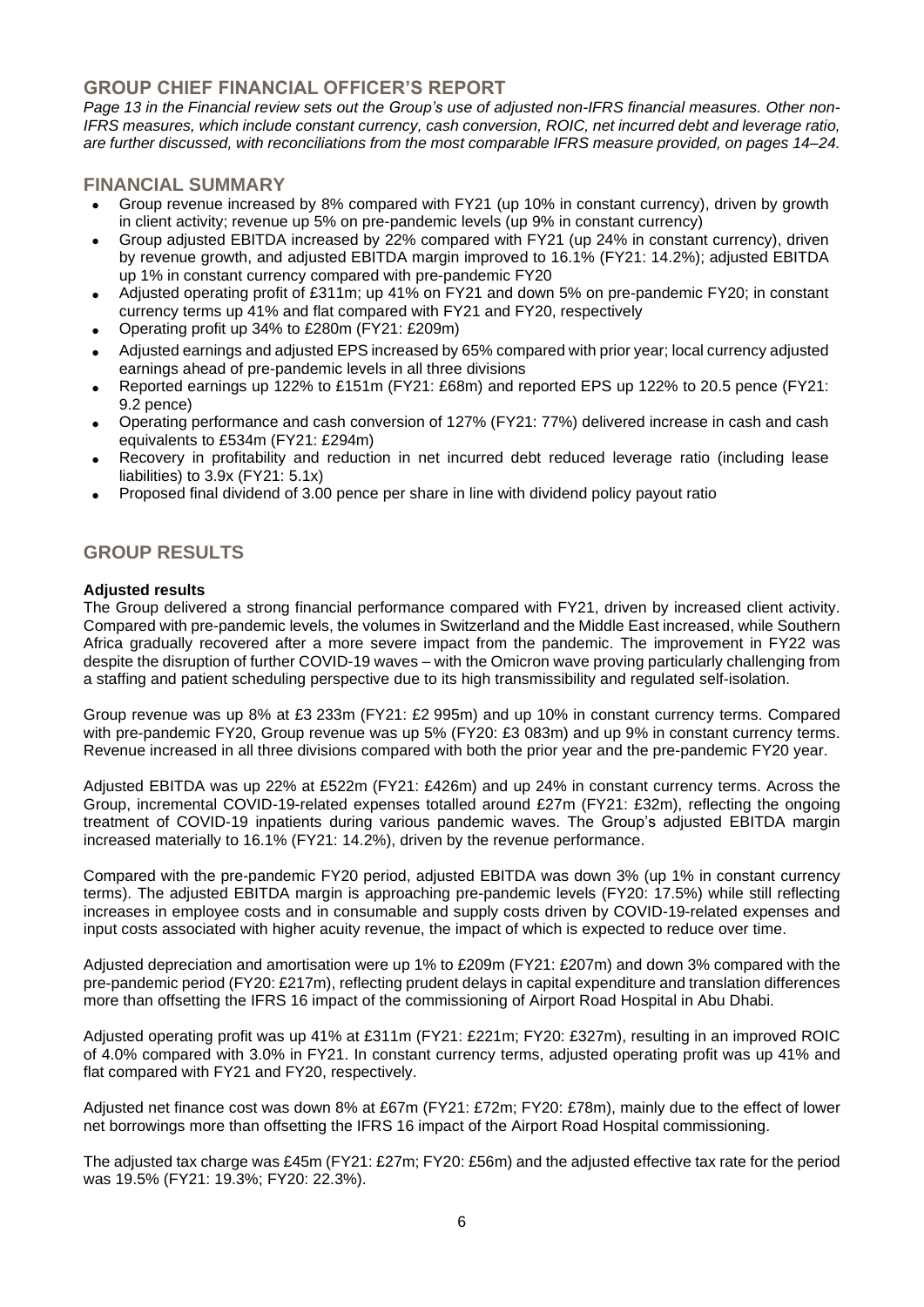Adjusted non-controlling interests were up 72% to £19m (FY21: £11m; FY20: £18m), reflecting higher contributions from Southern Africa hospitals with outside shareholdings. Adjusted net loss from equityaccounted investments increased from £10m in FY21 to £13m in FY22, reflecting the net loss reported by Spire for the 12 months ended 31 December 2021.

Both adjusted earnings and adjusted EPS were up 65% at £167m (FY21: £101m), and 22.6 pence (FY21: 13.7 pence; FY20: 24.0 pence), respectively. All three divisions' earnings in local currency were ahead of prepandemic levels with only translation differences resulting in Group adjusted earnings being down 6% compared with pre-pandemic levels (FY20: £177m).

The Group delivered cash conversion of 127% (FY21: 77%), with all three divisions above the Group target of 90–100%, through catch-up of the slower recovery in the prior year.

Ongoing investment across the Group to enhance the existing facilities and deliver future growth resulted in capital expenditure of £178m. As planned, this was up on the prior year (FY21: £126m), a period when capital expenditure was reduced in light of the initial uncertainty posed by the pandemic. FY22 spend was lower than planned due to the timing of projects with FY23 expected to reflect a catch-up, forecast to total around £251m in constant currency terms.

Given the recovery in profitability and cash conversion, the Group's leverage ratio (including lease liabilities) significantly reduced during the year to 3.9x (FY21: 5.1x). While the Swiss and Middle East divisions continued to pay down debt by around £91m, translation differences at year end resulted in reported incurred bank debt remaining broadly flat at £1 803m (FY21: £1 777m). Strong cash generation supported a reduction in net incurred debt by £214m to £1 269m (FY21: £1 483m).

At the end of FY20, the Board took the prudent and appropriate decision to suspend the dividend, as part of the Group's response to maintaining its liquidity position through the pandemic and maximising its support in combatting COVID-19. The Board believes the Group is in a stronger financial position and the outlook, though subject to macroeconomic factors, is more certain than at any time in the past two years. Therefore, the Board is proposing to reinstate the dividend in line with the dividend policy targeting a payout ratio of 25–35% of adjusted earnings, and has proposed a final dividend per share of 3.00 pence (FY21: nil), representing 25% of 2H22 adjusted EPS.

In arriving at FY22 adjusted operating profit, reported operating profit was adjusted for the following items:

- past service cost of £9m relating to Swiss pension benefit plan changes and £2m relating to Middle East end-of-service benefit obligation;
- insurance proceeds of £7m received for the damage of buildings and equipment at Klinik Hirslanden, Zurich;
- accelerated depreciation of £19m relating to the dismantling of two hospital wings as part of an expansion project at Klinik St. Anna, Lucerne;
- impairment charges of £7m relating to damaged buildings and equipment at Klinik Hirslanden; and
- fair value adjustment of £1m on the deemed disposal of the equity-accounted investment, Bourn Hall.

Prior period FY21 operating profit was adjusted for the following items:

- accelerated depreciation of £10m relating to the dismantling of two hospital wings as part of an expansion project at Klinik St. Anna;
- impairment charges of £4m relating to Southern Africa; and
- insurance proceeds of £2m received for the loss of equipment in Southern Africa.

Operating profit in FY20 was adjusted for the following items:

- recognition of an impairment charge of £481m to Middle East goodwill;
- recognition of an impairment charge of £33m to fixed assets in Switzerland;
- impairment reversal of £4m relating to properties in Switzerland;
- impairment charges of £2m relating to Southern Africa: and
- fair value adjustments on derivative contracts of £1m.

FY22 reported earnings were further adjusted for the following items:

- Mediclinic's share of the equity-accounted gain on sale and leaseback from Spire of £7m;
- Mediclinic's share of the equity-accounted tax credit in respect of Spire's sale and leaseback of £5m;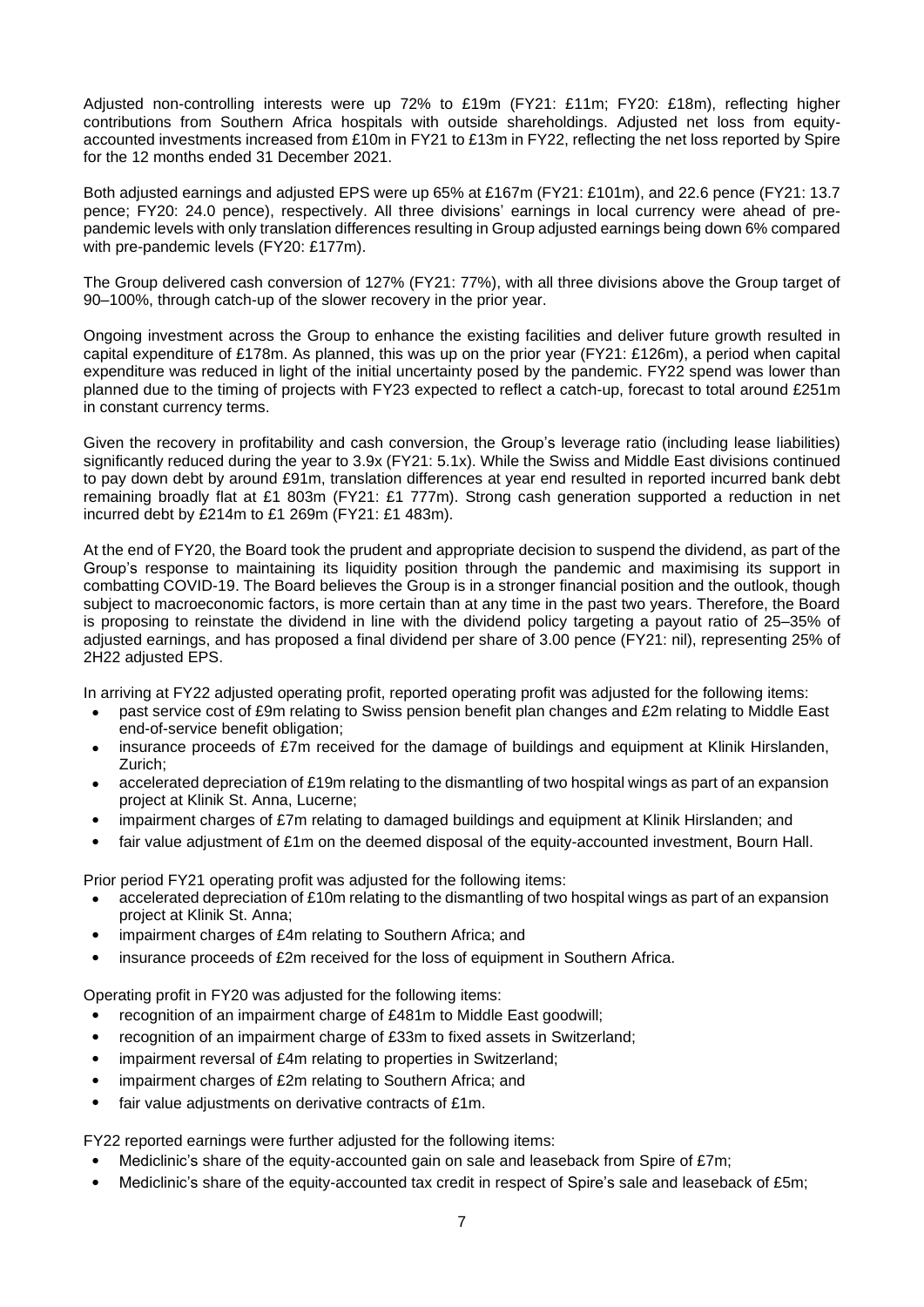- increase in the redemption liability related to Clinique des Grangettes, Geneva, due to remeasurement of £1m; and
- related tax impact on adjusting items of £4m.

FY21 reported earnings were further adjusted for the following items:

- Mediclinic's share of the equity-accounted impairment loss from Spire of £60m;
- reversal of previously recorded impairment losses against the carrying value of the equity investment in Spire of £60m;
- increase in the redemption liability related to Clinique des Grangettes due to remeasurement of £23m; and
- related tax impact on adjusting items of £2m.

FY20 reported earnings were further adjusted for the following items:

- increase in the redemption liability related to Clinique des Grangettes due to remeasurement of £5m;
- recognition of an impairment charge on the equity investment in Spire of £10m;
- the reduction of Swiss property deferred tax liabilities of £29m resulting from corporate tax reforms in Switzerland; and
- related tax impact on adjusting items of £3m.

## **Reported results**

Reported revenue was up 8% to £3 233m (FY21: £2 995m), driven by the recovery in client activity and reduced restrictions on elective and non-urgent care.

Depreciation and amortisation increased by 5% to £228m (FY21: £217m) and includes accelerated depreciation of £19m (FY21: £10m) relating to the expansion project at Klinik St. Anna. Operating profit was up by 34% to £280m (FY21: £209m).

Net finance cost decreased by 29% to £68m (FY21: £95m) with the prior year reflecting the remeasurement of the redemption liability related to Clinique des Grangettes of £23m.

The Group's effective tax rate for the period was 19.5% (FY21: 24.4%). The higher effective tax rate in the prior year was due to the remeasurement of the redemption liability, which is not deductible for tax purposes and had a tax effect of £4m.

Earnings and EPS were both up 122% at £151m (FY21: £68m) and at 20.5 pence (FY21: 9.2 pence), respectively.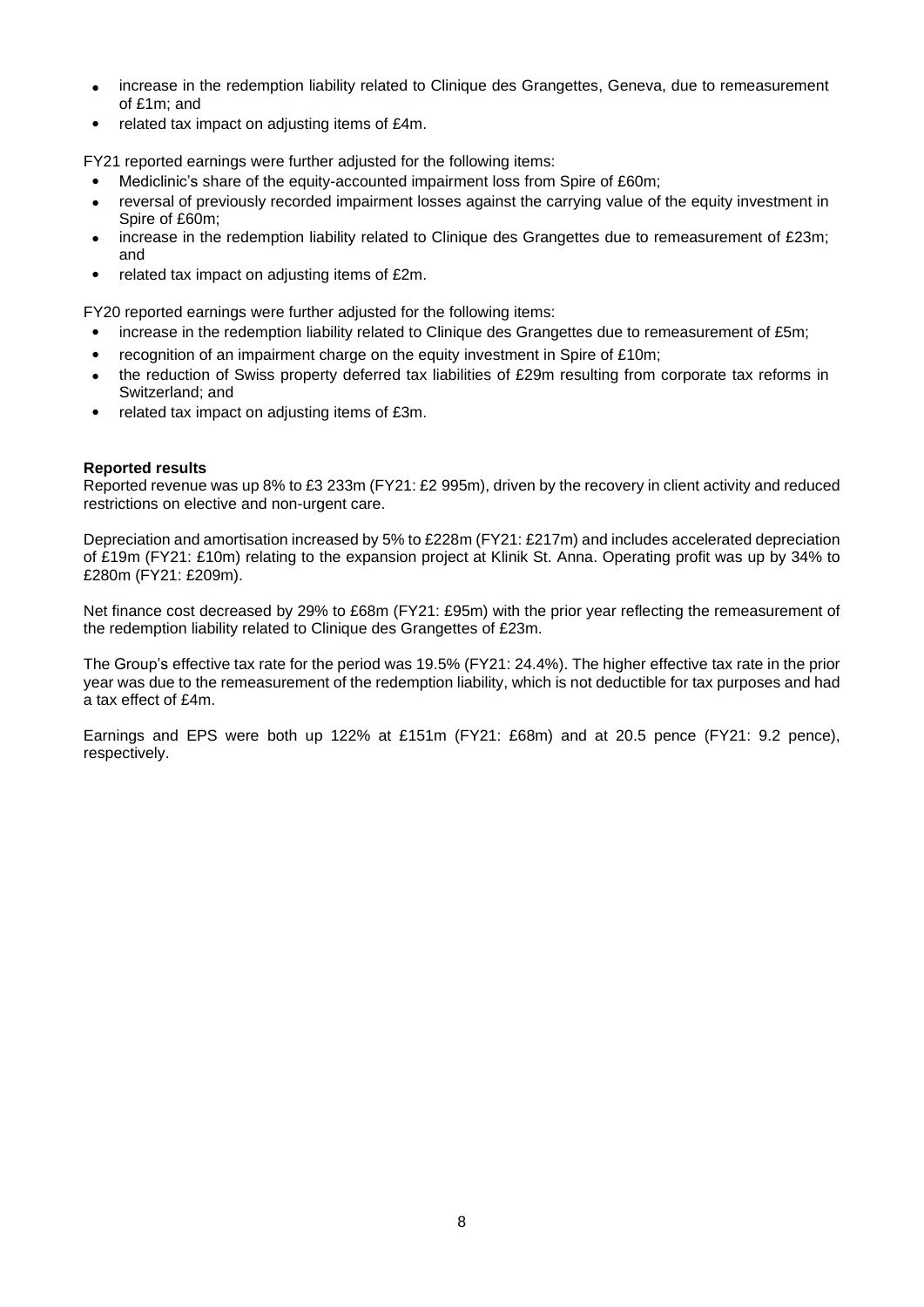# **DIVISIONAL RESULTS**

|                                                         |             | <b>Group currency</b><br>(millions) |           |                                                            |                |             | <b>Divisional currency</b><br>(millions) <sup>1</sup> |         |           |                                                            |
|---------------------------------------------------------|-------------|-------------------------------------|-----------|------------------------------------------------------------|----------------|-------------|-------------------------------------------------------|---------|-----------|------------------------------------------------------------|
|                                                         | <b>FY22</b> |                                     | FY21 FY20 | <b>Variance Variance</b><br>FY22 vs FY22 vs<br><b>FY21</b> | <b>FY20</b>    | <b>FY22</b> | <b>FY21</b>                                           |         | FY20 FY21 | <b>Variance Variance</b><br>FY22 vs FY22 vs<br><b>FY20</b> |
| <b>Revenue</b>                                          | £3 233      | £2 995                              | £3 083    | 8%                                                         | 5%             |             |                                                       |         |           |                                                            |
| Switzerland                                             | £1 503      | £1 478                              | £1 438    | 2%                                                         | 5%             | 1885        | 1784                                                  | 1804    | 6%        | 4%                                                         |
| Southern Africa                                         | £909        | £734                                | £907      | 24%                                                        | 0%             | 18 4 16     | 15 573                                                | 17 031  | 18%       | 8%                                                         |
| Middle East                                             | £820        | £781                                | £737      | 5%                                                         | 11%            | 4 1 1 1     | 3760                                                  | 3 4 4 5 | 9%        | 19%                                                        |
| Corporate                                               | £1          | £2                                  | £1        | (50)%                                                      | $\blacksquare$ | n/a         | n/a                                                   | n/a     |           |                                                            |
| <b>Adjusted EBITDA</b>                                  | £522        | £426                                | £541      | 22%                                                        | (3)%           |             |                                                       |         |           |                                                            |
| Switzerland                                             | £236        | £225                                | £245      | 5%                                                         | (4)%           | 297         | 272                                                   | 306     | 9%        | (3)%                                                       |
| Southern Africa                                         | £170        | £106                                | £188      | 60%                                                        | (10)%          | 3 4 3 0     | 2 2 0 9                                               | 3536    | 55%       | (3)%                                                       |
| Middle East                                             | £123        | £102                                | £110      | 21%                                                        | 12%            | 614         | 492                                                   | 521     | 25%       | 18%                                                        |
| Corporate                                               | E(7)        | E(7)                                | E(2)      | $\blacksquare$                                             | 250%           | n/a         | n/a                                                   | n/a     |           |                                                            |
| <b>Adjusted EBITDA</b><br>margin <sup>2</sup>           |             |                                     |           |                                                            |                |             |                                                       |         |           |                                                            |
| Group                                                   | 16.1%       | 14.2%                               | 17.5%     |                                                            |                |             |                                                       |         |           |                                                            |
| Switzerland <sup>3</sup>                                | 15.6%       | 15.1%                               | 17.0%     |                                                            |                |             |                                                       |         |           |                                                            |
| Southern Africa                                         | 18.6%       | 14.2%                               | 20.8%     |                                                            |                |             |                                                       |         |           |                                                            |
| Middle East                                             | 14.9%       | 13.1%                               | 15.1%     |                                                            |                |             |                                                       |         |           |                                                            |
| <b>Adjusted operating</b><br>profit                     | £311        | £221                                | £327      | 41%                                                        | (5)%           |             |                                                       |         |           |                                                            |
| Switzerland                                             | £121        | £107                                | £119      | 13%                                                        | 2%             | 151         | 128                                                   | 149     | 18%       | 1%                                                         |
| Southern Africa                                         | £131        | £71                                 | £151      | 85%                                                        | (13)%          | 2656        | 1 477                                                 | 2838    | 80%       | (6)%                                                       |
| Middle East                                             | £68         | £51                                 | £57       | 33%                                                        | 19%            | 338         | 248                                                   | 273     | 36%       | 24%                                                        |
| Corporate                                               | E(9)        | E(8)                                |           | 13%                                                        | 100%           | n/a         | n/a                                                   | n/a     |           |                                                            |
| <b>Adjusted operating</b><br>profit margin <sup>2</sup> |             |                                     |           |                                                            |                |             |                                                       |         |           |                                                            |
| Group                                                   | 9.6%        | 7.4%                                | 10.6%     |                                                            |                |             |                                                       |         |           |                                                            |
| Switzerland <sup>3</sup>                                | 7.9%        | 7.1%                                | 8.2%      |                                                            |                |             |                                                       |         |           |                                                            |
| Southern Africa                                         | 14.4%       | 9.5%                                | 16.7%     |                                                            |                |             |                                                       |         |           |                                                            |
| Middle East                                             | 8.2%        | 6.6%                                | 7.9%      |                                                            |                |             |                                                       |         |           |                                                            |
|                                                         |             |                                     |           |                                                            |                |             |                                                       |         |           |                                                            |

#### *Notes*

<sup>1</sup> Divisional currency for Switzerland is shown in Swiss franc (CHF), Southern Africa in South African rand (ZAR) and *Middle East in UAE dirham (AED).*

*<sup>2</sup> Adjusted EBITDA and adjusted operating profit as a percentage of revenue.*

 $3$  The numerator used for calculating the adjusted EBITDA and adjusted operating profit margins of Switzerland includes *government grants of £16m (CHF19m) (FY21: £10m [CHF13m]) disclosed as 'Other income'.*

*The Group uses adjusted income statement reporting as non-IFRS measures in evaluating performance and to provide consistent and comparable reporting. See the policy and 'Reconciliations' section on pages 13*–*20 of this announcement.*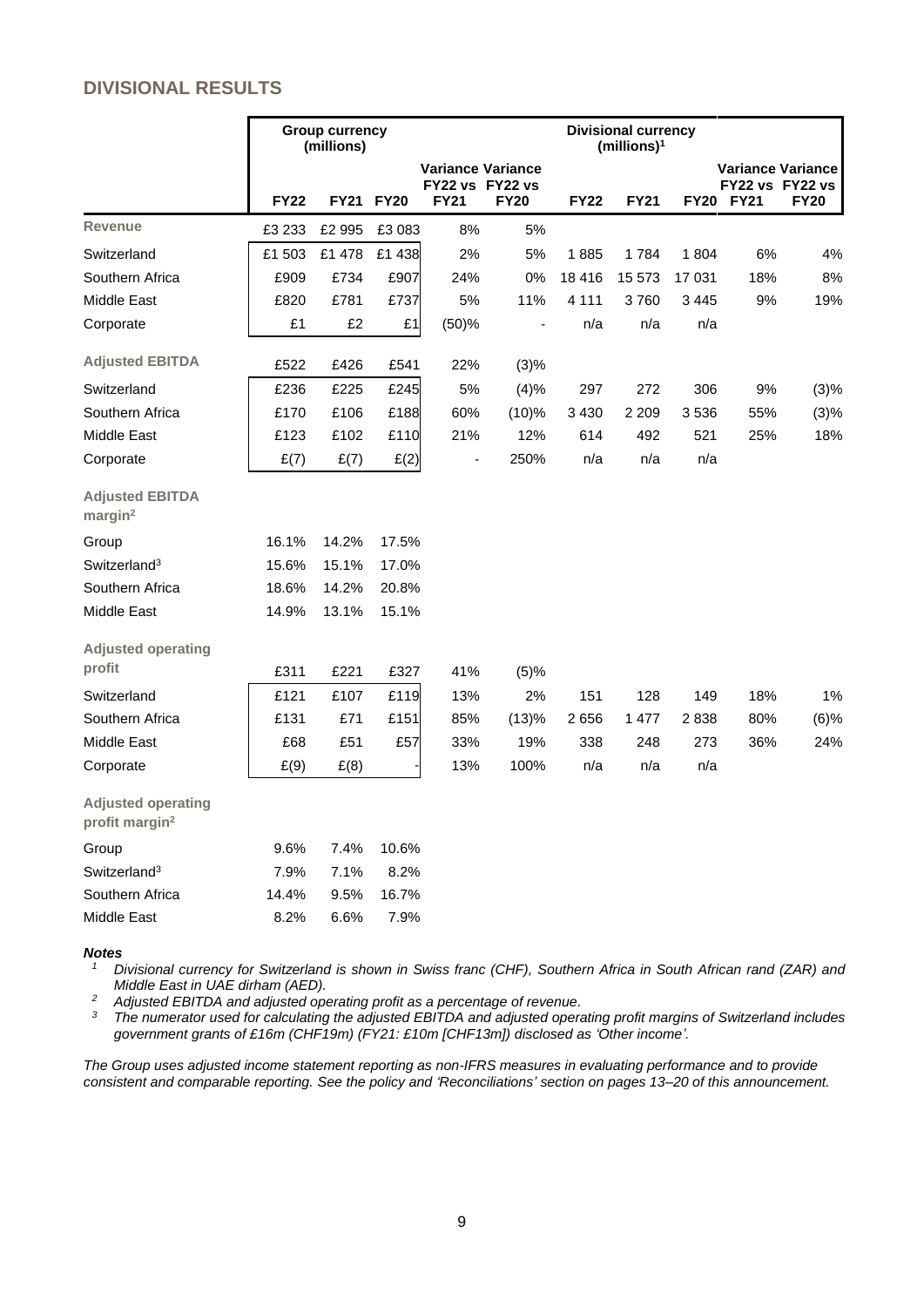## **SWITZERLAND**

A robust performance in Switzerland was underpinned by the recovery in client activity, exceeding pre-pandemic levels. As Switzerland adapted its response to the pandemic, it enabled greater operational flexibility to healthcare providers to deliver care for non-COVID-19 patients while continuing to provide significant support to health authorities and caring for COVID-19 patients.

Revenue for the period increased by 6% to CHF1 885m (FY21: CHF1 784m; FY20: CHF1 804m), exceeding pre-pandemic revenue by 4%. This was due to a good recovery in inpatient activity, up 2.1% compared with FY21, and 2.0% compared with the pre-pandemic period. The general insurance mix remained broadly flat at 51.3% (FY21: 51.0%), with supplementary insured volumes up 1.4% and general insured volumes up 2.7% as the division continued to support cantonal health authorities during the pandemic. Inpatient revenue per case increased by 1.1% due to higher acuity. As a result, inpatient revenue increased by 3%. Average length of stay increased by 0.4%, which in combination with the increase in inpatient activity delivered an occupancy rate of 62.6% (FY21: 61.1%).

Outpatient and day case revenue also recovered well during the period, up 6%, contributing some 20% (FY21: 20%) to total revenue in the period.

The division engaged extensively with Swiss cantonal authorities in planning for and navigating the pandemic, and, as part of this, provided hospital bed and staff capacity. In recognition and reimbursement of the support and capacity provided, several Swiss cantonal authorities introduced appropriate financial contributions for hospitals to offset certain costs and disruptions to operations. As a result, total government grants of CHF19m (FY21: CHF13m) were recognised as other income.

The increase in revenue supported a 9% increase in adjusted EBITDA to CHF297m (FY21: CHF272m), recovering towards pre-pandemic levels (FY20: CHF306m). The adjusted EBITDA margin increased to 15.6% (FY21: 15.1%; FY20: 17.0%) while the division continued to absorb COVID-19-related expenses of around CHF18m (FY21: CHF10m) and the direct and indirect impact on operational performance due to the pandemic.

Adjusted depreciation and amortisation increased by 2% to CHF146m (FY21: CHF143m; FY20: CHF157m). Adjusted operating profit increased by 18% to CHF151m (FY21: CHF128m; FY20: CHF149m). Adjusted net finance cost was flat at CHF58m (FY21: CHF58m; FY20: CHF58m).

Adjusted earnings increased by 44% to CHF67m (FY21: CHF47m), ahead of pre-pandemic levels (FY20: CHF57m).

Despite COVID-19, the division significantly improved its cash conversion to 126% (FY21: 66%) through improvement of its net working capital, enabling a CHF50m voluntary payment of senior debt.

Total capex spent during FY22 was broadly in line with expectations at CHF129m (FY21: CHF81m), comprising maintenance capex of CHF68m (FY21: CHF38m) and expansion capex of CHF61m (FY21: CHF43m).

The continued improvements in operating cash flow expected in Switzerland will enable the Group to proportionately increase the division's annual capital investment while continuing to generate appropriate free cash flow to equity holders (including the annual CHF50m debt repayment). FY23 total capex is forecast at around CHF155m. Expansion capex of around CHF60m includes investment in the projects at Klinik St. Anna and Klinik Aarau to strengthen the competitive position and growth opportunities of these key hospitals. Maintenance capex is forecast at around CHF95m (including around CHF4m for ESG projects that will enhance our long-term sustainability), in line with the medium-term maintenance capex spend, which is expected to average around 4–5% of revenue.

## **SOUTHERN AFRICA**

Despite the significant demands and disruption caused by the pandemic, the division delivered an exceptional performance compared with the prior year. The Group has continued to treat the majority of its COVID-19 inpatients in its Southern Africa division, with over 40 000 cared for in FY22 (FY21: around 35 000). The division continued to adapt and effectively navigate multiple pandemic waves during the year, treating 18% more non-COVID-19 admissions compared with FY21.

The most severe and sustained wave to date impacted the division during 1H22, peaking in July 2021. In 2H22, the onset of the Omicron wave resulted in a rapid spike in COVID-19 admissions in December 2021. However,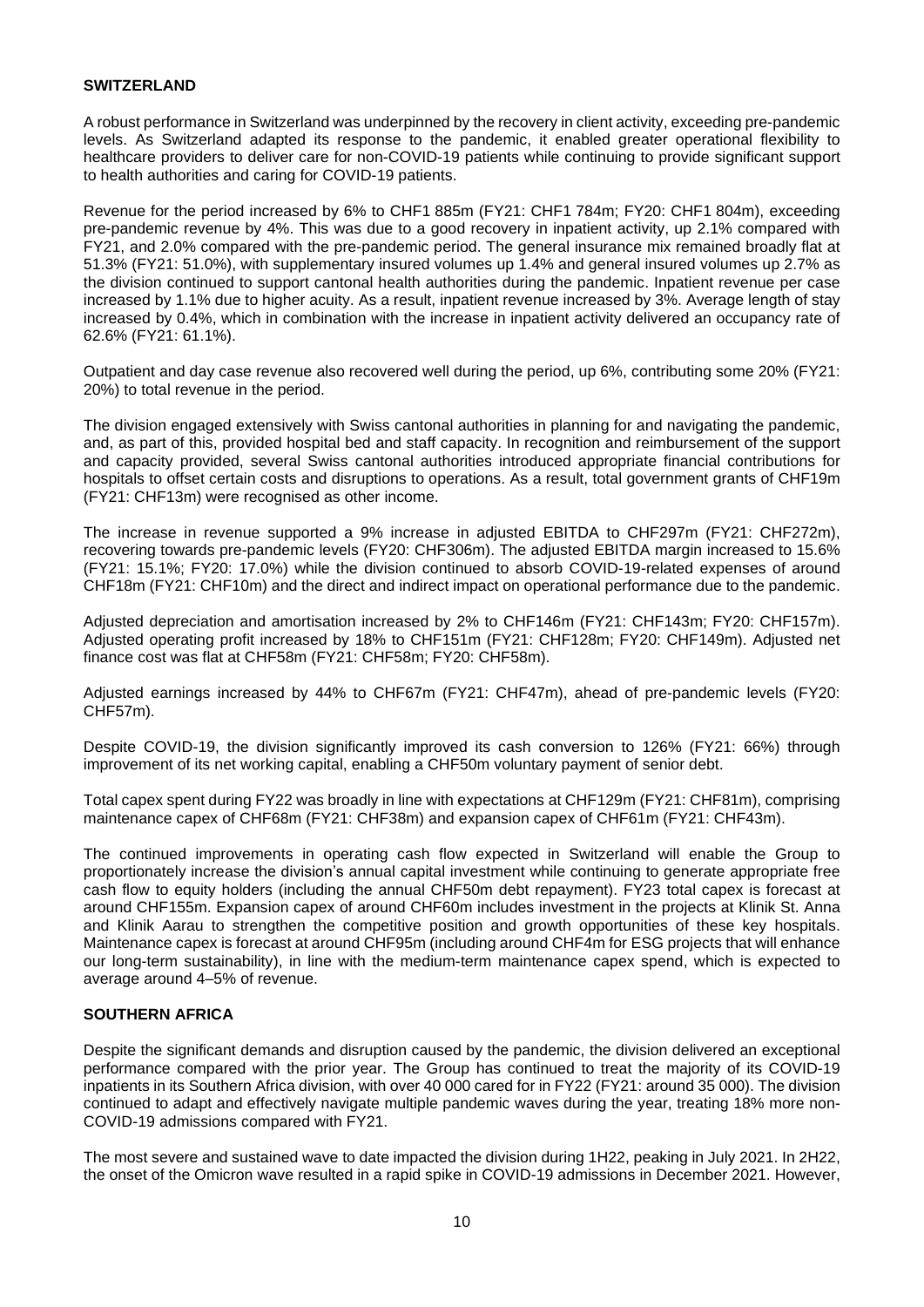this remained below peak admissions compared with previous waves, before starting to recede quickly in January 2022. The greater challenge during the Omicron wave, as experienced in the other divisions, was the impact on staffing self-isolation and patient scheduling due to the variant's increased transmissibility.

Revenue for the period increased by 18% to ZAR18 416m (FY21: ZAR15 573m; FY20: ZAR17 031m), reflecting the recovery in client activity. Revenue was ahead of pre-pandemic levels by 8%. Compared with FY21, paid patient days ('PPDs') increased by 14% and remained marginally below pre-pandemic levels, down 3%. COVID-19-related PPDs were around 17% of total PPDs during the period, compared with around 18% in FY21. The lowest six-month level of COVID-19-related PPDs since the pandemic began was experienced in 2H22 at 7% of total PPDs, as non-COVID-19 inpatient activity increased.

Occupancy improved with the growth in PPDs to average 64.3% (FY21: 56.3%), approaching pre-pandemic levels (FY20: 67.9%). Encouragingly, February and March 2022 had the strongest occupancy levels experienced since the start of the pandemic at 69%. Average revenue per bed day was up 3.2% compared with FY21 and up 11.7% on pre-pandemic levels, continuing to reflect the elevated acuity of treatments. The average length of stay was down 2.5% compared with FY21, reflecting the increase in non-COVID-19 PPDs and their shorter average length of stay compared with COVID-19 inpatients.

Adjusted EBITDA increased by 55% to ZAR3 430m (FY21: ZAR2 209m), driven by the revenue performance, and recovering towards pre-pandemic levels (FY20: ZAR3 536m). The adjusted EBITDA margin materially increased in FY22 to 18.6% (FY21: 14.2%). The effects of COVID-19-related costs of around ZAR207m in FY22 (FY21: ZAR323m) and the change in case mix continued to impact the margin when compared with the prepandemic period (FY20: 20.8%).

Depreciation and amortisation were broadly flat at ZAR772m (FY21: ZAR763m; FY20: ZAR698m), mainly due to the prudent delay to investments in the prior period due to the pandemic. Adjusted operating profit increased by 80% to ZAR2 656m (FY21: ZAR1 477m; FY20: ZAR2 838m). Net finance cost decreased by 17% to ZAR465m (FY21: ZAR561m; FY20: ZAR554m) due to interest income on increased deposits and lower base interest rates.

Adjusted earnings increased to ZAR1 359m (FY21: ZAR519m), ahead of pre-pandemic levels (FY20: ZAR1 335m).

The division converted 108% (FY21: 111%) of adjusted EBITDA into cash generated from operations.

Total capex spent during the period increased to ZAR957m (FY21: ZAR702m), comprising maintenance capex of ZAR654m (FY21: ZAR302m) and expansion capex of ZAR303m (FY21: ZAR400m). Expansion projects during the year included Brits, Hoogland and Midstream hospitals, and Vergelegen and Winelands day case clinics.

FY23 total capex is forecast at around ZAR1 360m. Expansion capex is forecast at around ZAR635m, including projects at George, Legae, Vereeniging, Brits and Medforum hospitals and Pietermaritzburg day case clinic. In addition, further investment in ICT infrastructure projects will be made to support future growth initiatives including initial investment in an EHR. FY23 maintenance capex is forecast at around ZAR725m (including around ZAR60m for ESG projects that will enhance our long-term sustainability), broadly in line with the mediumterm maintenance capex spend, which is expected to average around 3–4% of revenue.

## **THE MIDDLE EAST**

In the Middle East, the Group delivered a strong performance driven by inpatient and outpatient volume growth. Volumes reached new highs exceeding the pre-pandemic period, underpinned by investment over recent years to expand and enhance facilities and services in the region. Similar to August 2020, counter-seasonal holiday trends due to global travel restrictions resulted in elevated client volumes compared with the pre-pandemic 1H20 period, a trend which is expected to normalise in FY23.

Revenue for the period increased by 9% to AED4 111m (FY21: AED3 760m; FY20: AED3 445m), which includes around AED315m (FY21: AED485m) in COVID-19-related and new revenue streams. Inpatient admissions and day cases were up 17% and outpatient cases up 16%. The volume increase was partly offset by a decrease in the average revenue per inpatient and day case admission, and in outpatient cases by 10% and 2%, respectively, reflecting a move towards pre-pandemic acuity levels and revenue mix.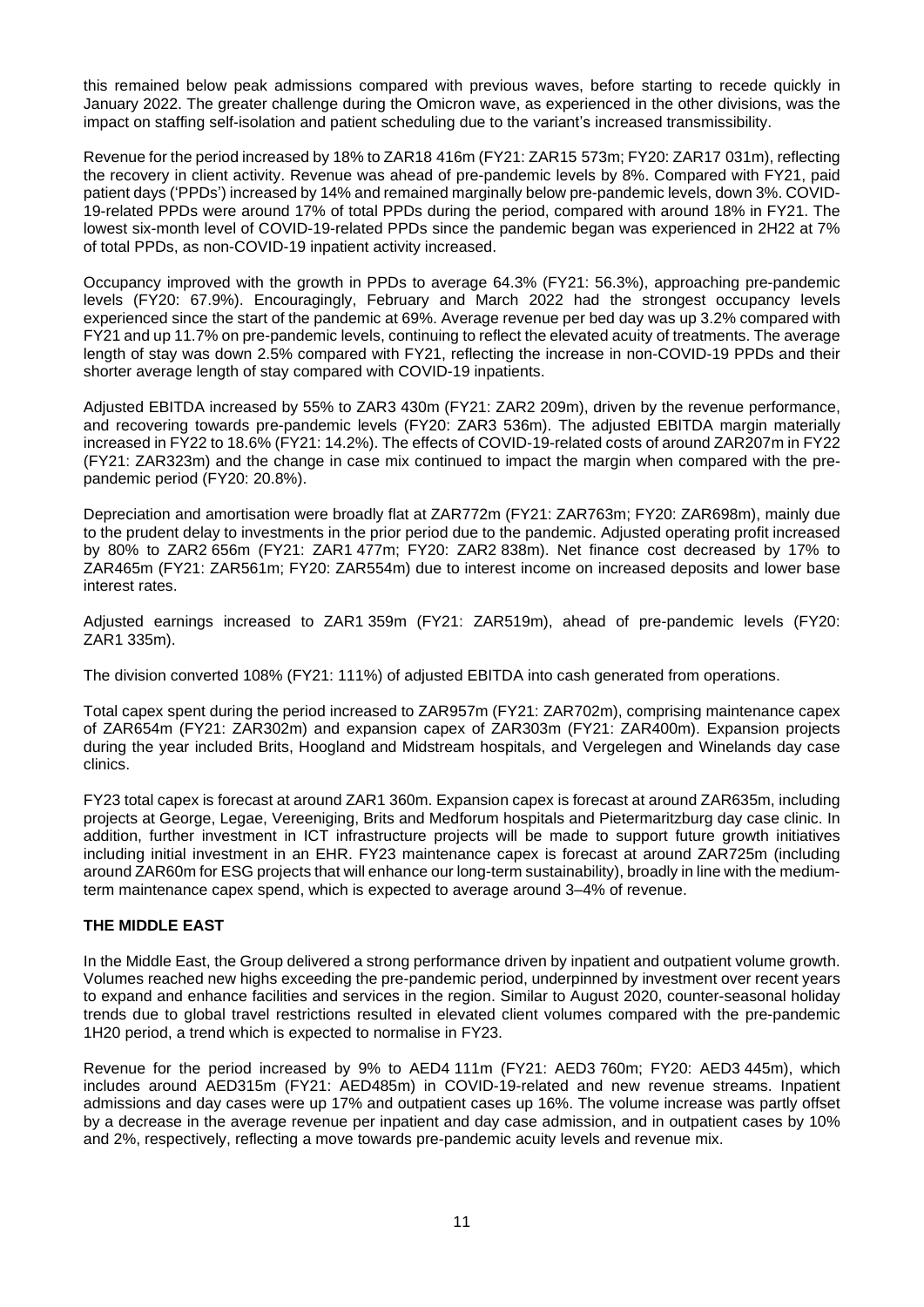Despite ongoing COVID-19-related costs of around AED10m (FY21: AED28m), adjusted EBITDA increased 25% to AED614m (FY21: AED492m; FY20: AED521m) due to the revenue performance. As a result, the adjusted EBITDA margin increased to around pre-pandemic levels at 14.9% (FY21: 13.1%; FY20: 15.1%).

Adjusted depreciation and amortisation increased by 10% to AED272m (FY21: AED248m; FY20: AED249m), largely reflecting the phased commissioning at Airport Road Hospital during the period, with an additional increase to be reflected in FY23. Adjusted operating profit increased by 36% to AED338m (FY21: AED248m; FY20: AED273m).

Net finance cost increased by 2% to AED79m (FY21: AED78m; FY20: AED91m), due to a reduction in gross debt and the base rate, and revised lease agreement rental savings, offset by the IFRS 16 interest associated with the Airport Road Hospital commissioning.

Adjusted earnings increased by 51% to AED257m (FY21: AED170m; FY20: AED181m).

The division significantly improved its cash conversion to 141% (FY21: 73%) through catch-up of under-recovery in the prior year.

Total capex spent during the period was lower than expected at AED141m (FY21: AED124m), mostly related to timing differences for expansion projects with the catch-up expected in FY23. FY22 investment comprised maintenance capex of AED41m (FY21: AED36m) and expansion capex of AED100m (FY21: AED88m), which mostly related to investment at Airport Road Hospital for the upgrade at the existing wing following the opening of the new facility and the EHR roll-out.

FY23 total capex is forecast at around AED275m. Expansion capex is forecast at AED190m, reflecting the catch-up from the lower than expected FY22 investment. Additional new projects are planned at Parkview and Al Jowhara hospitals, Me'aisem and Reem Mall clinics, and the opening of Mediclinic Enhance. Expansion capex is expected to materially reduce in FY24. FY23 maintenance capex is forecast at around AED85m (including around AED8m for ESG projects that will enhance our long-term sustainability), in line with the medium-term maintenance capex spend, which is expected to average around 2–3% of revenue.

# **OUTLOOK**

Based on the most recent trends and expectations, COVID-19-related cases are expected to recede further, leading to an increase in more normalised client activity and fewer direct COVID-19-related costs. The underlying demand for Mediclinic's broad range of services, its trusted and leading market positions, expansion across the continuum of care and new digital offerings are together expected to deliver sustained growth in revenue and profitability over the coming years. This – combined with targeted cash conversion, disciplined capital allocation, reduced leverage, improved returns and a clearly defined approach to sustainable development – is all expected to positively drive shareholder value. The Group is subject to macroeconomic factors, including inflationary and supply chain dynamics, and is proactively managing these through, among other levers, global procurement mobilisation, as well as productivity and efficiency gains.

## *FY23 guidance*

The Group expects the positive momentum in revenue growth, margin improvement and earnings of FY22 to continue in FY23, driven by increased client activity supported by expected underlying economic growth in all three regions. Seasonal trends in patient activity levels, most notably in Switzerland and the Middle East, are expected to return, in the absence of any material new waves of COVID-19. Improving profitability and strong cash generation are expected to support continued deleveraging.

Switzerland expects to deliver modest FY23 revenue growth and EBITDA margin improvement to around 16%.

Southern Africa expects to deliver FY23 revenue growth in the mid-single digit percentage range and an EBITDA margin improvement, approaching 20%.

The Middle East expects to deliver FY23 revenue growth in the high-single digit percentage range and an EBITDA margin improvement approaching the mid-15% range.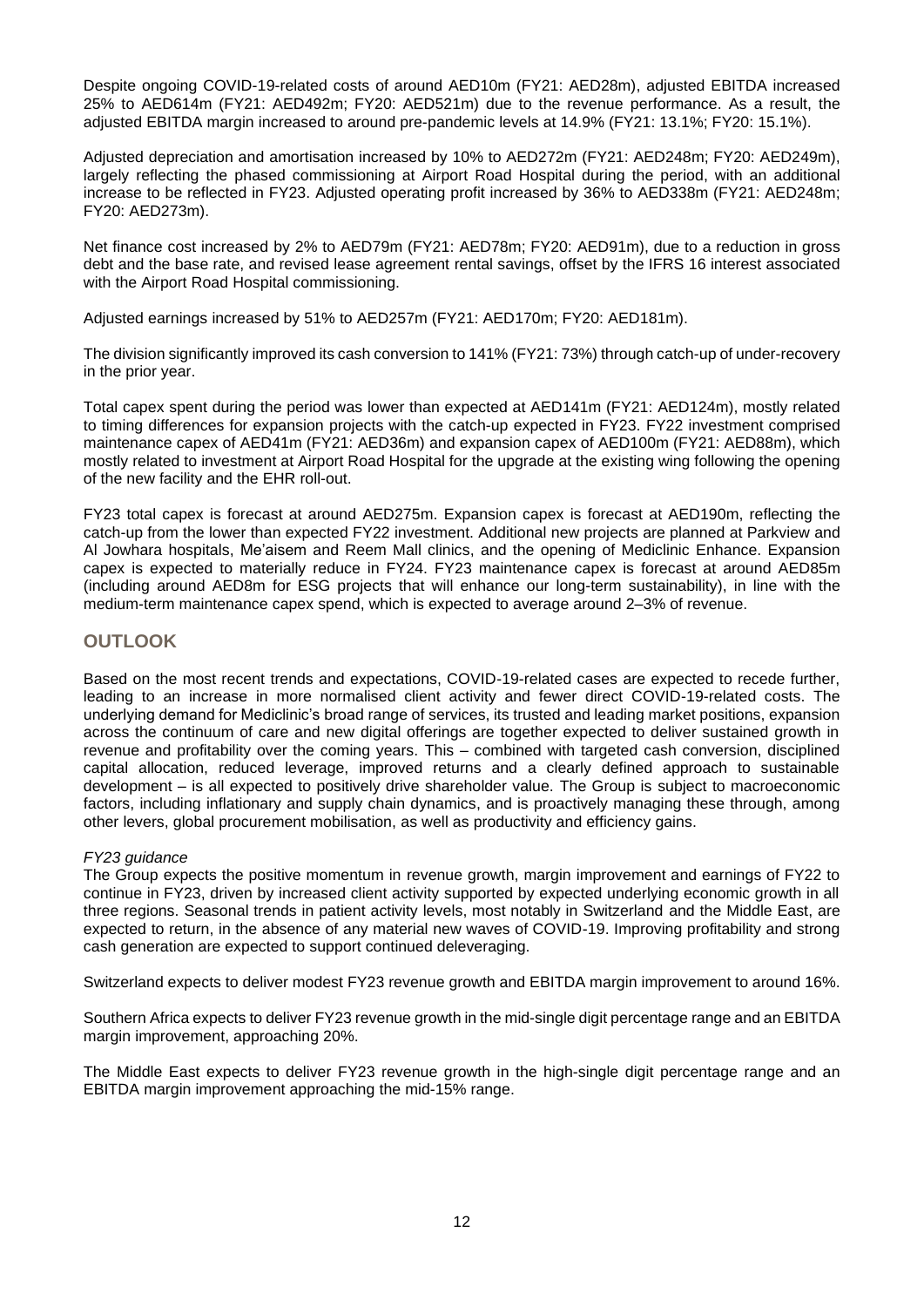# **FINANCIAL REVIEW**

## **ADJUSTED NON-IFRS FINANCIAL MEASURES**

Reported results represent the Group's overall performance and have been presented in accordance with IFRS.

Management also uses adjusted non-IFRS measures to assess the financial and operational performance of the Group. Adjusted results may be considered in addition to, but not as a substitute for, or superior to, information presented in accordance with IFRS. Such measures may not be comparable to similar measures presented by other companies.

Adjusted results provide investors and analysts with complementary information to better understand the financial performance and position of the Group from period to period. Adjusted results are used by management for budgeting and planning purposes, as well as by the directors for evaluating management's performance and in setting management incentives.

The main alternative performance measures used by the Group are explained and/or reconciled with our IFRS measures as presented in the financial statements.

The Group's policy is to adjust, among others, the following types of significant income and charges from the reported IFRS measures to present adjusted results:

- cost associated with major restructuring programmes;
- profit/loss on sale of assets and transaction costs incurred on corporate transactions;
- gains or losses<sup>1</sup> on the remeasurement of previously held equity interests in acquirees in terms of IFRS 3;
- remeasurement of right-of-use assets and lease liabilities as a result of lease modifications in terms of IFRS 16 Leases;
- past service cost charges/credits in relation to retirement benefit obligations;
- accelerated depreciation and amortisation charges:
- mark-to-market fair value gains/losses relating to derivative financial instruments including ineffective interest rate swaps;
- remeasurement of redemption liabilities due to changes in estimated underlying value;
- impairment charges and reversal of impairment charges:
- insurance proceeds for items of property, equipment and vehicles impaired;
- Prior-year tax adjustments and significant tax rate changes; and
- tax and non-controlling interest impact of the above items.

EBITDA is defined as operating profit before depreciation and amortisation and impairments of non-financial assets, excluding other gains and losses.

EBITDA and adjusted EBITDA are regarded as useful metrics to analyse the performance of the business from period to period. Measures like adjusted EBITDA are used by analysts and investors in assessing performance. EBITDA eliminates potential differences in performance caused by variances in capital structures and cost and age of capitalised assets

The Group has consistently applied this definition of adjusted measures in reporting on its financial performance in the past as the directors believe this additional information is important to allow shareholders to better understand the Group's trading performance for the reporting period. It is the Group's intention to continue to apply this definition consistently in the future.

#### *Note*

*<sup>1</sup>The policy has been expanded in the current year to include gains or losses on the remeasurement of previously held equity interests in acquirees in terms of IFRS 3.*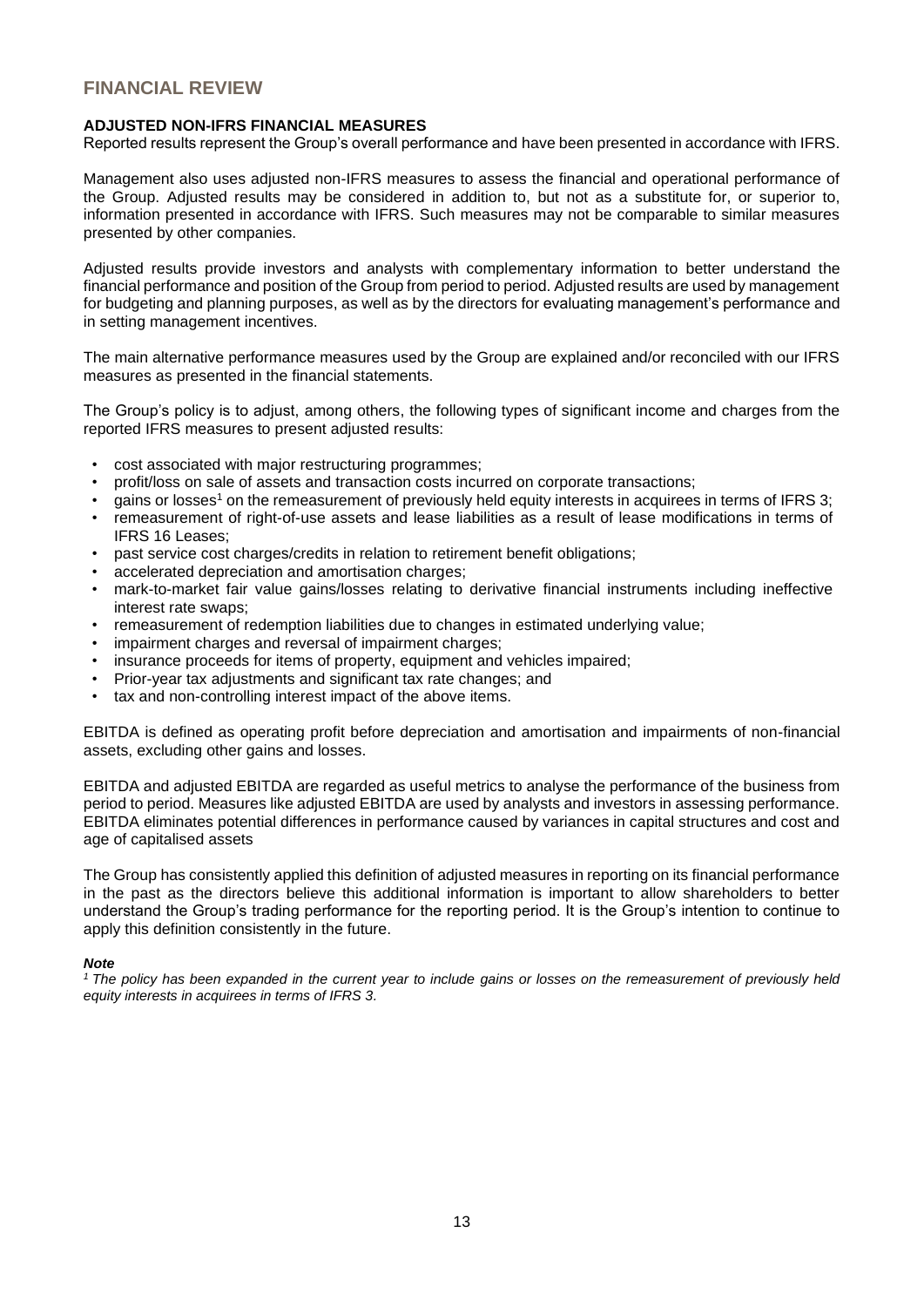# **RECONCILIATIONS Non-IFRS financial measures**

| <b>FY22 results</b>                                                     | £'m   | <b>Total Switzerland</b><br>£'m | Southern<br>£'m | Africa Middle East<br>£'m | £'m  | Spire Corporate<br>E'm |
|-------------------------------------------------------------------------|-------|---------------------------------|-----------------|---------------------------|------|------------------------|
| <b>Operating profit/(loss)</b>                                          | 280   | 93                              | 131             | 65                        |      | (9)                    |
| Add back:                                                               |       |                                 |                 |                           |      |                        |
| - Other gains and losses                                                | 3     |                                 |                 | 2                         |      | 1                      |
| - Depreciation and amortisation                                         | 228   | 134                             | 39              | 54                        |      | 1                      |
| - Impairment of property, equipment and vehicles                        | 7     | 7                               | $\blacksquare$  |                           |      |                        |
| <b>EBITDA</b>                                                           | 518   | 234                             | 170             | 121                       |      | (7)                    |
| - Past service cost                                                     | 11    | 9                               |                 | 2                         |      |                        |
| - Insurance proceeds                                                    | (7)   | (7)                             |                 |                           |      |                        |
| <b>Adjusted EBITDA</b>                                                  | 522   | 236                             | 170             | 123                       |      | (7)                    |
| <b>Operating profit/(loss)</b>                                          | 280   | 93                              | 131             | 65                        |      | (9)                    |
| - Past service cost                                                     | 11    | 9                               |                 | 2                         |      |                        |
| - Insurance proceeds                                                    | (7)   | (7)                             |                 |                           |      |                        |
| - Impairment of properties, equipment and vehicles                      | 7     | 7                               |                 |                           |      |                        |
| - Accelerated depreciation and amortisation                             | 19    | 19                              |                 |                           |      |                        |
| - Fair value adjustments on remeasurement of<br>investment in associate | 1     |                                 |                 | 1                         |      |                        |
| Adjusted operating profit/(loss)                                        | 311   | 121                             | 131             | 68                        |      | (9)                    |
| Profit/(loss) for the year <sup>1</sup>                                 | 170   | 54                              | 79              | 48                        | (3)  | (8)                    |
| Non-controlling interests                                               | (19)  | (8)                             | (11)            |                           |      |                        |
| - Past service cost                                                     | 11    | 9                               | $\blacksquare$  | 2                         |      |                        |
| - Insurance proceeds                                                    | (7)   | (7)                             |                 |                           |      |                        |
| - Impairment of properties, equipment and vehicles                      | 7     | 7                               |                 |                           |      |                        |
| - Accelerated depreciation and amortisation                             | 19    | 19                              |                 |                           |      |                        |
| - Fair value adjustments on remeasurement of<br>investment in associate |       |                                 |                 |                           |      |                        |
| - Remeasurement of redemption liability (written put<br>option)         |       | 1                               |                 |                           |      |                        |
| - Equity-accounted portion of gain on sale and<br>leaseback             | (7)   |                                 |                 |                           | (7)  |                        |
| - Equity-accounted portion of tax impact of sale and<br>leaseback       | (5)   |                                 |                 |                           | (5)  |                        |
| - Tax on adjusting items                                                | (4)   | (4)                             |                 |                           |      |                        |
| <b>Adjusted earnings</b>                                                | 167   | 71                              | 68              | 51                        | (15) | (8)                    |
| Weighted average number of shares (millions)                            | 737.2 |                                 |                 |                           |      |                        |
| Adjusted EPS (pence)                                                    | 22.6  |                                 |                 |                           |      |                        |

## *Note*

<sup>1</sup> *Profit for the year in Switzerland is shown after the elimination of intercompany loan interest of £18m.*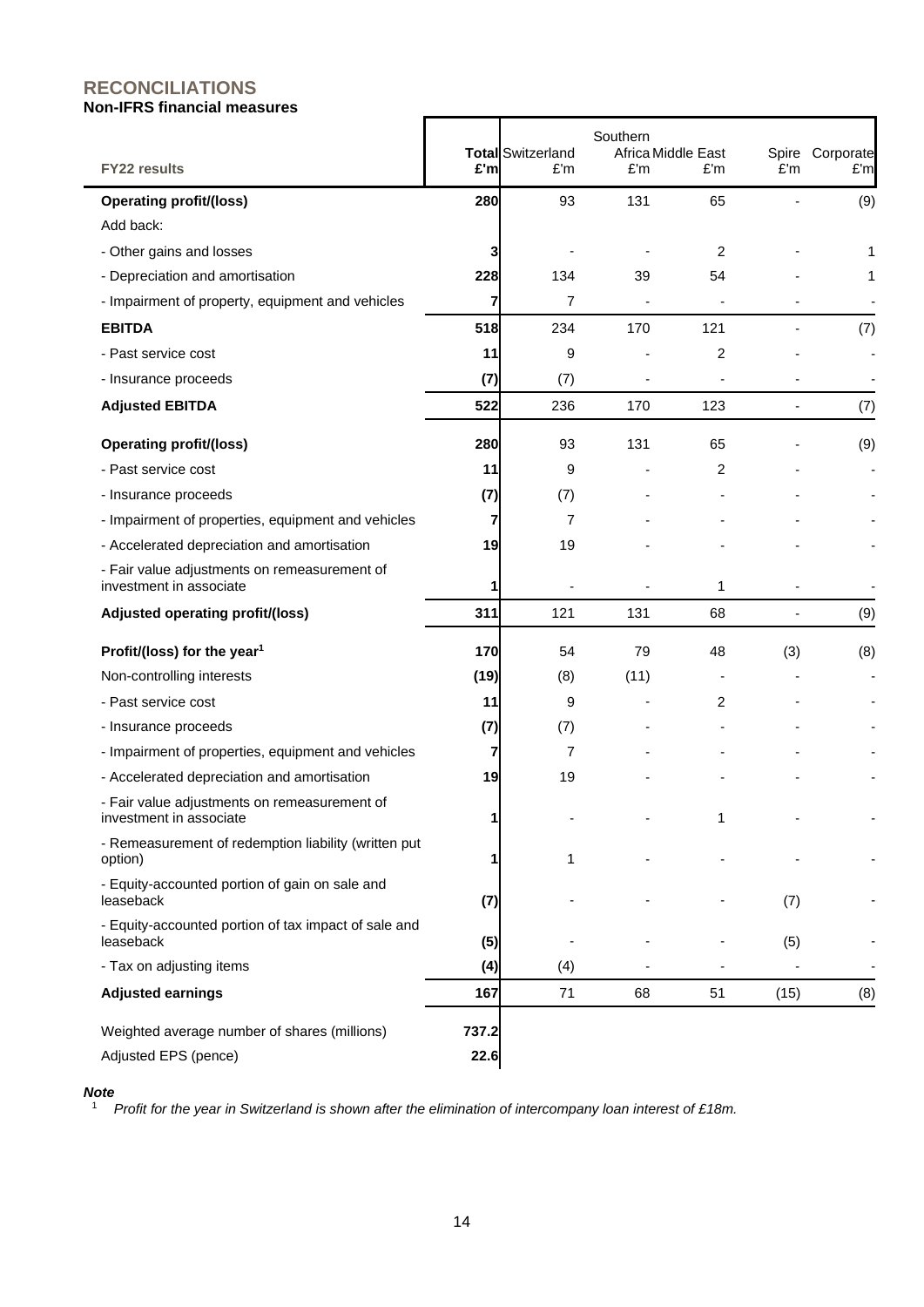| <b>FY21 results</b>                                                          | £'m           | <b>Total</b> Switzerland<br>£'m | Southern<br>£'m | Africa Middle East<br>£'m | E'm  | Spire Corporate<br>£'m |
|------------------------------------------------------------------------------|---------------|---------------------------------|-----------------|---------------------------|------|------------------------|
| <b>Operating profit/(loss)</b>                                               | 209           | 97                              | 69              | 51                        |      | (8)                    |
| Add back:                                                                    |               |                                 |                 |                           |      |                        |
| - Other gains and losses                                                     | (2)           |                                 | (1)             | (1)                       |      |                        |
| - Depreciation and amortisation                                              | 217           | 128                             | 36              | 52                        |      | 1                      |
| - Impairment of properties, equipment and vehicles,<br>and intangible assets | 3             |                                 | 3               |                           |      |                        |
| - Impairment of intangible assets                                            | 1             |                                 | 1               |                           |      |                        |
| <b>EBITDA</b>                                                                | 428           | 225                             | 108             | 102                       |      | (7)                    |
| - Insurance proceeds                                                         | (2)           |                                 | (2)             |                           |      |                        |
| <b>Adjusted EBITDA</b>                                                       | 426           | 225                             | 106             | 102                       | ÷,   | (7)                    |
| <b>Operating profit/(loss)</b>                                               | 209           | 97                              | 69              | 51                        |      | (8)                    |
| - Insurance proceeds                                                         | (2)           |                                 | (2)             |                           |      |                        |
| - Impairment of properties, equipment and vehicles,<br>and intangible assets | 3             |                                 | 3               |                           |      |                        |
| - Impairment of intangible assets                                            | 1             |                                 | 1               |                           |      |                        |
| - Accelerated depreciation and amortisation                                  | 10            | 10                              |                 |                           |      |                        |
| Adjusted operating profit/(loss)                                             | 221           | 107                             | 71              | 51                        |      | (8)                    |
| Profit/(loss) for the year <sup>1</sup>                                      | 79            | 32                              | 29              | 35                        | (10) | (7)                    |
| Non-controlling interests                                                    | (11)          | (6)                             | (5)             |                           |      |                        |
| - Insurance proceeds                                                         | (2)           |                                 | (2)             |                           |      |                        |
| - Impairment of properties, equipment and vehicles,<br>and intangible assets | 3             |                                 | 3               |                           |      |                        |
| - Impairment of intangible assets                                            | 1             |                                 | 1               |                           |      |                        |
| - Accelerated depreciation and amortisation                                  | 10            | 10                              |                 |                           |      |                        |
| - Remeasurement of redemption liability (written<br>put option)              | 23            | 23                              |                 |                           |      |                        |
| - Equity-accounted portion of impairment of<br>intangible assets             | 60            |                                 |                 |                           | 60   |                        |
| - Reversal of impairment of associate                                        | (60)          |                                 |                 |                           | (60) |                        |
| - Tax on adjusting items                                                     | (2)           | (2)                             |                 |                           |      |                        |
| <b>Adjusted earnings</b>                                                     | 101           | 57                              | 26              | 35                        | (10) | (7)                    |
| Weighted average number of shares (millions)<br>Adjusted EPS (pence)         | 737.2<br>13.7 |                                 |                 |                           |      |                        |

## *Note*

*<sup>1</sup> Profit for the year in Switzerland is shown after the elimination of intercompany loan interest of £18m.*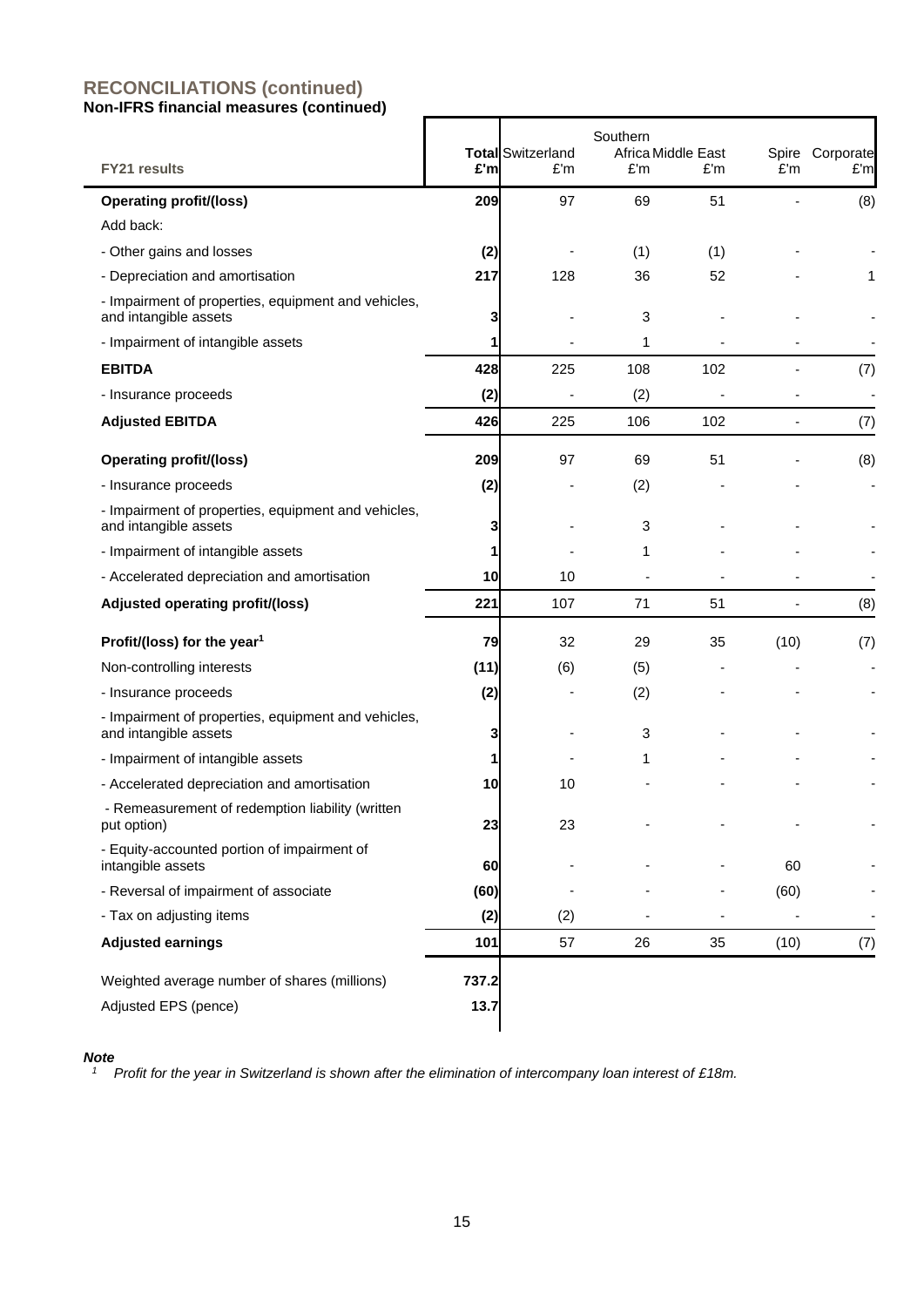| <b>FY20 results</b>                                                          | £'m   | <b>Total Switzerland</b><br>£'m | Southern<br>£'m | Africa Middle East<br>£'m | £'m                      | Spire Corporate<br>£'m |
|------------------------------------------------------------------------------|-------|---------------------------------|-----------------|---------------------------|--------------------------|------------------------|
| <b>Operating (loss)/profit</b>                                               | (184) | 90                              | 149             | (423)                     |                          |                        |
| Add back:                                                                    |       |                                 |                 |                           |                          |                        |
| Other gains and losses                                                       | (4)   |                                 |                 | (1)                       |                          | (3)                    |
| Depreciation and amortisation                                                | 217   | 126                             | 37              | 53                        |                          | 1                      |
| Reversal of impairment of properties                                         | (4)   | (4)                             |                 |                           |                          |                        |
| Impairment of properties, equipment and vehicles,<br>and intangible assets   | 34    | 33                              | 1               |                           |                          |                        |
| Impairment of intangible assets                                              | 482   |                                 | 1               | 481                       |                          |                        |
| <b>EBITDA</b>                                                                | 541   | 245                             | 188             | 110                       |                          | (2)                    |
| No adjustments                                                               |       |                                 |                 |                           |                          |                        |
| <b>Adjusted EBITDA</b>                                                       | 541   | 245                             | 188             | 110                       |                          | (2)                    |
| <b>Operating (loss)/profit</b>                                               | (184) | 90                              | 149             | (423)                     |                          |                        |
| - Reversal of impairment of properties                                       | (4)   | (4)                             |                 |                           |                          |                        |
| - Impairment of properties, equipment and vehicles,<br>and intangible assets | 34    | 33                              | 1               |                           |                          |                        |
| - Impairment of intangible assets                                            | 482   |                                 | 1               | 481                       |                          |                        |
| - Fair value adjustments on derivative contracts                             | (1)   |                                 |                 | (1)                       |                          |                        |
| <b>Adjusted operating profit</b>                                             | 327   | 119                             | 151             | 57                        |                          |                        |
| (Loss)/profit for the year <sup>1</sup>                                      | (299) | 68                              | 84              | (442)                     | (8)                      | (1)                    |
| Non-controlling interests                                                    | (21)  | (8)                             | (13)            |                           |                          |                        |
| - Reversal of impairment of properties                                       | (4)   | (4)                             |                 |                           |                          |                        |
| - Impairment of properties, equipment and vehicles,<br>and intangible assets | 34    | 33                              | 1               |                           |                          |                        |
| - Impairment of intangible assets                                            | 482   |                                 | 1               | 481                       |                          |                        |
| - Fair value adjustments on derivative contracts                             | (1)   |                                 |                 | (1)                       |                          |                        |
| - Remeasurement of redemption liability (written put<br>option)              | 5     | 5                               |                 |                           |                          |                        |
| - Impairment of associate                                                    | 10    |                                 |                 |                           | 10                       |                        |
| - Tax rate changes <sup>2</sup>                                              | (26)  | (26)                            |                 |                           |                          |                        |
| - Tax on adjusting items                                                     | (3)   | (3)                             |                 |                           | $\overline{\phantom{a}}$ |                        |
| <b>Adjusted earnings</b>                                                     | 177   | 65                              | 73              | 38                        | $\overline{a}$           | (1)                    |
| Weighted average number of shares (millions)                                 | 737.2 |                                 |                 |                           |                          |                        |
| Adjusted EPS (pence)                                                         | 24.0  |                                 |                 |                           |                          |                        |

#### *Notes*

<sup>1</sup> *Profit for the year in Switzerland is shown after the elimination of intercompany loan interest of £17m.*

<sup>2</sup> *Tax rate changes of £26m are shown after taking non-controlling interests of £3m into consideration.*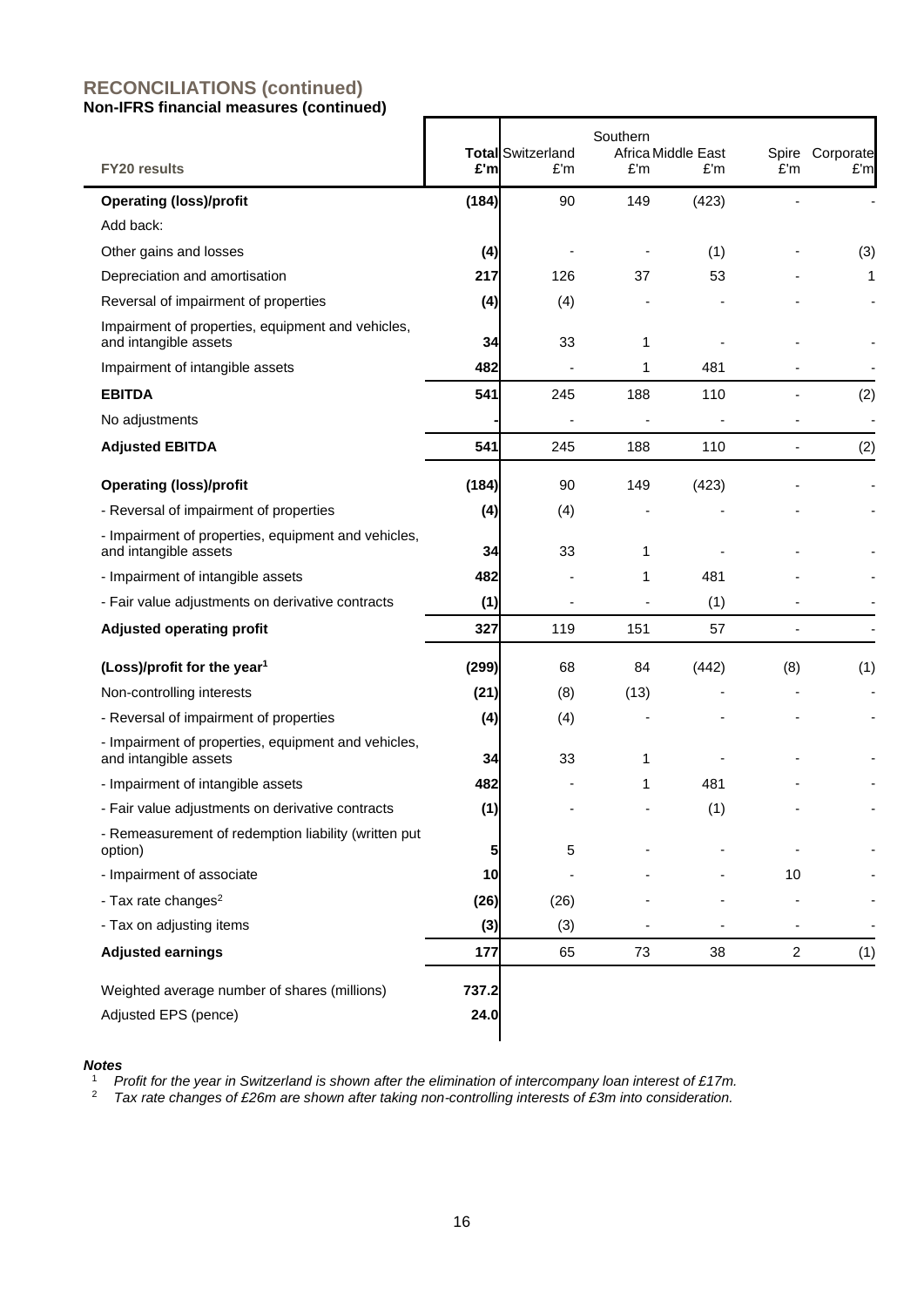# **DEPRECIATION AND AMORTISATION**

Adjusted and reported depreciation and amortisation were calculated as follows:

|                                           | <b>FY22</b><br>£'m | FY21<br>E'm | <b>FY20</b><br>E'm |
|-------------------------------------------|--------------------|-------------|--------------------|
| Depreciation and amortisation             | 228                | 217         | 217                |
| Accelerated depreciation and amortisation | (19)               | (10)        |                    |
| Adjusted depreciation and amortisation    | 209                | 207         | 217                |

# **NET FINANCE COST**

Adjusted and reported net finance cost was calculated as follows:

|                                                            | <b>FY22</b><br>E'm | FY21<br>E'm | <b>FY20</b><br>E'm |
|------------------------------------------------------------|--------------------|-------------|--------------------|
| Finance cost                                               | 74                 | 99          | 92                 |
| Finance income                                             | (6)                | (4)         | (9)                |
| Net finance cost                                           | 68                 | 95          | 83                 |
| Remeasurement of redemption liability (written put option) | (1)                | (23)        | (5)                |
| <b>Adjusted finance cost</b>                               | 67                 | 72          | 78                 |

# **SHARE OF NET PROFIT OF EQUITY-ACCOUNTED INVESTMENTS**

Adjusted share of net (loss)/profit of equity-accounted investments was calculated as follows:

|                                                                             | <b>FY22</b><br>£'m | FY21<br>E'm | <b>FY20</b><br>E'm |
|-----------------------------------------------------------------------------|--------------------|-------------|--------------------|
| Share of net (loss)/profit of equity-accounted investments                  | (1)                | (70)        | 2                  |
| Equity-accounted portion of impairment of intangible assets                 |                    | 60          |                    |
| Equity-accounted portion of gain on sale and leaseback                      | (7)                |             |                    |
| Equity-accounted portion of tax impact of sale and leaseback<br>transaction | (5)                |             |                    |
| Adjusted share of net (loss)/profit of equity-accounted<br>investments      | (13)               | (10)        | 2                  |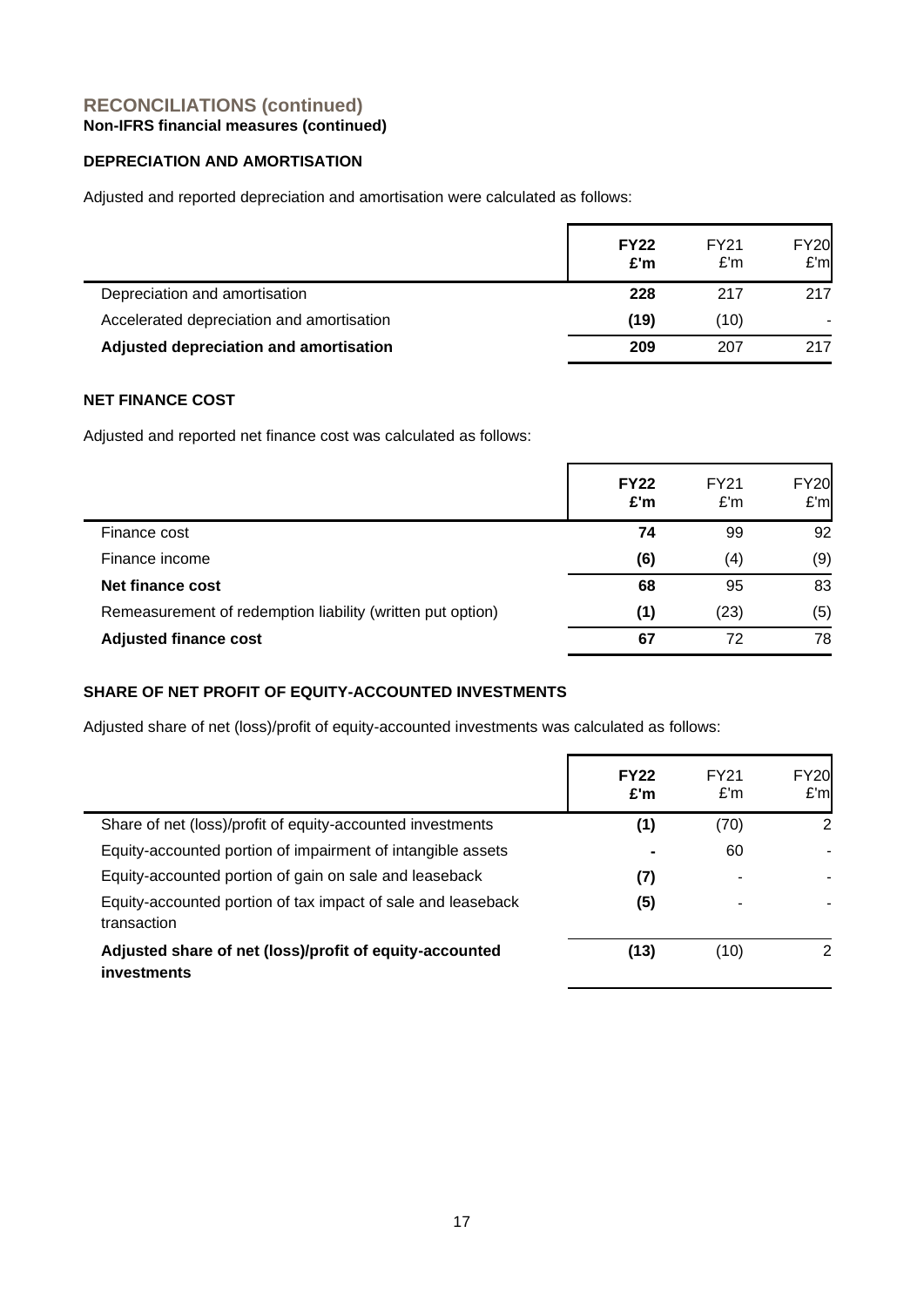# **INCOME TAX**

Adjusted income tax was calculated as follows:

|                                          | <b>FY22</b><br>£'m | <b>FY21</b><br>E'm | <b>FY20</b><br>E'm |
|------------------------------------------|--------------------|--------------------|--------------------|
| Income tax expense                       | 41                 | 25                 | 24                 |
| Swiss tax rate changes                   |                    |                    | 29                 |
| Tax impact of adjusting items            | 4                  | 2                  | 3                  |
| - Past service cost                      | $\overline{2}$     |                    |                    |
| - Accelerated depreciation               | $\mathbf{2}$       | 2                  |                    |
| - Reversal of impairment of properties   |                    |                    | (1)                |
| - Impairment of properties               |                    |                    | 4                  |
| Adjusted income tax expense              | 45                 | 27                 | 56                 |
| Adjusted effective tax rate <sup>1</sup> | 19.5%              | 19.3%              | 22.3%              |

#### *Note*

<sup>1</sup> *The effective tax rate percentages are calculated in unrounded sterling values and not in millions.*

# **NON-CONTROLLING INTERESTS**

Adjusted non-controlling interests were calculated as follows:

|                                                           | <b>FY22</b><br>£'m | FY21<br>E'm | <b>FY20</b><br>E'm |
|-----------------------------------------------------------|--------------------|-------------|--------------------|
| Non-controlling interests                                 | 19                 |             | 21                 |
| Adjusting items attributable to non-controlling interests | $\blacksquare$     |             | (3)                |
| Adjusted non-controlling interests                        | 19                 |             | 18                 |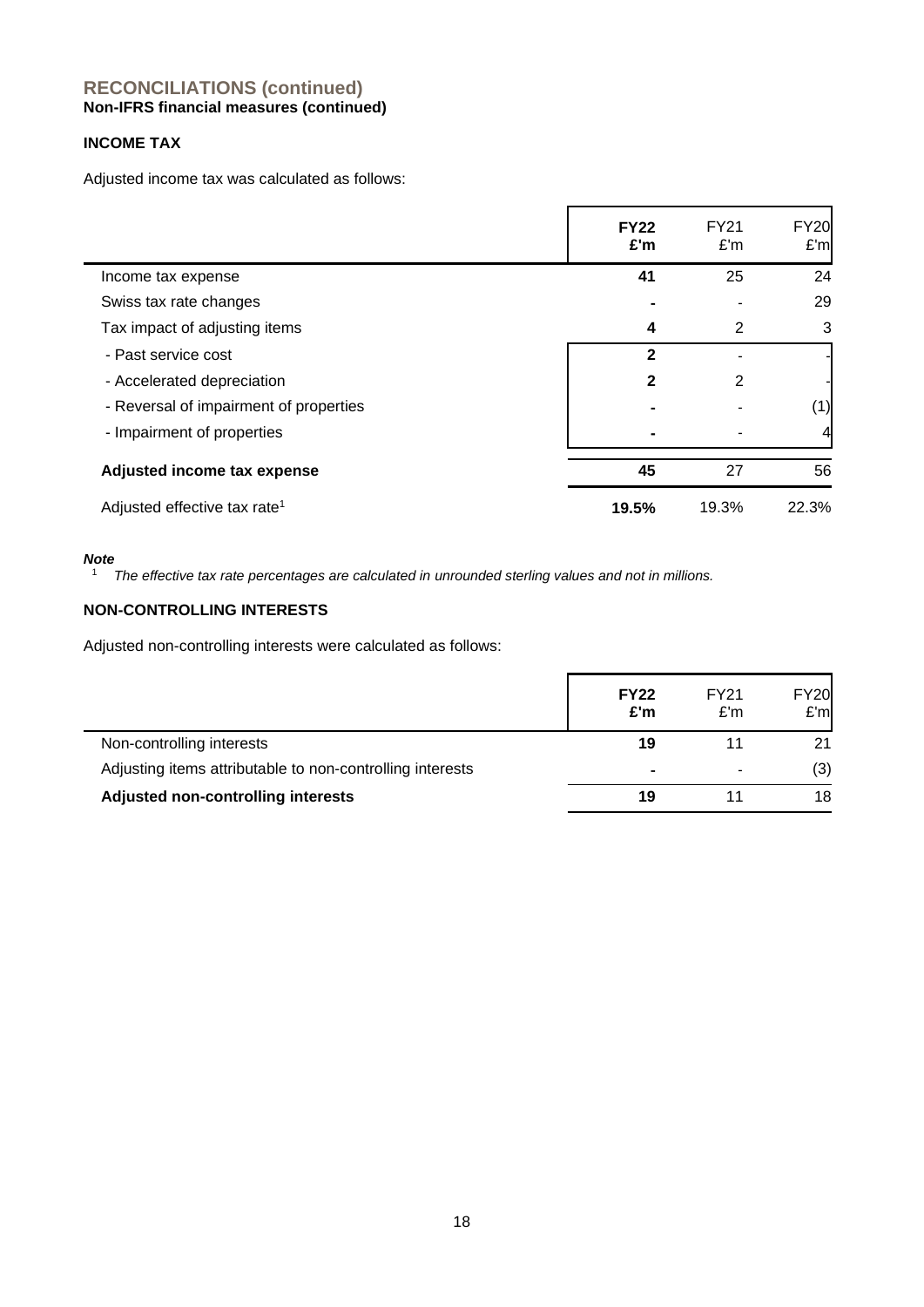## **CASH CONVERSION**

Cash conversion, calculated as cash generated from operations as a percentage of adjusted EBITDA, is shown as a non-IFRS measure as this is used by management and investors to measure cash generation by the Group.

Cash conversion was calculated as follows:

|                                                 | <b>FY22</b><br>£'m | <b>FY21</b><br>E'm |
|-------------------------------------------------|--------------------|--------------------|
| Cash from operations (a)                        | 663                | 330                |
| Adjusted EBITDA (b)                             | 522                | 426                |
| Cash conversion ([a]/[b] x $100$ ] <sup>1</sup> | 127%               | 77%                |

#### *Note*

*<sup>1</sup> Switzerland 126% (FY21: 66%), Southern Africa 108% (FY21: 111%), the Middle East 141% (FY21: 73%).*

## **RETURN ON INVESTED CAPITAL**

ROIC is included as a non-IFRS measure as it is used by management to help inform and reflect capital allocation decisions within the business. ROIC is calculated as adjusted operating profit after tax paid expressed as a percentage of average invested capital. Average values for total invested capital are calculated as the average monthly balance for the year.

ROIC was calculated as follows:

|                                                                                      | <b>FY22</b><br>£'m | <b>FY21</b><br>E'm |
|--------------------------------------------------------------------------------------|--------------------|--------------------|
| Adjusted operating profit                                                            | 311                | 221                |
| Tax on adjusted operating profit <sup>1</sup>                                        | (58)               | (38)               |
| Adjusted operating profit after tax (a)                                              | 253                | 183                |
| <b>Total assets</b>                                                                  | 7 207              | 6672               |
| Less: equity-accounted investments                                                   | (165)              | (171)              |
| Less: current liabilities                                                            | (823)              | (684)              |
| Add back: short-term portion of interest-bearing borrowings and lease<br>liabilities | 171                | 146                |
| <b>Invested capital</b>                                                              | 6 3 9 0            | 5963               |
| Average invested capital (b)                                                         | 6 2 5 4            | 6 1 2 0            |
| Return on average invested capital ([a]/[b] x 100) <sup>2</sup>                      | 4.0%               | 3.0%               |

#### *Notes*

<sup>1</sup> *Tax on adjusted operating profit is calculated as adjusted operating profit before tax multiplied by underlying statutory tax rates of each entity in the country where it operates.*

<sup>2</sup> *The return on average invested capital percentages are calculated in unrounded sterling values and not in millions.*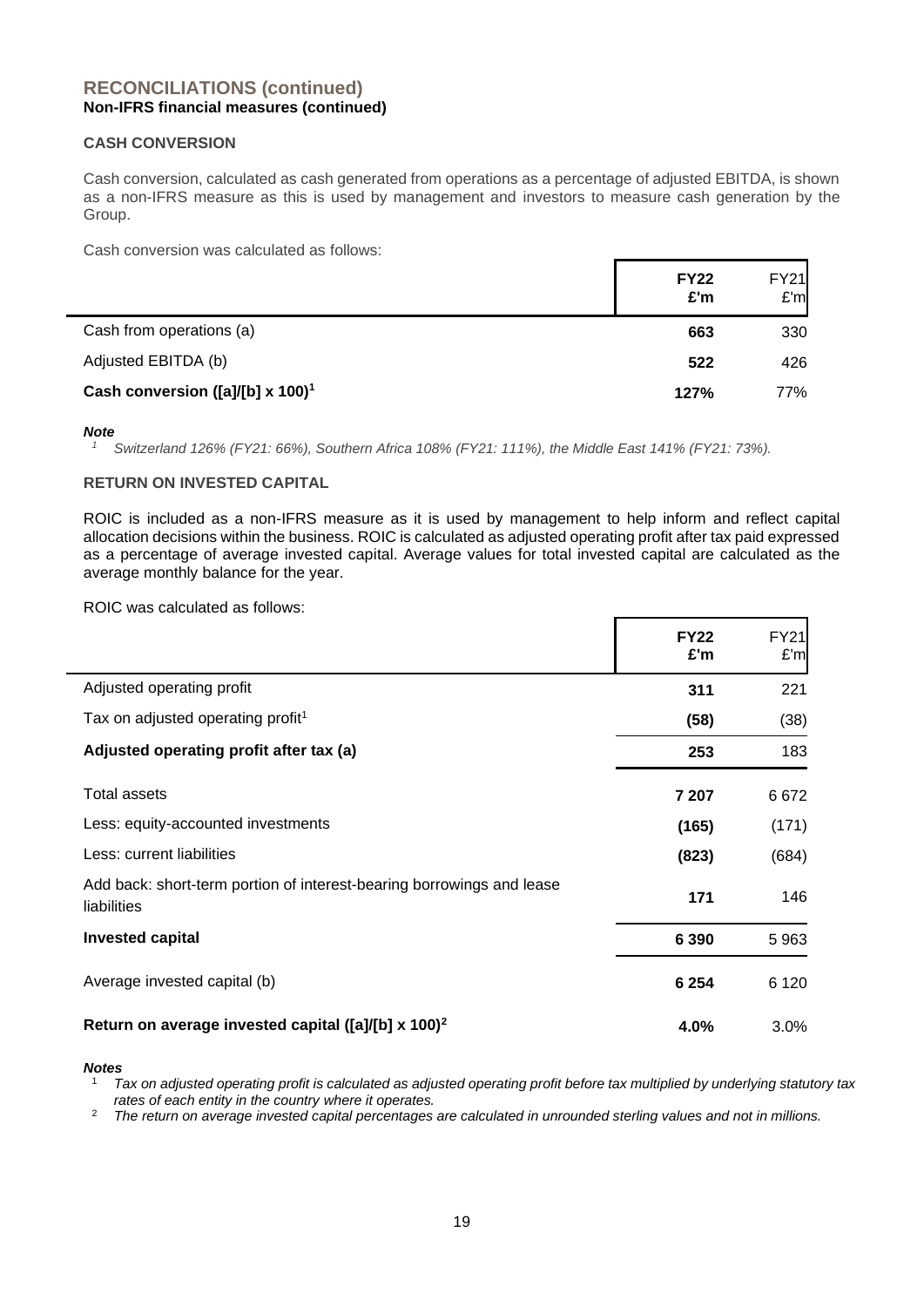## **CONSTANT CURRENCY**

The Group uses constant currency measures primarily for comparable performance analysis. Constant currency measures are presented using prior-year exchange rates, which exclude the impact of fluctuations in foreign currency exchange rates. Constant currency values are calculated by translating both the current and the priorperiod local currency amounts into sterling using the prior-year average exchange rates.

Constant currency measures using FY21 average exchange rates were calculated as follows:

|                                                                       | <b>FY22</b> | <b>FY21</b> | Variancel |
|-----------------------------------------------------------------------|-------------|-------------|-----------|
| Revenue                                                               | 3 2 3 3     | 2995        |           |
| Retranslation at prior-year rates                                     | 52          |             |           |
| Revenue in constant currency at prior-year rates                      | 3 2 8 5     | 2995        | 10%       |
| <b>Adjusted EBITDA</b>                                                | 522         | 426         |           |
| Retranslation at prior-year rates                                     | 6           |             |           |
| Adjusted EBITDA in constant currency at prior-year rates              | 528         | 426         | 24%       |
| Adjusted operating profit                                             | 311         | 221         |           |
| Retranslation at prior-year rates                                     | 1           |             |           |
| Adjusted operating profit in constant currency at prior-year<br>rates | 312         | 221         | 41%       |

Constant currency measures using FY20 average exchange rates were calculated as follows:

|                                                              | <b>FY22</b> | FY20    | Variancel |
|--------------------------------------------------------------|-------------|---------|-----------|
| Revenue                                                      | 3 2 3 3     | 3 0 8 3 |           |
| Retranslation at FY20 rates                                  | 133         |         |           |
| Revenue in constant currency at FY20 rates                   | 3 3 6 6     | 3 0 8 3 | 9%        |
| <b>Adjusted EBITDA</b>                                       | 522         | 541     |           |
| Retranslation at FY20 rates                                  | 23          |         |           |
| Adjusted EBITDA in constant currency at FY20 rates           | 545         | 541     | $1\%$     |
| Adjusted operating profit                                    | 311         | 327     |           |
| Retranslation at FY20 rates                                  | 15          |         |           |
| Adjusted operating profit in constant currency at FY20 rates | 326         | 327     | $(0)\%$   |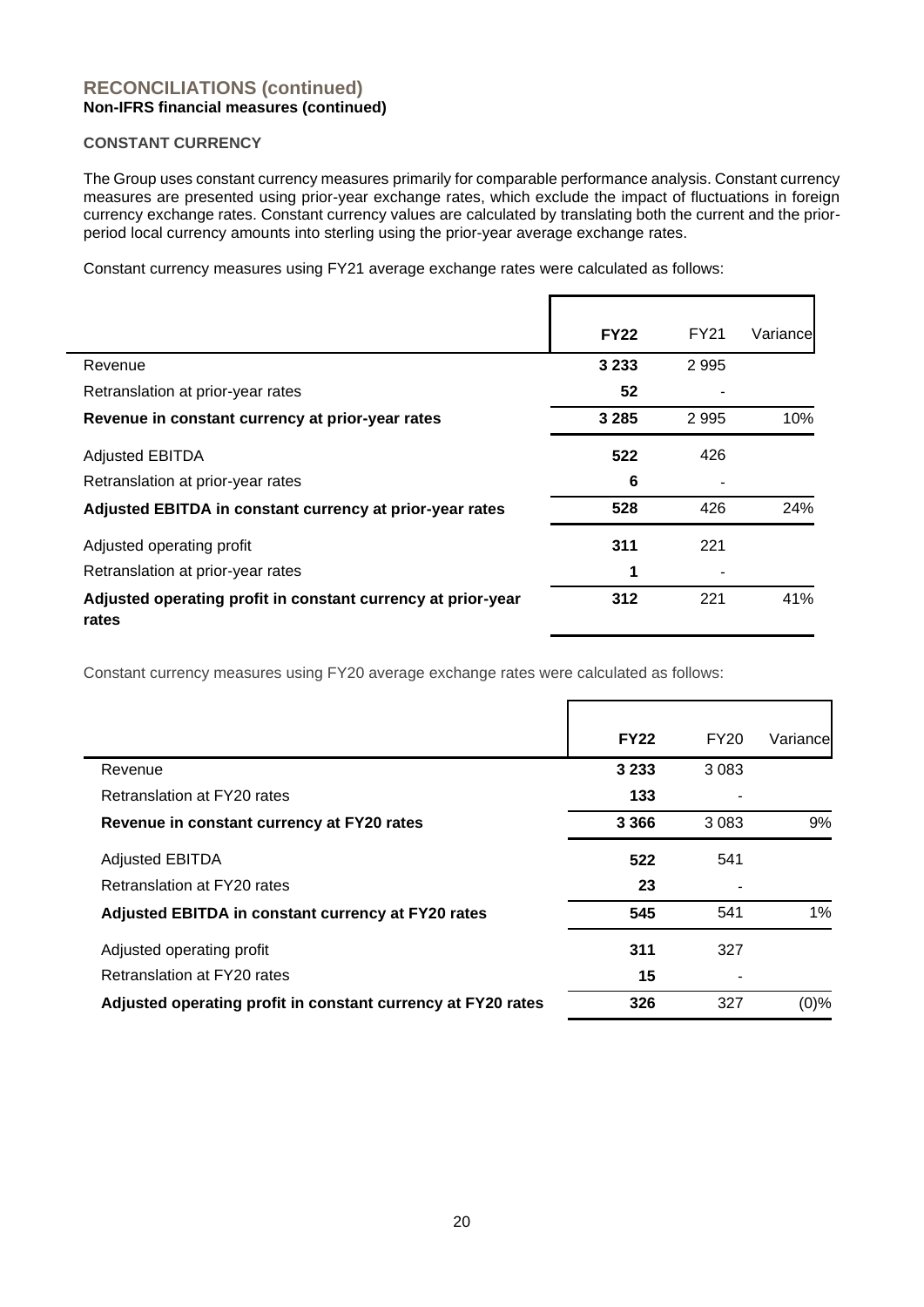# **STATEMENT OF FINANCIAL POSITION**

# **PROPERTY, EQUIPMENT AND VEHICLES, AND INTANGIBLE ASSETS**

Property, equipment and vehicles increased to £4 385m at 31 March 2022 (FY21: £4 052m), mainly due to the recognition of a right-of-use asset to the value of £102m in respect of the expansion at Airport Road Hospital, as well as the strengthening of the period-end Swiss franc, South African rand and UAE dirham rates against sterling.

Total capital expenditure for the period was £178m (FY21: £126m). Maintenance and expansion capex amounted to £94m (FY21: £54m) and £84m (FY21: £72m), respectively. The underspend compared with expectations was due to timing differences, which are expected to be reflected in FY23.

Mediclinic is one of the largest private healthcare providers across Europe, Middle East and Africa, with unique clinical expertise and scale. Aligned with the Group's strategic goals and balanced approach to capital allocation, we will seek to execute on opportunities to grow within our existing business across the continuum of care, invest in various innovation and digital transformation initiatives, and pursue opportunities for regional expansion through bolt-on investments at the appropriate time.

Intangible assets increased to £1 126m at 31 March 2022 (FY21: £1 061m), mainly due to the impact of the strengthening period-end UAE dirham rate against sterling on the Middle East goodwill.

## **INVESTMENT IN ASSOCIATES**

#### *Spire*

Mediclinic holds a 29.9% investment in Spire which is equity accounted. Spire reported its full-year financial results for the period ended 31 December 2021 on 3 March 2022.

For the 12 months ended 31 December 2021, Spire reported a loss after taxation of £9m, which included a gain on sale and leaseback of £23m and a related tax credit of £16m (31 December 2020: loss of £234m, which included a goodwill impairment charge of £200m). Mediclinic's equity-accounted loss amounted to £3m (FY21: £70m loss). The adjusted equity-accounted loss amounted to £15m (2021: £10m loss).

#### **NET DEBT AND LIQUIDITY**

|                                 | <b>FY22</b><br>£'m | <b>FY21</b><br>E'm |
|---------------------------------|--------------------|--------------------|
| <b>Borrowings</b>               | 1803               | 1 7 7 7            |
| Less: cash and cash equivalents | (534)              | (294)              |
| Net incurred debt               | 1 2 6 9            | 1483               |
| Lease liabilities               | 786                | 676                |
| Net debt                        | 2055               | 2 1 5 9            |

The Group's leverage ratio<sup>1</sup> reduced to 3.9x at 31 March 2022 from 5.1x at FY21 year end. Incurred bank debt marginally increased to £1 803m (FY21: £1 777m) due to translation differences, while lease liabilities increased to £786m (FY21: £676m) mainly due to additional lease liabilities associated with the commissioning of the hospital expansion and new integrated oncology unit at Airport Road Hospital, Abu Dhabi.

#### *Note*

*<sup>1</sup> Non-IFRS measure reflecting net debt as a percentage of adjusted EBITDA.*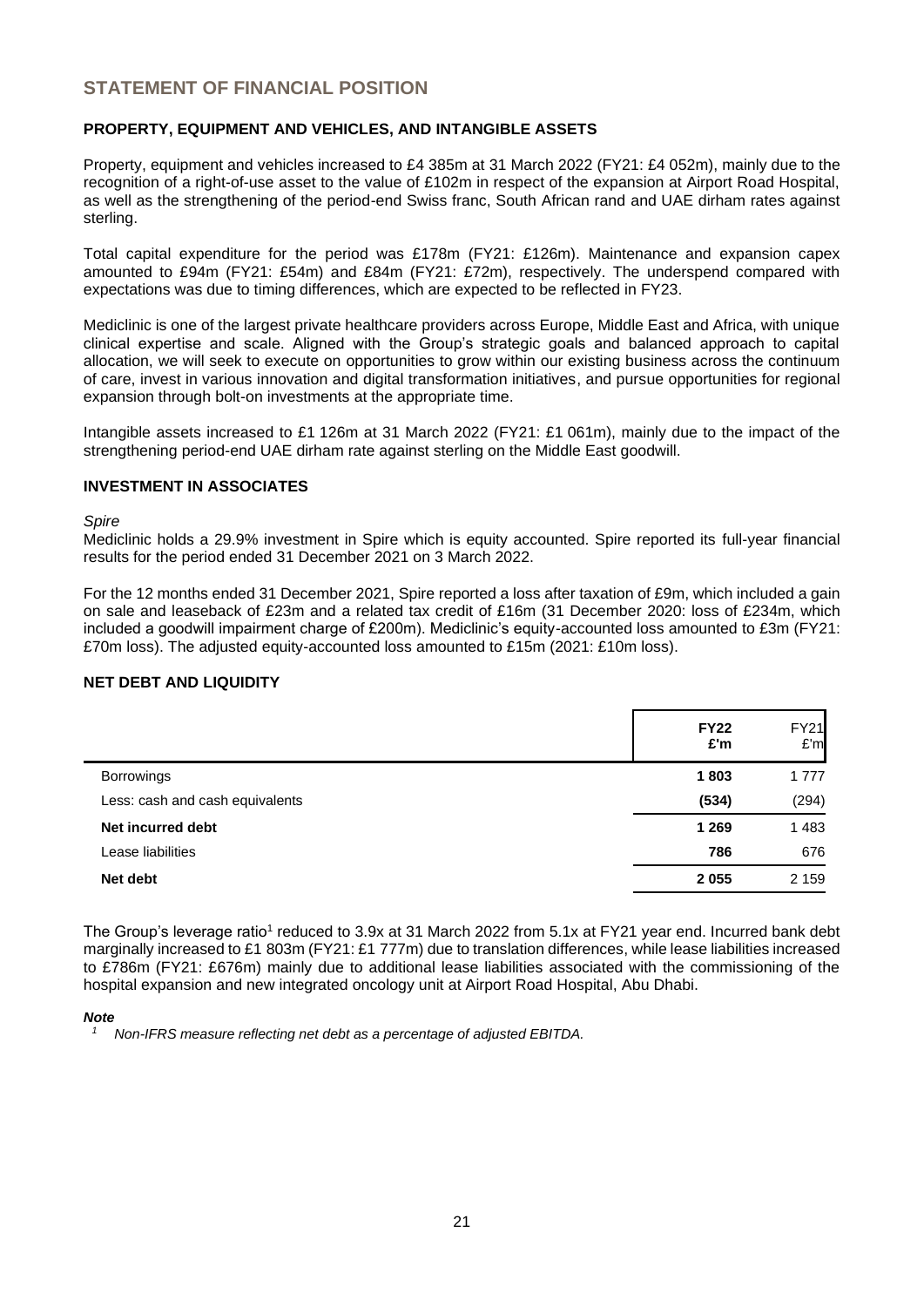# **STATEMENT OF FINANCIAL POSITION (continued)**

## **NET DEBT AND LIQUIDITY (continued)**

The Group maintains a strategy of responsible leverage, largely using its extensive asset base to secure costefficient borrowings. The Group's fixed charge cover ratio<sup>1</sup> improved to 4.3x (FY21: 3.6x). While property ownership drives operational and financial benefits, the approach is not fixed, reflecting the business needs of the Group as it expands across the continuum of care, which includes less asset-intensive investments and partnerships.

Debt is ring-fenced within each division, with no cross guarantees or cross defaults. Borrowings are denominated in the same currency as the divisions' underlying revenue and therefore not exposed to foreign exchange rate risk. In August 2021 in Southern Africa, we successfully completed the refinancing of existing debt through a new sustainability-linked banking facility. The new facility comprises ZAR7 950m senior secured debt and a ZAR500m revolving credit facility ('RCF'), replacing the previous facilities. The new five-year agreement is priced initially at three-month JIBAR plus 1.54% and 1.60% on the senior secured debt and RCF, respectively.

In FY22, debt repayments in Switzerland and the Middle East totalled around CHF51m and AED250m, respectively. The Middle East division currently expects to continue repaying all incurred debt, which funded the multiyear expansion period that supports the division's future growth aspirations, by August 2023.

Cash and cash equivalents increased to £534m at 31 March 2022 compared with £294m at 31 March 2021. All three divisions' cash and cash equivalents increased during the period supported by the improved operating performance and strong cash conversion.

## *Interest rate sensitivity*

After taking the interest rate swaps into account, the Group's net debt is exposed to movements in variable interest rates. The sensitivity of interest rates can be summarised as follows:

- Switzerland: At 31 March 2022, the SARON was -0.70% (FY21: -0.75%). Interest rates would have to increase by 70 basis points to have an impact on post-tax profit for the period with all other variables held constant. An increase in the interest rate of 25 basis points would have no impact on post-tax profit for the period (FY21: no impact).
- Southern Africa: Post-tax profit for the period would decrease/increase by £0.4m (FY21: decrease/increase by £0.7m) if the interest rates had been 100 basis points higher/lower in Southern Africa with all other variables held constant; and
- The Middle East: Post-tax profit for the period would decrease/increase by £0.1m (FY21: decrease/increase by £0.4m) if the interest rates had been 50 basis points higher/lower in the Middle East with all other variables held constant.

#### *Note*

*<sup>1</sup> Non-IFRS measure reflecting adjusted EBITDA less expenses related to short-term leases as a percentage of total rent and interest paid.*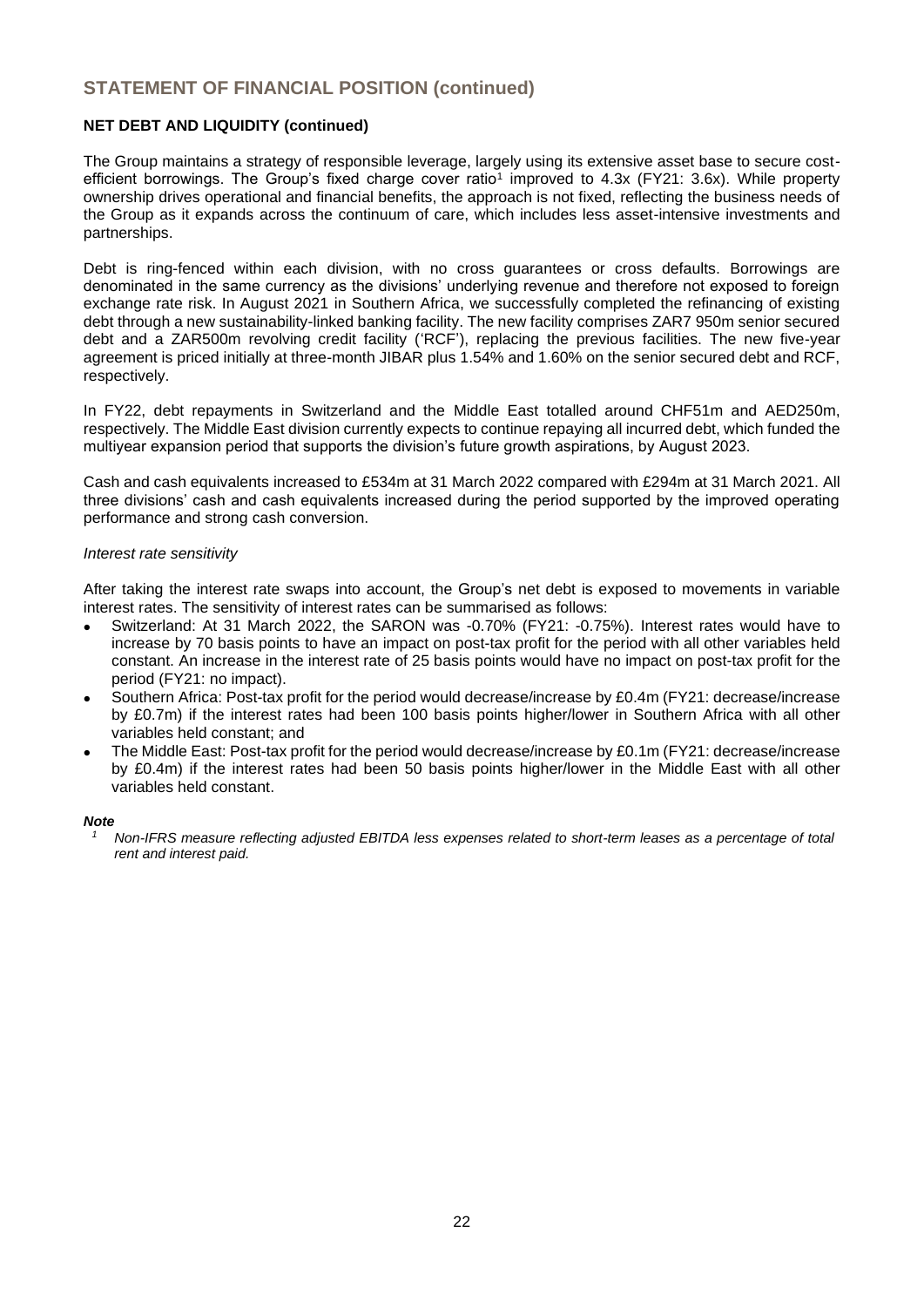# **NET DEBT AND LIQUIDITY (continued)**

## *Covenants*

The Group had headroom over all covenants, waived or effective, at the end of FY22, with the headroom on all three leverage ratios improving in line with improved operating performance.

In Switzerland, we have a covenant waiver in place and the first test will be performed at the end of September 2022.

The following table illustrates the headroom to the covenant tests:

|                                                                                                                  | <b>Status</b>                                           | Headroom<br>variable                         | <b>FY22</b><br>Headroom <sup>1</sup>         | FY21<br>Headroom <sup>1</sup>                            | Compliant                |
|------------------------------------------------------------------------------------------------------------------|---------------------------------------------------------|----------------------------------------------|----------------------------------------------|----------------------------------------------------------|--------------------------|
| Switzerland<br>Leverage ratio<br>Economic capital ratio<br>Loan-to-value ratio                                   | Waived <sup>2</sup><br>Effective<br>Effective           | <b>EBITDA</b><br>Equity<br>Property<br>value | 13%<br>27%<br>17%                            | 5%<br>30%<br>17%                                         | n/a<br>Yes<br>Yes        |
| Southern Africa<br>Leverage ratio<br>Net interest cover ratio                                                    | Effective<br>Effective                                  | <b>EBITDA</b><br><b>EBITDA</b>               | 52%<br>56%                                   | 6%<br>18%                                                | Yes<br>Yes               |
| Middle East<br>Leverage ratio<br>Debt service coverage ratio<br>Minimum net worth<br>Minimum monthly receivables | Effective<br>Effective<br><b>Effective</b><br>Effective | <b>EBITDA</b><br>Cash flow<br>n/a<br>n/a     | 95%<br>54%<br>$>$ AED700m<br>$>$ AED100 $m3$ | 48%<br>21%<br>$>$ AED700 $m$<br>$>$ AED240m <sup>3</sup> | Yes<br>Yes<br>Yes<br>Yes |

## *Notes*

*<sup>1</sup> Headroom is calculated with reference to the indicated headroom variable, keeping other inputs constant.*

*<sup>2</sup> Waived covenant compliance tests are to be performed at the end of September 2022 for Switzerland.*

*<sup>3</sup> Average of last three months.*

## **SWISS PENSION BENEFIT OBLIGATION**

In Switzerland, we provide defined contribution pension plans in terms of Swiss legislation to employees, the assets of which are held in separate trustee-administered funds. These plans are funded from employee and company contributions, taking into account the recommendations of independent qualified actuaries. Because of the strict definition of defined contribution plans in IAS 19, these plans are classified as defined benefit plans, since the funds are obliged to take some investment and longevity risk in terms of Swiss law. The IAS 19 net pension liability was valued by the actuaries at the end of the year and amounted to £6m (FY21: net asset of £83m), consisting of a net pension asset of £1m (FY21: £110m) relating to one of the plans and a net pension liability of £7m (FY21: £27m) relating to three of the plans. An asset ceiling restriction was applied to one of the plans and resulted in a net liability of £nil. The net pension asset is included under 'Retirement benefit assets' in the Group's statement of financial position, whereas the net pension liabilities are included under 'Retirement benefit obligations'. The decrease in the net pension asset was largely due to the recognition of an asset ceiling of £194m on one of the pension plans and an increase in the liability due to plan amendments that resulted in the recognition of past service cost of £9m, partly offset by an increase in the plan assets.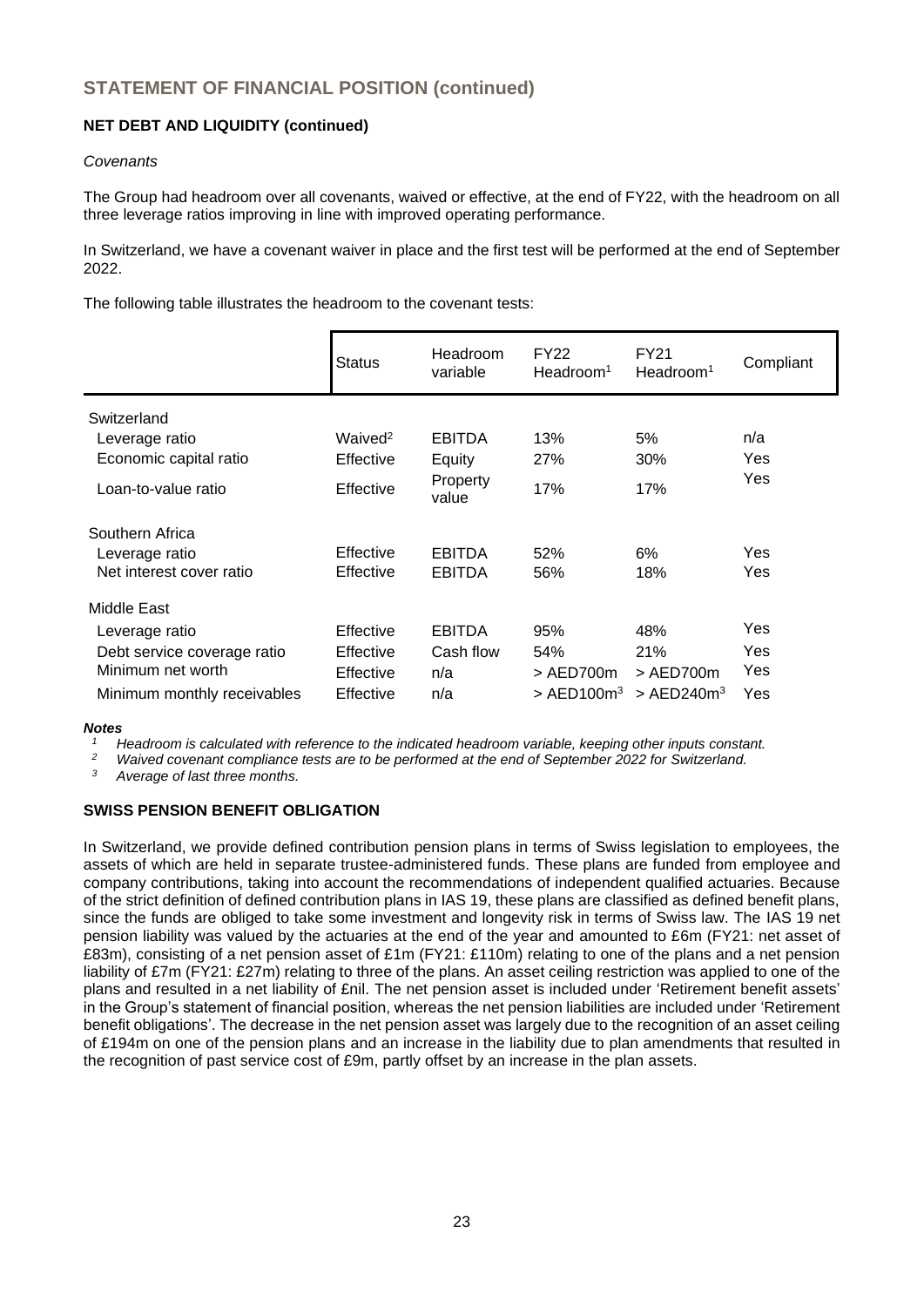# **STATEMENT OF FINANCIAL POSITION (continued)**

## **DERIVATIVE FINANCIAL INSTRUMENTS**

Through the acquisition of Clinique des Grangettes, Geneva, the Group entered into a put/call agreement over the remaining 40% interest of Clinique des Grangettes and Clinique La Colline. At 31 March 2022, the value of the redemption liability related to the written put option amounted to £126m (FY21: £115m).

# **FOREIGN EXCHANGE RATES**

Although the Group reports its results in sterling, the divisional profits are generated in Swiss franc, South African rand and UAE dirham. During the reporting period, the average and closing exchange rates were as follows:

| Average rates with reference to sterling  | <b>FY22</b> | <b>FY21</b> | Variance<br>FY22 vs<br><b>FY21</b> | <b>FY20</b> | Variance<br>FY22 vs<br><b>FY20</b> |
|-------------------------------------------|-------------|-------------|------------------------------------|-------------|------------------------------------|
| Swiss franc                               | 1.25        | 1.21        | 4%                                 | 1.25        | $0\%$                              |
| South African rand                        | 20.27       | 21.30       | (5)%                               | 18.76       | 8%                                 |
| UAE dirham                                | 5.02        | 4.80        | 5%                                 | 4.67        | 7%                                 |
|                                           |             |             |                                    |             |                                    |
| Year-end rates with reference to sterling |             | <b>FY22</b> | <b>FY21</b>                        | Variance    |                                    |
| Swiss franc                               |             | 1.21        | 1.30                               | (7)%        |                                    |
| South African rand                        |             | 19.23       | 20.37                              | $(6)\%$     |                                    |

Movements in exchange rates affected the reported earnings and reported balances in the statement of financial position. The resulting currency translation difference, which is the amount by which the Group's interest in the equity of the divisions increased because of spot rate movements, amounted to £182m (FY21: decrease of £235m) and was credited (FY21: debited) to the statement of comprehensive income. The increase was the result of the strengthening of the period-end rates against the sterling.

UAE dirham **4.82** 5.07 (5)%

Foreign exchange rate sensitivity:

- The impact of a 10% change in the £/CHF exchange rate for a sustained period of one year is that profit after tax would increase/decrease by £4m (FY21: increase/decrease by £1m) due to exposure to the £/CHF exchange rate.
- The impact of a 10% change in the £/ZAR exchange rate for a sustained period of one year is that profit after tax would increase/decrease by £8m (FY21: increase/decrease by £3m) due to exposure to the £/ZAR exchange rate.
- The impact of a 10% change in the £/AED exchange rate for a sustained period of one year is that profit after tax would increase/decrease by £5m (FY21: increase/decrease by £4m) due to exposure to the £/AED exchange rate.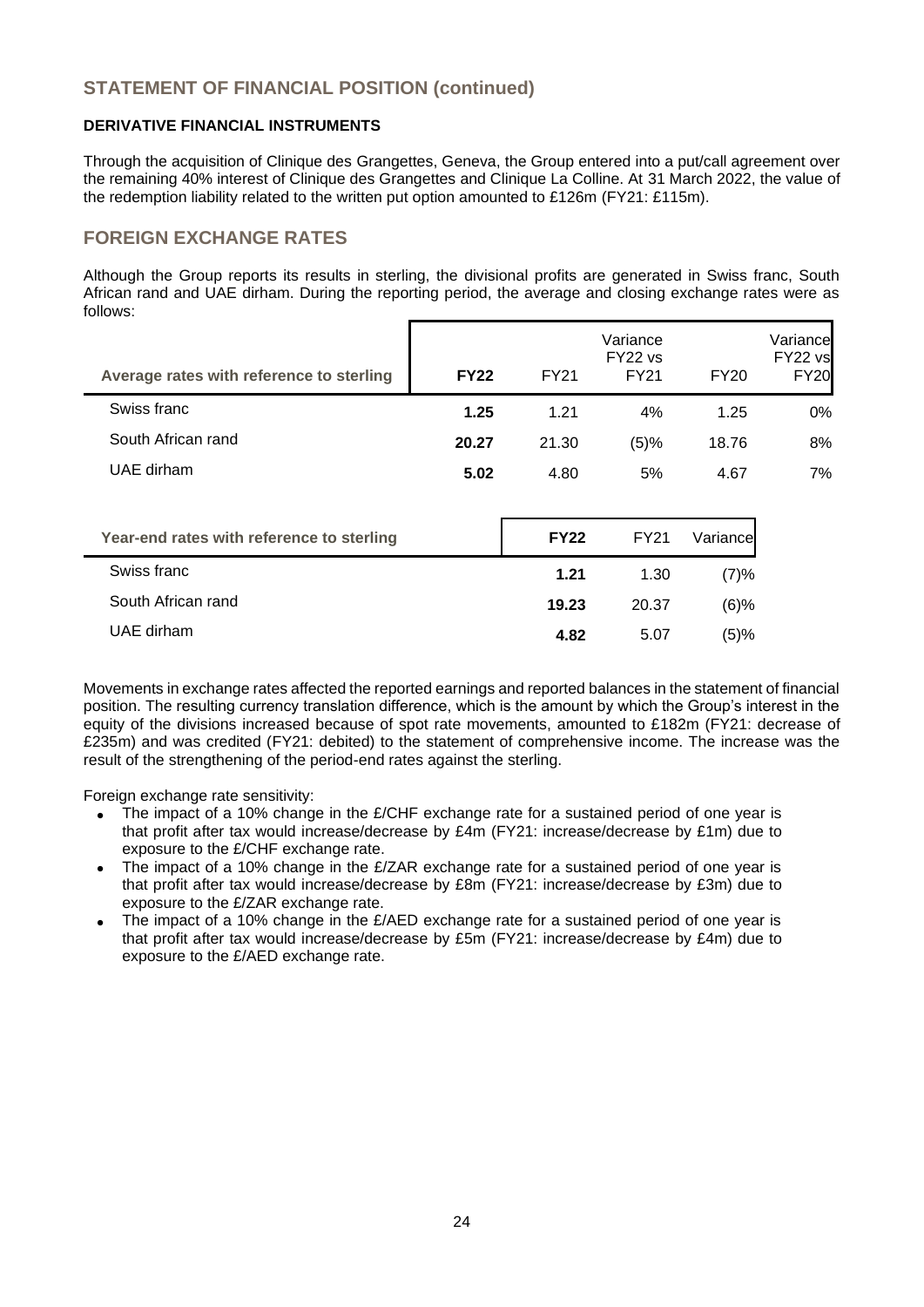# **GOING CONCERN**

For the purposes of assessing liquidity specifically and going concern broadly at 31 March 2022, the Group modelled a combination of severe but plausible downside scenarios on a month-by-month basis and also applied appropriate mitigation actions which would be within the Group's control. The effect of the downside scenarios was informed by knowledge and insight gained during the COVID-19 pandemic.

Due to the mostly fixed employee cost base across the business, lower revenue due to either a reduction in tariffs or volumes will most likely have the most pronounced impact on EBITDA. Compared with the business plan, in modelling the severe but plausible scenarios, the combined adverse effect of reduction of tariffs and volumes after mitigation amounts to an aggregate decline of 18% of EBITDA over the 18-month period to 30 September 2023 compared with the base case. On a monthly basis, the EBITDA effect ranges from 12% to 29% compared with the base case.

Based on the assumptions applied and the effect of mitigating actions, most within the control of the Group, the analyses demonstrate that the divisions will continue to be able to meet their obligations for the 18-month period to 30 September 2023.

While recognising that there remains risk to the Group's financial performance for at least the next 12 months, the directors have a reasonable expectation that the Group will be able to continue in operation and meet its liabilities as they fall due for a period of at least 12 months from the date of approving the financial statements.

## **Jurgens Myburgh**

Group Chief Financial Officer 24 May 2022

# **DIVIDEND POLICY AND PROPOSED DIVIDEND**

The Group's existing dividend policy is to target a payout ratio of between 25% to 35% of adjusted earnings. The Board may revise the policy at its discretion.

The Board proposes a final dividend from retained earnings of 3.00 pence per ordinary share for the year ended 31 March 2022 for approval by the Company's shareholders at the annual general meeting on Thursday, 28 July 2022.

Shareholders on the South African register will be paid the South African rand cash equivalent of 59.53230 cents (47.62584 cents net of dividend withholding tax) per share. A dividend withholding tax of 20% will be applicable to all shareholders on the South African register who are not exempt therefrom. The South African rand cash equivalent has been calculated using the following exchange rate: GBP1: ZAR19.8441, being the 5 day average ZAR/GBP exchange rate (Bloomberg) on Friday, 20 May 2022 at 3:00pm GMT.

The final dividend will be paid on Friday, 26 August 2022 to all ordinary shareholders who are on the register of members at the close of business on the record date of Friday, 5 August 2022.

The salient dates for the dividend will be as follows:

Dividend announcement date Wednesday, 25 May 2022 Last date to trade cum dividend (SA register) Tuesday, 2 August 2022 First date of trading ex-dividend (SA register) Wednesday, 3 August 2022 First date of trading ex-dividend (UK register) Thursday, 4 August 2022 Record date Friday, 5 August 2022 Payment date Friday, 26 August 2022

Share certificates may not be dematerialised or rematerialised within Strate from Wednesday, 3 August 2022 to Friday, 5 August 2022, both dates inclusive. No transfers between the United Kingdom and South African registers may take place from Wednesday, 25 May 2022 to Friday, 5 August 2022, both days inclusive.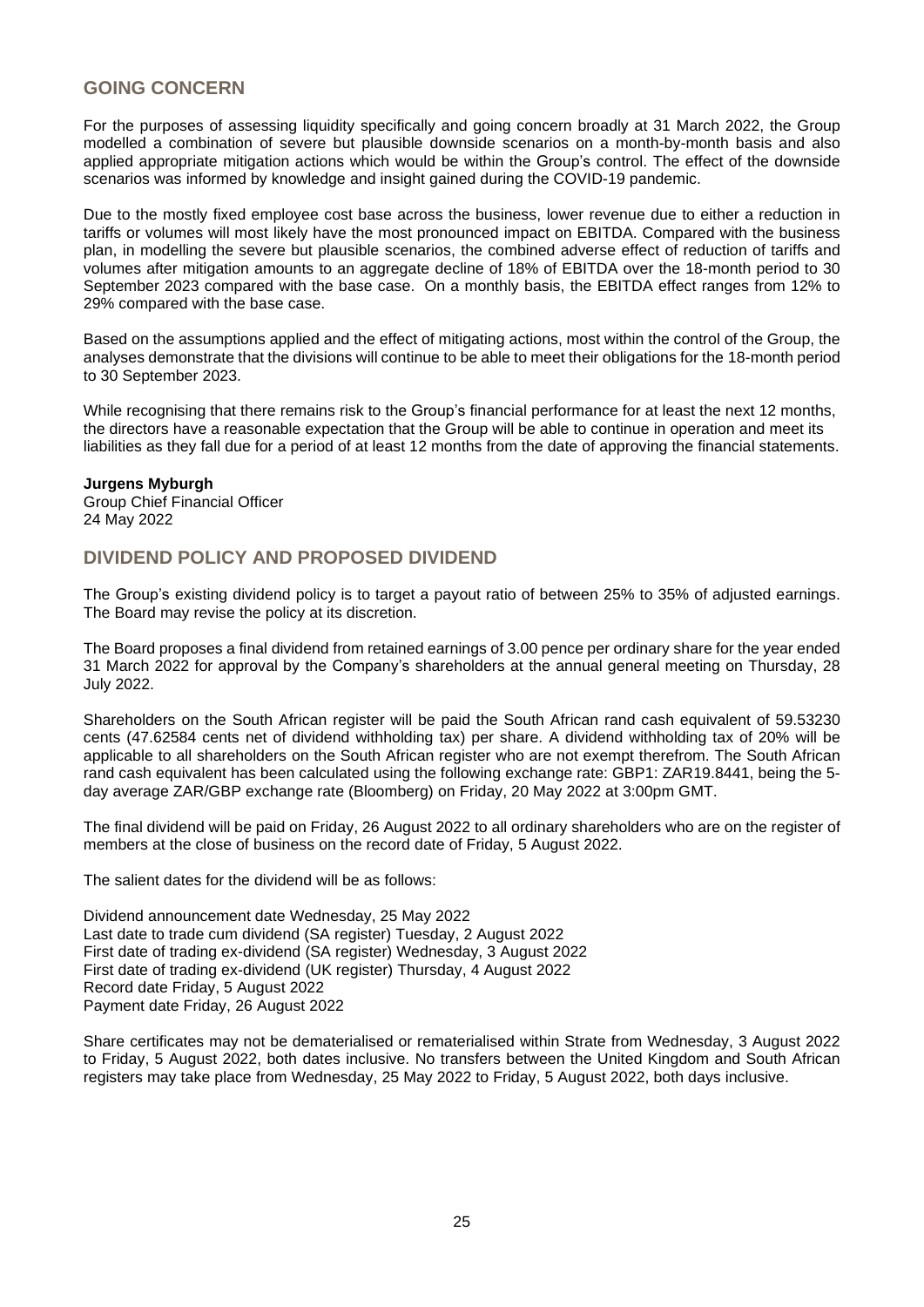# **DIRECTORS' RESPONSIBILITIES STATEMENT**

The directors confirm that, to the best of their knowledge the preliminary condensed financial statements have been prepared in accordance with UK-adopted international accounting standards, and give a true and fair view of the assets, liabilities, financial position and profit or loss of the Group and that this announcement includes a fair summary of the development and performance of the business and the position of the Group.

After making enquiries, the directors considered it appropriate to adopt the going concern basis in preparing the financial statements.

The names and functions of the Company's directors are listed on the Company's website.

By order of the Board.

**Dr Ronnie van der Merwe Jurgens Myburgh** Group Chief Executive Officer Group Chief Financial Officer

24 May 2022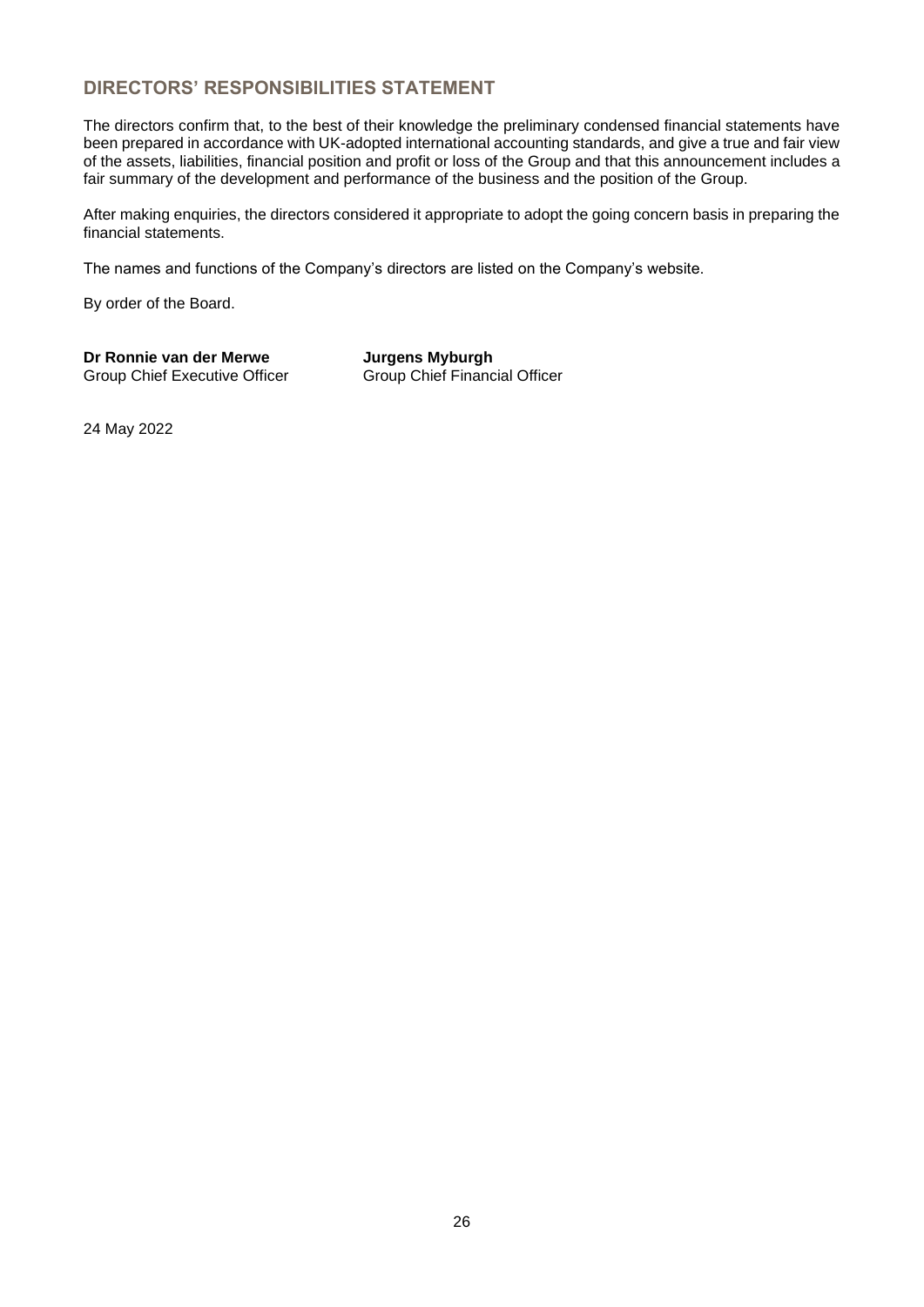# **CAUTIONARY STATEMENT**

This announcement contains certain forward-looking statements relating to the business of the Company and its subsidiaries, including with respect to the progress, timing and completion of the Group's development; the Group's ability to treat, attract and retain patients and clients; its ability to engage consultants and healthcare practitioners and to operate its business and increase referrals; the integration of prior acquisitions; the Group's estimates for future performance and its estimates regarding anticipated operating results; future revenue; capital requirements; shareholder structure; and financing. In addition, even if the Group's actual results or development are consistent with the forward-looking statements contained in this announcement, those results or developments may not be indicative of the Group's results or developments in the future. In some cases, forward-looking statements can be identified by words such as 'could', 'should', 'may', 'expects', 'aims', 'targets', 'anticipates', 'believes', 'intends', 'estimates', or similar. These forward-looking statements are based largely on the Group's current expectations as of the date of this announcement and are subject to a number of known and unknown risks and uncertainties and other factors that may cause actual results, performance or achievements to be materially different from any future results, performance or achievement expressed or implied by these forward-looking statements. In particular, the Group's expectations could be affected by, among other things, uncertainties involved in the integration of acquisitions or new developments; changes in legislation or the regulatory regime governing healthcare in Switzerland, South Africa, Namibia and the Middle East; poor performance by healthcare practitioners who practise at its facilities; unexpected regulatory actions or suspensions; competition in general; the impact of global economic changes; the impact of pandemics, including COVID-19; the impact of military conflicts, including the current events in the Ukraine; and the Group's ability to obtain or maintain accreditation or approval for its facilities or service lines. In light of these risks and uncertainties, there can be no assurance that the forward-looking statements made in this announcement will in fact be realised and no representation or warranty is given as to the completeness or accuracy of the forwardlooking statements contained in this announcement.

The Group is providing the information in this announcement as of this date, and disclaims any intention to, and makes no undertaking to, publicly update or revise any forward-looking statements, whether as a result of new information, future events or otherwise.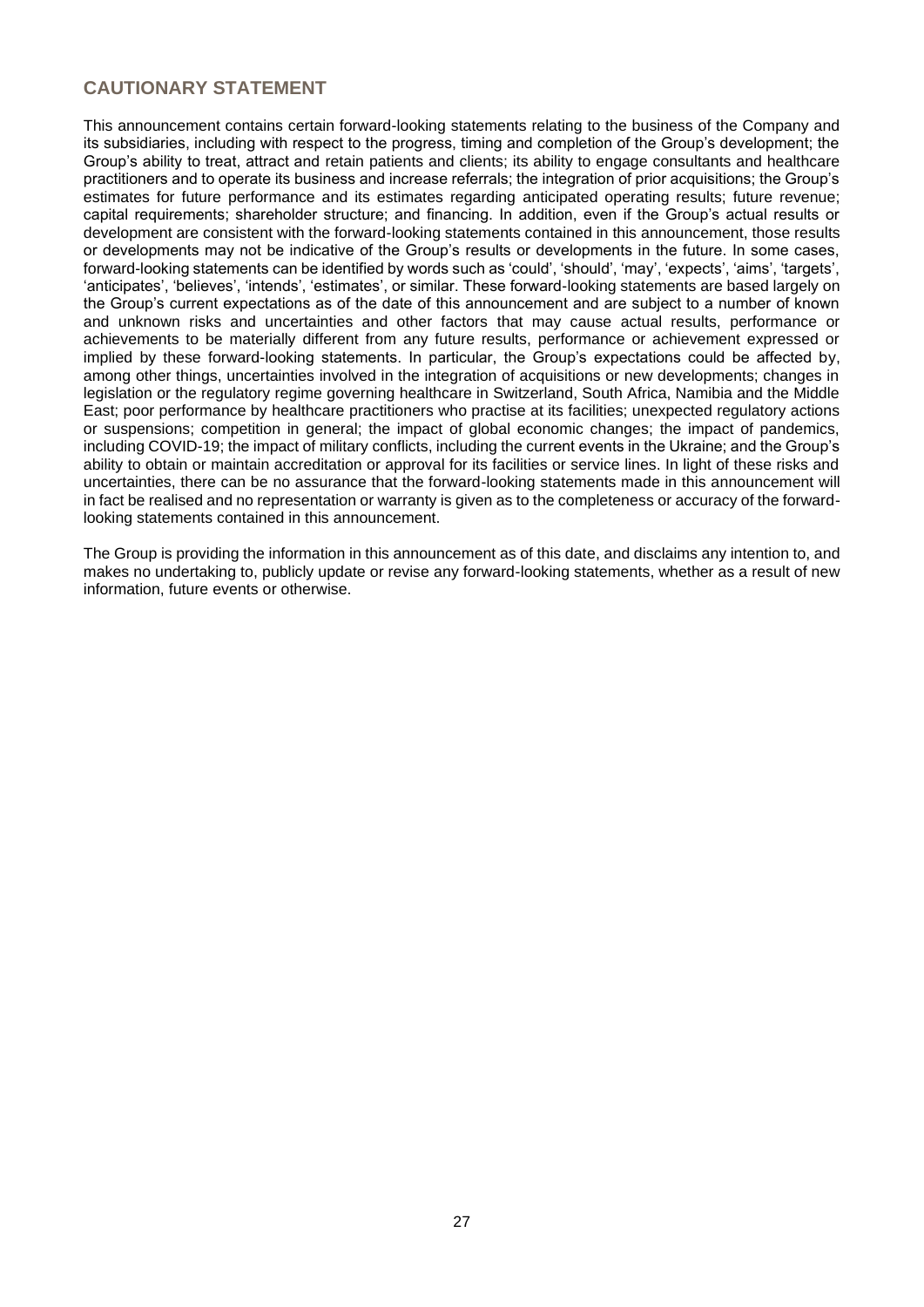# **CONDENSED CONSOLIDATED INCOME STATEMENT**

for the year ended 31 March 2022

|                                                                                               | <b>Notes</b> | 2022<br>£'m | 2021<br>£'m    |
|-----------------------------------------------------------------------------------------------|--------------|-------------|----------------|
| Revenue                                                                                       |              | 3 2 3 3     | 2 9 9 5        |
| Other income                                                                                  |              | 25          | 13             |
| Employee benefit and contractor costs                                                         |              | (1522)      | (1448)         |
| Consumables and supplies                                                                      |              | (770)       | (719)          |
| Care-related costs                                                                            |              | (146)       | (145)          |
| Infrastructure-related costs                                                                  |              | (121)       | (110)          |
| Service costs                                                                                 |              | (169)       | (147)          |
| Provision for expected credit losses                                                          |              | (12)        | (11)           |
| Depreciation and amortisation                                                                 |              | (228)       | (217)          |
| Impairment of property, equipment and vehicles                                                | 8            | (7)         | (3)            |
| Impairment of intangible assets                                                               | 9            |             | (1)            |
| Other gains and losses                                                                        |              | (3)         | $\overline{c}$ |
| <b>Operating profit</b>                                                                       |              | 280         | 209            |
| Finance income                                                                                |              | 6           | 4              |
| Finance cost                                                                                  | 4            | (74)        | (99)           |
| Share of net loss of equity-accounted investments                                             | 10           | (1)         | (70)           |
| Reversal of impairment of equity-accounted investments                                        | 10           |             | 60             |
| Profit before tax                                                                             |              | 211         | 104            |
| Income tax expense                                                                            | 5            | (41)        | (25)           |
| Profit for the year                                                                           |              | 170         | 79             |
| Attributable to:                                                                              |              |             |                |
| Equity holders of the Company                                                                 |              | 151         | 68             |
| Non-controlling interests                                                                     |              | 19          | 11             |
|                                                                                               |              | 170         | 79             |
| Profit/(loss) per ordinary share attributable to the equity holders<br>of the Company - pence |              |             |                |
| Basic                                                                                         | 6            | 20.5        | 9.2            |
| <b>Diluted</b>                                                                                | 6            | 20.5        | 9.2            |
|                                                                                               |              |             |                |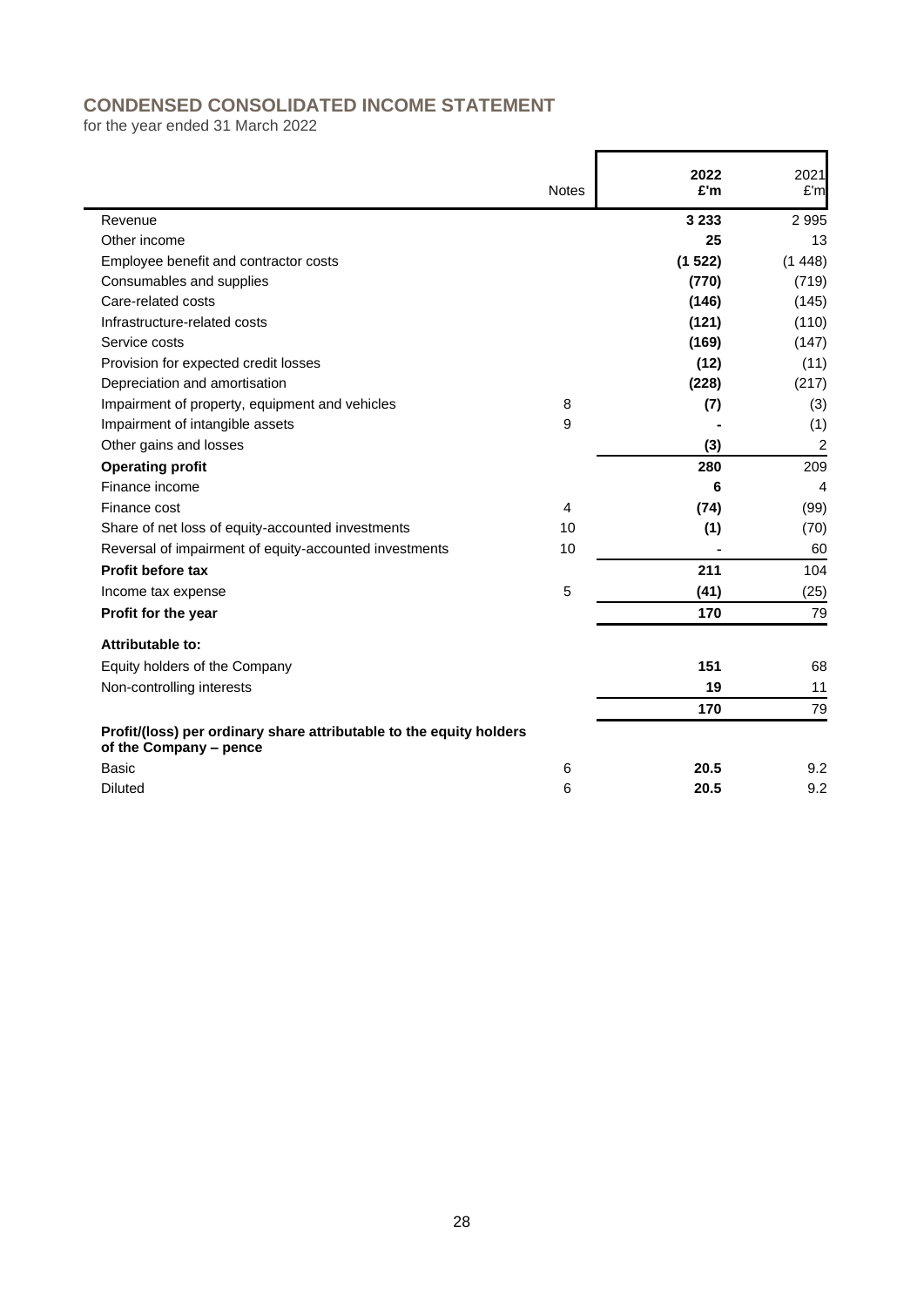# **CONDENSED CONSOLIDATED STATEMENT OF OTHER COMPREHENSIVE INCOME** for the year ended 31 March 2022

|                                                                                                             |              |             | $(Re\text{-}presented)1$ |
|-------------------------------------------------------------------------------------------------------------|--------------|-------------|--------------------------|
|                                                                                                             | <b>Notes</b> | 2022<br>£'m | 2021<br>£'m              |
| Profit for the year                                                                                         |              | 170         | 79                       |
| Other comprehensive income/(loss)                                                                           |              |             |                          |
| Items that may be reclassified to the income statement in future<br>periods                                 |              | 188         | (235)                    |
| Currency translation differences                                                                            |              | 182         | (235)                    |
| Fair value adjustment on cash flow hedges – gross                                                           |              |             | (2)                      |
| Cash flow hedges reclassified to profit or loss – gross                                                     |              | 6           | $\overline{\mathbf{c}}$  |
| Tax on items relating to cash flow hedges                                                                   |              | (2)         |                          |
| Share of other comprehensive income of equity-accounted<br>investments                                      |              | 1           |                          |
| Items that may not be reclassified to the income statement in<br>future periods                             |              | (70)        | 127                      |
| Remeasurements of retirement benefit obligations – gross                                                    |              | (90)        | 153                      |
| Tax on remeasurement of retirement benefit obligations                                                      |              | 16          | (26)                     |
| Changes in the fair value of equity investments at fair value through<br>other comprehensive income - gross |              | 4           |                          |
| Other comprehensive income/(loss), net of tax                                                               |              | 118         | (108)                    |
| Total comprehensive income/(loss) for the year                                                              |              | 288         | (29)                     |
| Attributable to:                                                                                            |              |             |                          |
| Equity holders of the Company                                                                               |              | 258         | (45)                     |
| Non-controlling interests                                                                                   |              | 30          | 16                       |
|                                                                                                             |              | 288         | (29)                     |

# *Note*

*<sup>1</sup> Comparatives have been re-presented to present other comprehensive income on a gross basis, with the tax impact presented separately. In the previously reported financial statements for the year ended 31 March 2021, this information was presented in a separate note.*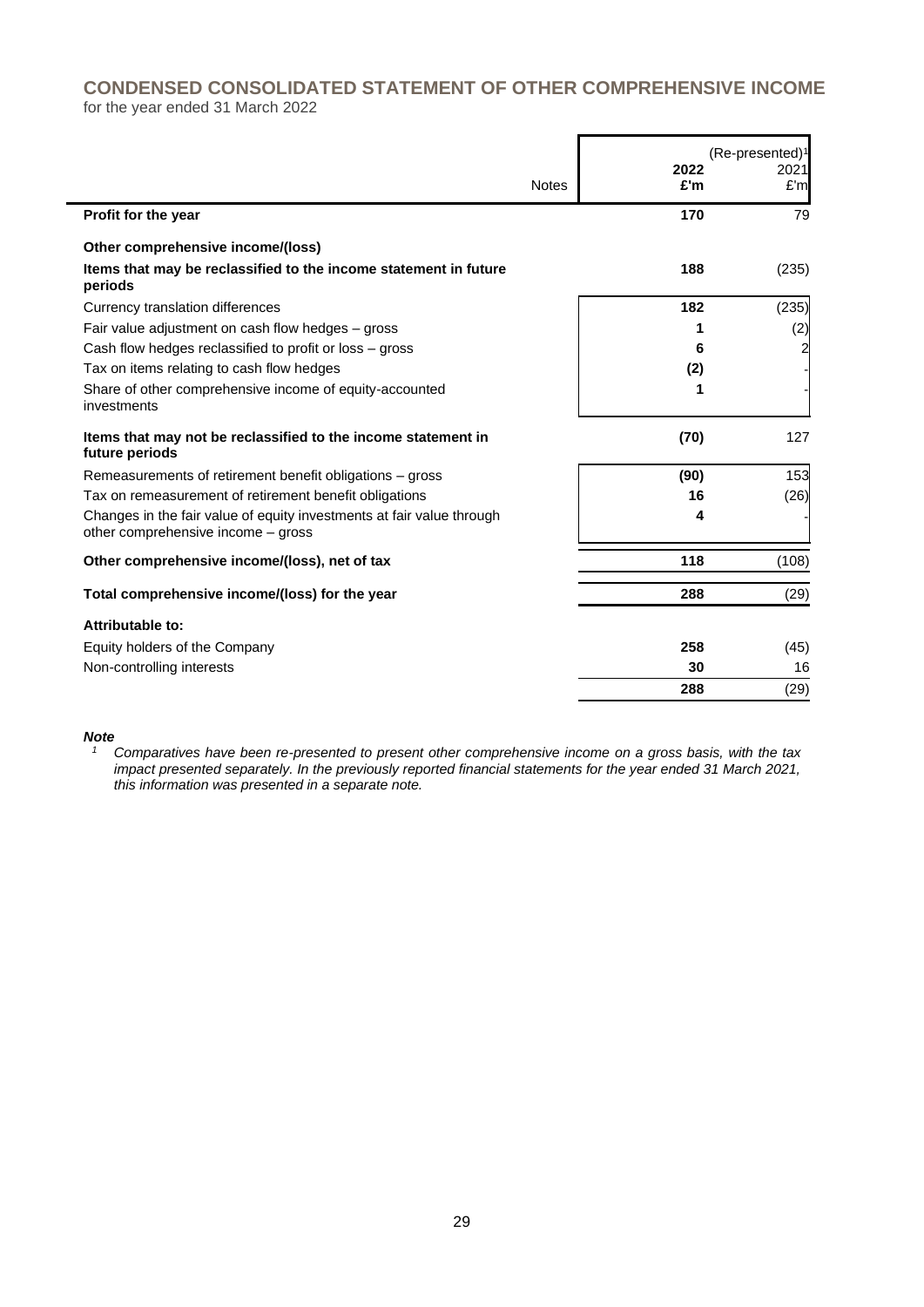# **CONDENSED CONSOLIDATED STATEMENT OF FINANCIAL POSITION**

÷

at 31 March 2022

|                                               |              | 2022    | 2021    |
|-----------------------------------------------|--------------|---------|---------|
|                                               | <b>Notes</b> | £'m     | E'm     |
| <b>ASSETS</b>                                 |              |         |         |
| <b>Non-current assets</b>                     |              | 5733    | 5440    |
| Property, equipment and vehicles              | 8            | 4 3 8 5 | 4 0 5 2 |
| Intangible assets                             | 9            | 1 1 2 6 | 1 0 6 1 |
| Equity-accounted investments                  | 10           | 165     | 171     |
| Retirement benefit asset                      |              | 1       | 110     |
| Other investments and loans                   |              | 24      | 12      |
| Deferred income tax assets                    |              | 32      | 34      |
| <b>Current assets</b>                         |              | 1 474   | 1 2 3 2 |
| Inventories                                   |              | 97      | 109     |
| Trade and other receivables                   |              | 834     | 826     |
| Other investments and loans                   |              | 6       | 2       |
| Current income tax assets                     |              | 3       |         |
| Cash and cash equivalents                     |              | 534     | 294     |
| <b>Total assets</b>                           |              | 7 207   | 6672    |
| <b>EQUITY</b>                                 |              |         |         |
| <b>Capital and reserves</b>                   |              |         |         |
| Share capital                                 |              | 74      | 74      |
| Share premium reserve                         |              | 690     | 690     |
| Retained earnings                             |              | 4597    | 4 5 23  |
| Other reserves                                |              | (2254)  | (2438)  |
| Attributable to equity holders of the Company |              | 3 1 0 7 | 2849    |
| Non-controlling interests                     |              | 139     | 118     |
| <b>Total equity</b>                           |              | 3 2 4 6 | 2 9 6 7 |
| <b>LIABILITIES</b>                            |              |         |         |
| <b>Non-current liabilities</b>                |              | 3 1 3 8 | 3 0 21  |
| <b>Borrowings</b>                             | 11           | 1688    | 1686    |
| Lease liabilities                             | 12           | 730     | 621     |
| Deferred income tax liabilities               |              | 432     | 425     |
| Retirement benefit obligations                |              | 119     | 127     |
| Provisions                                    |              | 37      | 37      |
| Derivative financial instruments              |              | 128     | 124     |
| Cash-settled share-based payment liabilities  |              | 4       |         |
| <b>Current liabilities</b>                    |              | 823     | 684     |
| Trade and other payables                      |              | 586     | 498     |
| <b>Borrowings</b>                             | 11           | 115     | 91      |
| Lease liabilities                             | 12           | 56      | 55      |
| Provisions                                    |              | 38      | 19      |
| Retirement benefit obligations                |              | 20      | 14      |
| Derivative financial instruments              |              | 1       | 2       |
| Current income tax liabilities                |              | 7       | 5       |
| <b>Total liabilities</b>                      |              | 3 9 6 1 | 3705    |
| <b>Total equity and liabilities</b>           |              | 7 207   | 6672    |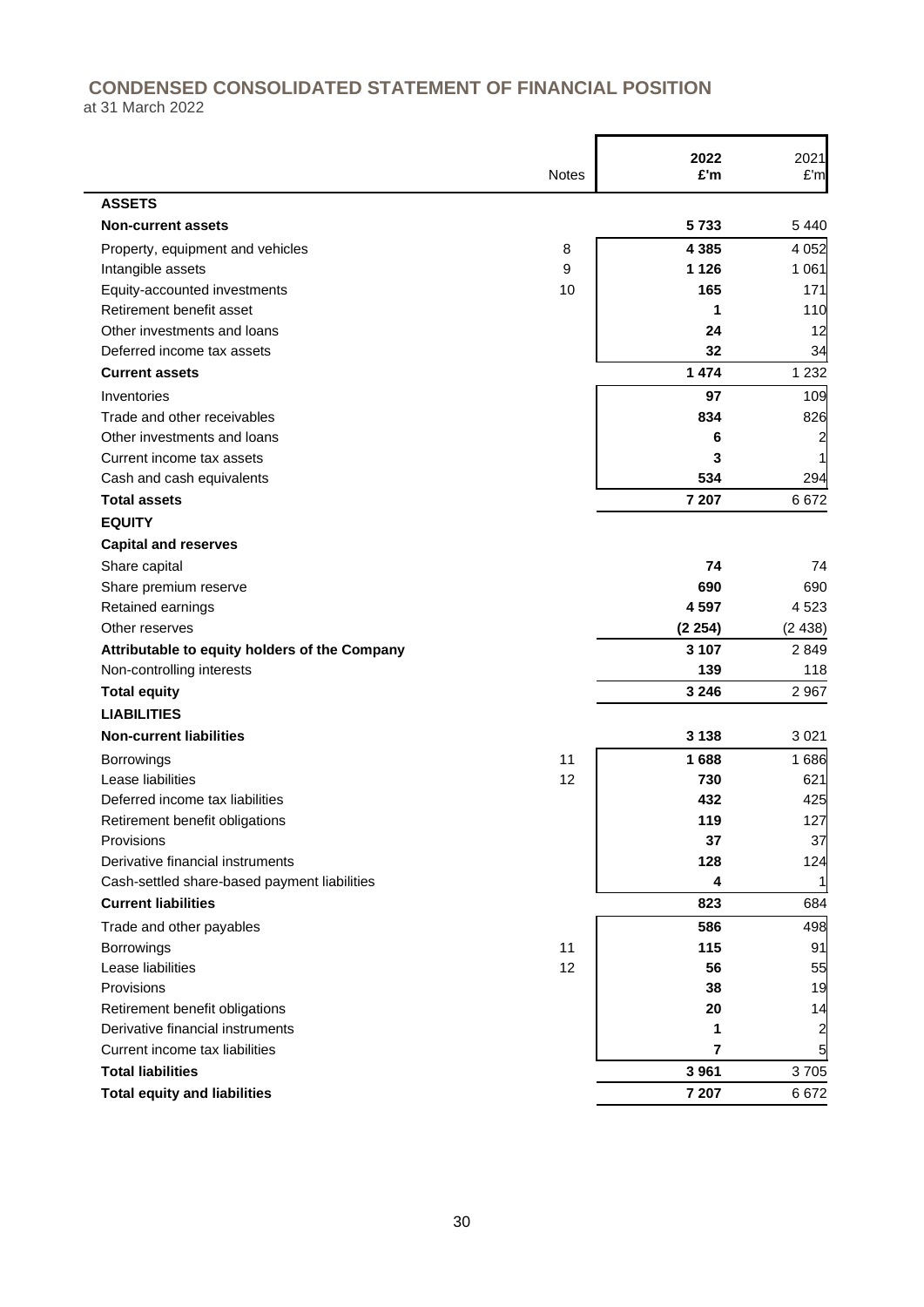# **CONDENSED CONSOLIDATED STATEMENT OF CHANGES IN EQUITY**

for the year ended 31 March 2022

|                                                    | capital<br>£'m | Capital<br>Share redemption<br>reserve<br>£'m | <b>Share</b><br>reserve<br>£'m | <b>Reverse</b><br>premium acquisition<br>reserve<br>£'m | <b>Financial</b><br>assets at<br><b>FVOCI1</b><br>reserve<br>£'m | Foreign<br>currency<br>translation<br>reserve<br>£'m | Hedging<br>reserve<br>£'m | Retained<br>earnings<br>£'ml | <b>Attributable</b><br>to equity<br>holders of<br>Company<br>£'m | Non-<br>the controlling<br>interests<br>£'m | <b>Total</b><br>equity<br>£'m |
|----------------------------------------------------|----------------|-----------------------------------------------|--------------------------------|---------------------------------------------------------|------------------------------------------------------------------|------------------------------------------------------|---------------------------|------------------------------|------------------------------------------------------------------|---------------------------------------------|-------------------------------|
| <b>Balance at 1 April 2021</b>                     | 74             | 6                                             | 690                            | (3014)                                                  | $\overline{a}$                                                   | 578                                                  | (8)                       | 4523                         | 2849                                                             | 118                                         | 2967                          |
| Profit for the year                                |                |                                               |                                |                                                         |                                                                  |                                                      |                           | 151                          | 151                                                              | 19                                          | 170                           |
| Other comprehensive<br>income/(loss) for the year  |                |                                               |                                |                                                         | 4                                                                | 174                                                  | 6                         | (77)                         | 107                                                              | 11                                          | 118                           |
| Total comprehensive<br>income/(loss) for the year  |                |                                               |                                |                                                         | 4                                                                | 174                                                  | 6                         | 74                           | 258                                                              | 30                                          | 288                           |
| Equity-settled share-based<br>payment              |                |                                               |                                |                                                         |                                                                  |                                                      |                           |                              |                                                                  |                                             |                               |
| Transactions with non-<br>controlling shareholders |                |                                               |                                |                                                         |                                                                  |                                                      |                           | (1)                          | (1)                                                              |                                             | 2                             |
| Dividends paid                                     |                |                                               |                                |                                                         | $\overline{\phantom{a}}$                                         |                                                      |                           |                              |                                                                  | (12)                                        | (12)                          |
| <b>Balance at 31 March 2022</b>                    | 74             | 6                                             | 690                            | (3014)                                                  | 4                                                                | 752                                                  | (2)                       | 4 5 9 7                      | 3 1 0 7                                                          | 139                                         | 3 2 4 6                       |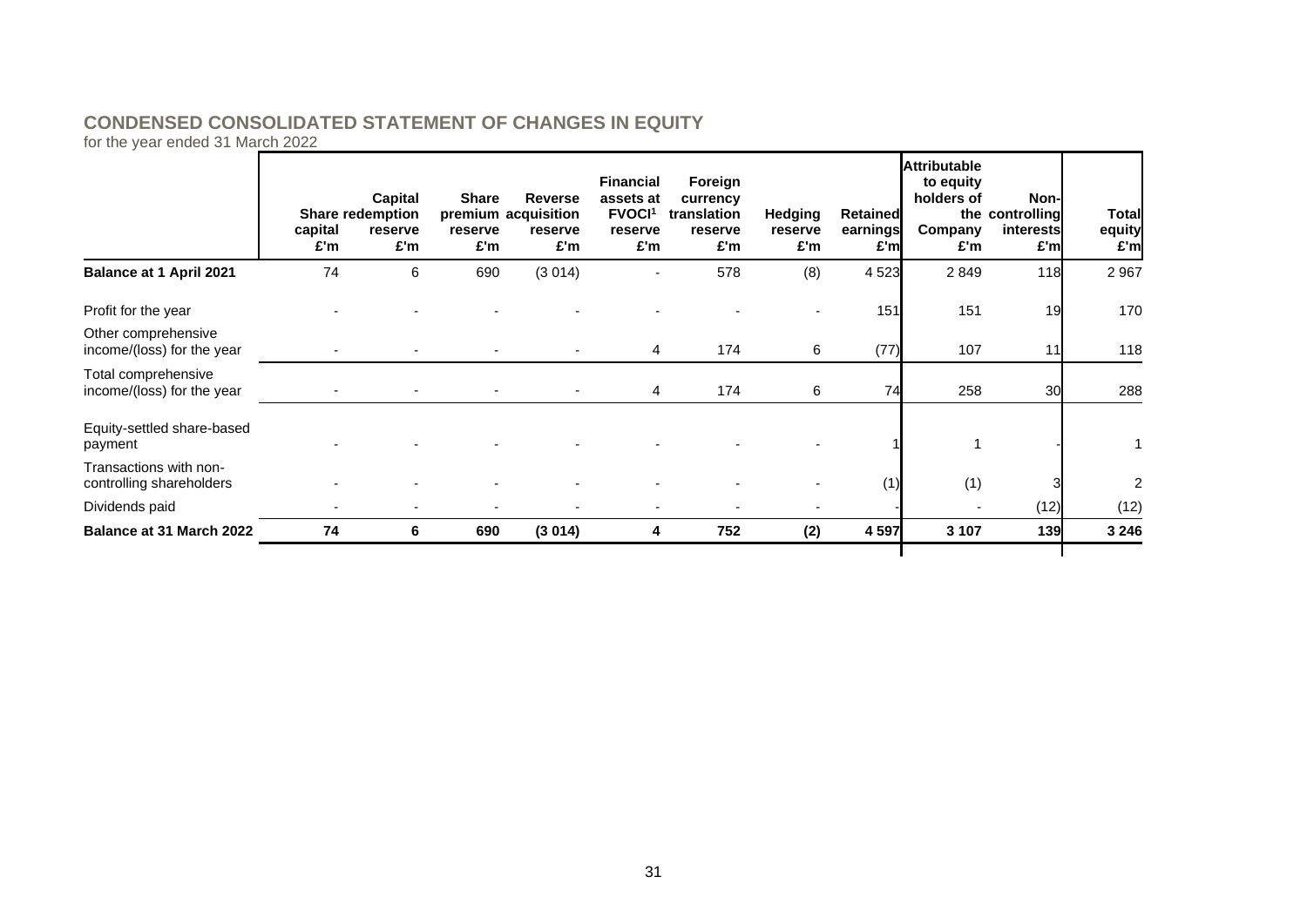# **CONDENSED CONSOLIDATED STATEMENT OF CHANGES IN EQUITY (continued)** for the year ended 31 March 2022

|                                                    | capital<br>£'m | Capital<br><b>Share redemption</b><br>reserve<br>£'m | <b>Share</b><br>reserve<br>£'m | <b>Reverse</b><br>premium acquisition<br>reserve<br>£'m | <b>Financial</b><br>assets at<br>reserve<br>£'m | Foreign<br>currency<br><b>FVOCI</b> translation<br>reserve<br>£'m | Hedging<br>reserve<br>£'m | Retained<br>earnings<br>£'ml | <b>Attributable</b><br>to equity<br>holders of<br>Company<br>£'m | Non-l<br>the controlling<br>interests<br>£'ml | <b>Total</b><br>equity<br>£'m |
|----------------------------------------------------|----------------|------------------------------------------------------|--------------------------------|---------------------------------------------------------|-------------------------------------------------|-------------------------------------------------------------------|---------------------------|------------------------------|------------------------------------------------------------------|-----------------------------------------------|-------------------------------|
| Balance at 1 April 2020                            | 74             | 6                                                    | 690                            | (3014)                                                  | $\overline{\phantom{a}}$                        | 815                                                               | (8)                       | 4 3 2 7                      | 2890                                                             | 113                                           | 3 0 0 3                       |
| Profit for the year                                |                |                                                      |                                |                                                         |                                                 |                                                                   |                           | 68                           | 68                                                               | 11                                            | 79                            |
| Other comprehensive<br>income/(loss) for the year  |                |                                                      |                                |                                                         | $\overline{\phantom{a}}$                        | (237)                                                             |                           | 124                          | (113)                                                            |                                               | (108)                         |
| Total comprehensive<br>income/(loss) for the year  |                |                                                      |                                |                                                         | $\sim$                                          | (237)                                                             |                           | 192                          | (45)                                                             | 16                                            | (29)                          |
| Equity-settled share-based<br>payment <sup>2</sup> |                |                                                      |                                |                                                         |                                                 |                                                                   |                           |                              |                                                                  |                                               |                               |
| Transactions with non-<br>controlling shareholders |                |                                                      |                                |                                                         |                                                 |                                                                   |                           |                              | 4                                                                | (3)                                           |                               |
| Dividends paid                                     |                |                                                      |                                |                                                         | $\blacksquare$                                  |                                                                   |                           |                              |                                                                  | (8)                                           | (8)                           |
| <b>Balance at 31 March 2021</b>                    | 74             | 6                                                    | 690                            | (3014)                                                  | $\blacksquare$                                  | 578                                                               | (8)                       | 4523                         | 2849                                                             | 118                                           | 2967                          |

### *Notes*

*<sup>1</sup> Fair value through other comprehensive income.*

*<sup>2</sup> Less than £0.5m for the year ended 31 March 2021.*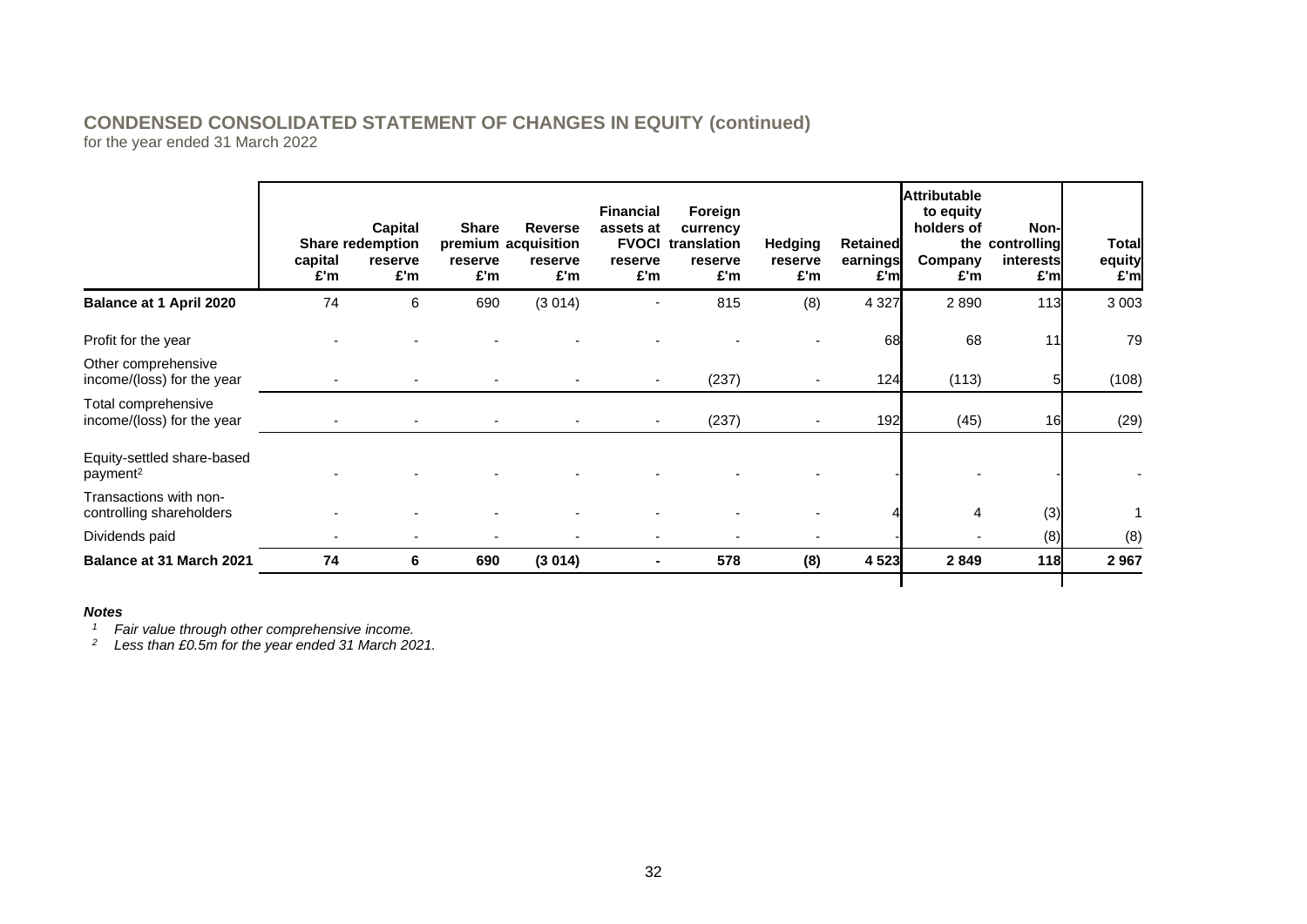# **CONDENSED CONSOLIDATED STATEMENT OF CASH FLOWS**

for the year ended 31 March 2022

|                                                          |                | 2022<br>£'m                       | 2021<br>£'m |
|----------------------------------------------------------|----------------|-----------------------------------|-------------|
|                                                          | <b>Notes</b>   | Inflow/(outflow) Inflow/(outflow) |             |
| <b>CASH FLOW FROM OPERATING ACTIVITIES</b>               |                |                                   |             |
| Cash generated from operations                           |                | 663                               | 330         |
| Interest received                                        |                | 6                                 | 4           |
| Interest paid                                            |                | (69)                              | (70)        |
| Tax paid                                                 |                | (46)                              | (29)        |
| Net cash generated from operating activities             |                | 554                               | 235         |
| <b>CASH FLOW FROM INVESTMENT ACTIVITIES</b>              |                | (189)                             | (137)       |
| Capital expenditure to maintain operations               |                | (96)                              | (56)        |
| Capital expenditure to expand operations                 |                | (83)                              | (80)        |
| Acquisition of subsidiaries                              | 15             | (7)                               | (2)         |
| Disposal of subsidiaries                                 |                |                                   |             |
| Acquisition of investment in associate                   | 10             |                                   | (1)         |
| Dividends received from equity accounted investment      | 10             | 2                                 |             |
| Proceeds from other investments and loans                |                | 3                                 |             |
| Increase in other investments and loans                  |                | (12)                              | (4)         |
| Loans granted                                            |                | (3)                               |             |
| Proceeds from insurance claim                            |                | 6                                 |             |
| Proceeds on disposal of property, equipment and vehicles |                | 1                                 |             |
| Net cash generated before financing activities           |                | 365                               | 98          |
| <b>CASH FLOW FROM FINANCING ACTIVITIES</b>               |                | (149)                             | (130)       |
| Distributions to non-controlling interests               |                | (12)                              | (8)         |
| Distributions to shareholders                            | $\overline{7}$ |                                   |             |
| Transaction with non-controlling interest                |                | $\mathbf{2}$                      |             |
| Proceeds from borrowings                                 |                | 89                                | 115         |
| Repayment of borrowings                                  |                | (183)                             | (196)       |
| Refinancing transaction costs                            |                | (3)                               | (3)         |
| Repayment of lease liabilities                           |                | (42)                              | (39)        |
| Net increase/(decrease) in cash and cash equivalents     |                | 216                               | (32)        |
| Opening balance of cash and cash equivalents             |                | 294                               | 329         |
| Exchange rate movements on foreign cash                  |                | 24                                | (3)         |
| Closing balance of cash and cash equivalents             |                | 534                               | 294         |

÷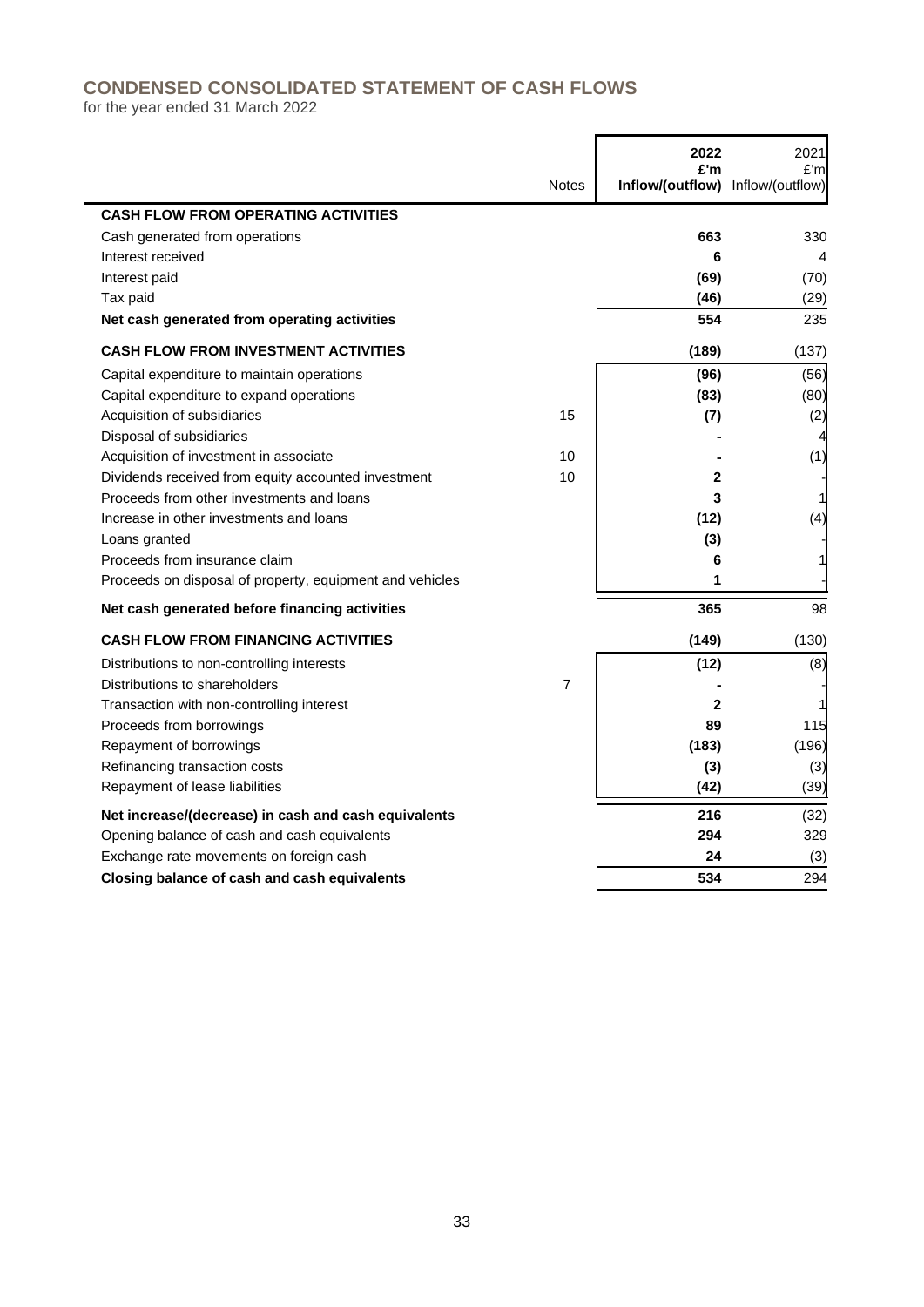#### **1. GENERAL INFORMATION**

Mediclinic is an international private hospital group with operations in Switzerland, Southern Africa (South Africa and Namibia) and the United Arab Emirates. Its core purpose is to enhance the quality of life by providing value-based healthcare services. Mediclinic also holds a 29.9% interest in Spire, a private hospital group based in the United Kingdom ('UK') and listed on the London Stock Exchange ('LSE').

The Company is a public limited company, incorporated and domiciled in England and Wales (registered number: 08338604) with a primary listing on the LSE and secondary listings on the JSE and the Namibian Stock Exchange. The address of its registered office is 6<sup>th</sup> Floor, 65 Gresham Street, London, EC2V 7NQ, United Kingdom.

The condensed Group financial statements for the year ended 31 March 2022 was approved by the Board on 24 May 2022.

#### 2. **BASIS OF PREPARATION**

The condensed consolidated financial statements included in this results announcement have been extracted from the full consolidated financial statements for the year ended 31 March 2022 included in the Annual Report which was approved by the Board of Directors on 24 May 2022. The condensed consolidated financial statements are prepared in accordance UKadopted International Accounting Standards and with the requirements of the Companies Act 2006 as applicable to companies reporting under those standards.

For the year ending 31 March 2022, the annual financial statements have been prepared in accordance with IFRS as adopted by the UK Endorsement Board, as required by UK company law for the purposes of financial reporting as a result of the UK's exit from the EU on 31 January 2020 and the cessation of the transition period on 31 December 2020. This change does not constitute a change in accounting policy but rather a change in framework which is required to ground the use of IFRS in company law. There is no impact on recognition, measurement or disclosure between the two frameworks for the year ending 31 March 2022.

The auditors' report on those full Group annual financial statements was unqualified, did not draw attention to any matters by way of emphasis without qualifying their report, and did not contain statements under Section 498(2) or 498(3) of the Companies Act 2006. This results announcement does not constitute statutory accounts of the Group within the meaning of Sections 434(3) and 435(3) of the Companies Act 2006. The Annual Report for the year ended 31 March 2021 has been delivered to the Registrar of Companies and the Annual Report for 31 March 2022 will be delivered following the Company's annual general meeting to be held on Thursday, 28 July 2022.

The Group has prepared the condensed Group financial statements on a going concern basis. The condensed Group financial statements have been prepared in accordance with the Disclosure Guidance and Transparency Rules of the Financial Conduct Authority. They do not include all the information required for full annual financial statements and should be read in conjunction with information contained in the Group's Annual Report and Financial Statements for the year ended 31 March 2022.

This results announcement has been prepared applying consistent accounting policies to those applied by the Group in the comparative period. The condensed Group financial statements included in this results announcement do not itself contain sufficient information to comply with IFRS. The Company will publish full financial statements that comply with IFRS in June 2022.

#### **Functional and presentation currency**

The condensed Group financial statements are presented in sterling, rounded to the nearest million. The functional currencies of the majority of the Group's entities, and the currencies of the primary economic environments in which they operate, is the Swiss franc, South African rand and United Arab Emirates dirham. The United Arab Emirates dirham is pegged against the United States dollar at a rate of 3.6725 per US Dollar.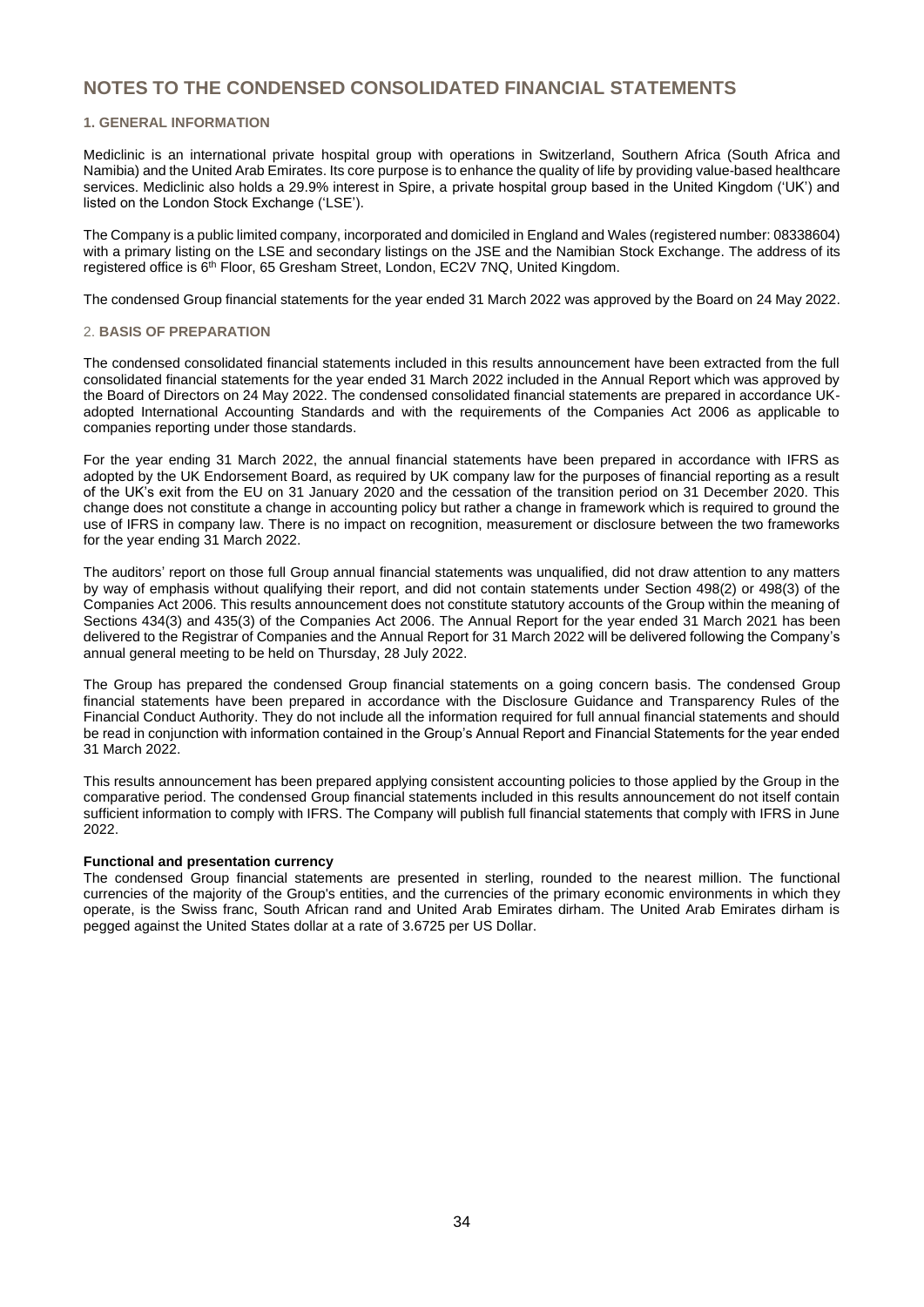#### **3. SEGMENTAL REPORT**

The reportable operating segments are identified as follows: Switzerland, Southern Africa, Middle East and additional segments are shown for the United Kingdom and Corporate.

|                                                        |               |                           | <b>Reportable operating segments</b> | Other                                   |                                 |                   |
|--------------------------------------------------------|---------------|---------------------------|--------------------------------------|-----------------------------------------|---------------------------------|-------------------|
| Year ended 31 March 2022                               | Total<br>£'ml | <b>Switzerland</b><br>£'m | <b>Southern</b><br>£'m               | Africa Middle East <sup>1</sup><br>£'ml | <b>United</b><br>Kingdom<br>£'m | Corporate<br>£'ml |
| Revenue                                                | 3 2 3 3       | 1 503                     | 909                                  | 820                                     |                                 |                   |
| Inpatient                                              | 2 0 3 7       | 1 0 9 4                   | 747                                  | 196                                     |                                 |                   |
| Day cases                                              | 250           | 82                        | 71                                   | 97                                      |                                 |                   |
| Outpatient                                             | 804           | 225                       | 62                                   | 517                                     |                                 |                   |
| Rental income                                          | 34            | 22                        | 12                                   |                                         |                                 |                   |
| Other                                                  | 108           | 80                        | 17                                   | 10                                      |                                 |                   |
| <b>EBITDA</b>                                          | 518           | 234                       | 170                                  | 121                                     |                                 | (7)               |
| EBITDA before management fee                           | 518           | 241                       | 177                                  | 125                                     |                                 | (25)              |
| Group Services fees included in EBITDA <sup>2</sup>    |               | (7)                       | (7)                                  | (4)                                     |                                 | 18                |
| Other gains and losses                                 | (3)           |                           |                                      | (2)                                     |                                 | (1)               |
| Depreciation and amortisation                          | (228)         | (134)                     | (39)                                 | (54)                                    |                                 | (1)               |
| Impairment of property, equipment and<br>vehicles      | (7)           | (7)                       |                                      |                                         |                                 |                   |
| Operating profit/(loss)                                | 280           | 93                        | 131                                  | 65                                      |                                 | (9)               |
| Loss from associate                                    | (1)           | 2                         |                                      |                                         | (3)                             |                   |
| Finance income                                         | 6             |                           | 5                                    |                                         |                                 | 1                 |
| Finance cost (excluding intersegment<br>loan interest) | (74)          | (30)                      | (27)                                 | (17)                                    |                                 |                   |
| Total finance cost                                     | (74)          | (47)                      | (27)                                 | (17)                                    |                                 | 17                |
| Elimination of intersegment loan interest <sup>2</sup> |               | 17                        |                                      |                                         |                                 | (17)              |
| <b>Taxation</b>                                        | (41)          | (11)                      | (30)                                 |                                         |                                 |                   |
| <b>Segment result</b>                                  | 170           | 54                        | 79                                   | 48                                      | (3)                             | (8)               |
|                                                        |               |                           |                                      |                                         |                                 |                   |

#### *Notes*

*<sup>1</sup> The Middle East segment refers to our UAE operations.*

*<sup>2</sup> Pricing of intersegment transactions is determined at an arm's length basis.*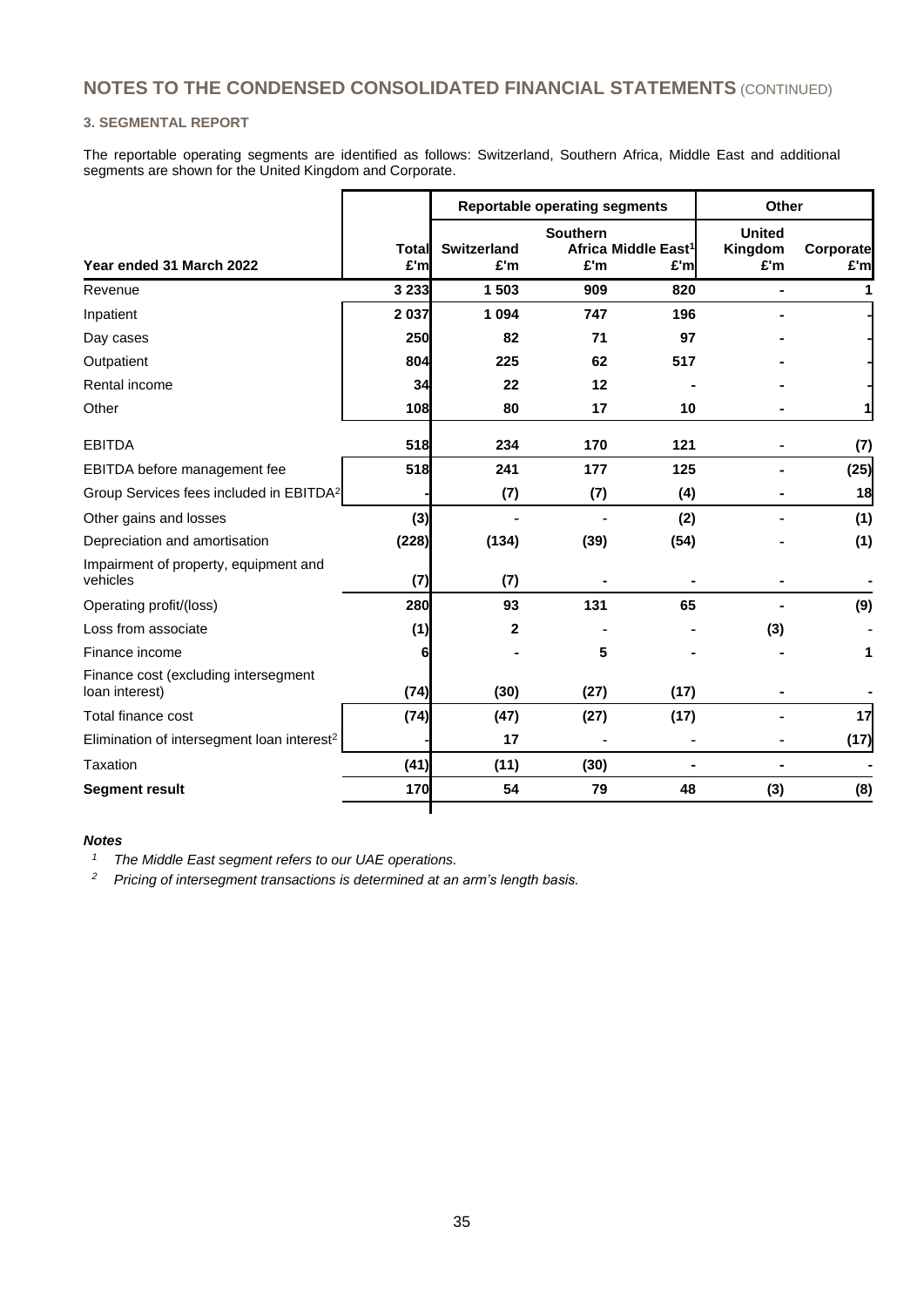## **3. SEGMENTAL REPORT (continued)**

|               |                    |                        |      | Other                                                         |                  |  |
|---------------|--------------------|------------------------|------|---------------------------------------------------------------|------------------|--|
| Total<br>£'ml | Switzerland<br>£'m | <b>Southern</b><br>£'m | £'m  | <b>United</b><br>Kingdom<br>£'m                               | Corporate<br>£'m |  |
| 161           | $\mathbf{2}$       | 3                      |      | 156                                                           |                  |  |
|               |                    | 4                      |      |                                                               |                  |  |
| 178           | 103                | 47                     | 28   |                                                               |                  |  |
| 7 207         | 4 1 6 4            | 860                    | 1896 | 156                                                           | 131              |  |
| 3 9 6 1       | 2586               | 640                    | 718  |                                                               | 17               |  |
| 4976          | 3601               | 640                    | 718  |                                                               | 17               |  |
| (1 015)       | (1015)             |                        |      |                                                               |                  |  |
|               |                    |                        |      | <b>Reportable operating segments</b><br>Middle East<br>Africa |                  |  |

## *Note*

*<sup>1</sup> Relates to additions to non-current assets other than financial instruments, deferred tax assets and net defined benefit assets.*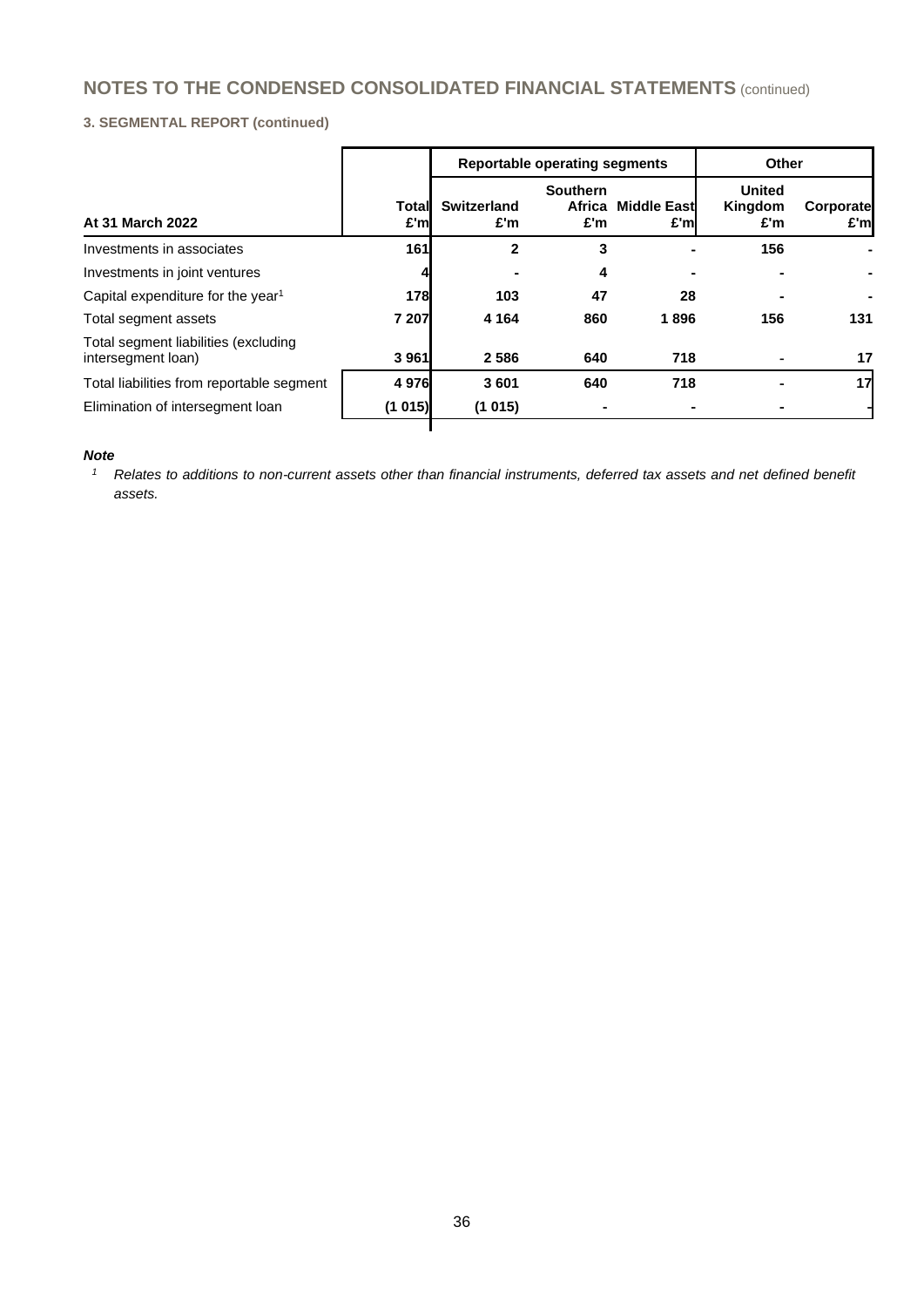## **3. SEGMENTAL REPORT (continued)**

|                                                            |              |                           | <b>Reportable operating segments</b> |                           | Other                           |                  |
|------------------------------------------------------------|--------------|---------------------------|--------------------------------------|---------------------------|---------------------------------|------------------|
| Year ended 31 March 2021                                   | Total<br>£'m | <b>Switzerland</b><br>£'m | <b>Southern</b><br>£'m               | Africa Middle East<br>£'m | <b>United</b><br>Kingdom<br>£'m | Corporate<br>£'m |
| Revenue                                                    | 2995         | 1478                      | 734                                  | 781                       |                                 | 2                |
| Inpatient                                                  | 1926         | 1 1 0 2                   | 618                                  | 206                       |                                 |                  |
| Day cases                                                  | 220          | 85                        | 50                                   | 85                        |                                 |                  |
| Outpatient                                                 | 732          | 216                       | 43                                   | 473                       |                                 |                  |
| Rental income                                              | 31           | 21                        | 9                                    | 1                         |                                 |                  |
| Other                                                      | 86           | 54                        | 14                                   | 16                        |                                 | 2                |
| <b>EBITDA</b>                                              | 428          | 225                       | 108                                  | 102                       |                                 | (7)              |
| EBITDA before management fee                               | 428          | 231                       | 114                                  | 105                       |                                 | (22)             |
| Group Services fees included in EBITDA <sup>1</sup>        |              | (6)                       | (6)                                  | (3)                       |                                 | 15               |
| Other gains and losses                                     | 2            | ÷,                        | 1                                    | 1                         |                                 | $\sim$           |
| Depreciation and amortisation                              | (217)        | (128)                     | (36)                                 | (52)                      |                                 | (1)              |
| Impairment of property, equipment and<br>vehicles          | (3)          |                           | (3)                                  |                           |                                 |                  |
| Impairment of intangible assets                            | (1)          |                           | (1)                                  |                           |                                 |                  |
| Operating profit/(loss)                                    | 209          | 97                        | 69                                   | 51                        |                                 | (8)              |
| Loss from associate                                        | (70)         |                           |                                      |                           | (70)                            |                  |
| Reversal of impairment of associate                        | 60           |                           |                                      |                           | 60                              |                  |
| Finance income                                             | 4            |                           | 3                                    |                           |                                 | 1                |
| Finance cost (excluding intersegment<br>loan interest)     | (99)         | (54)                      | (29)                                 | (16)                      |                                 |                  |
| Total finance cost                                         | (99)         | (72)                      | (29)                                 | (16)                      |                                 | 18               |
| Elimination of intersegment loan interest <sup>1</sup>     |              | 18                        |                                      |                           |                                 | (18)             |
| Taxation                                                   | (25)         | (11)                      | (14)                                 |                           |                                 |                  |
| <b>Segment result</b>                                      | 79           | 32                        | 29                                   | 35                        | (10)                            | (7)              |
| At 31 March 2021                                           |              |                           |                                      |                           |                                 |                  |
| Investments in associates                                  | 167          | 3                         | 2                                    | 5                         | 157                             |                  |
| Investments in joint ventures                              |              |                           | 4                                    |                           |                                 |                  |
| Capital expenditure for the year <sup>2</sup>              | 126          | 67                        | 33                                   | 26                        |                                 |                  |
| Total segment assets                                       | 6672         | 3972                      | 740                                  | 1701                      | 157                             | 102              |
| Total segment liabilities (excluding<br>intersegment loan) | 3705         | 2 4 7 0                   | 602                                  | 624                       |                                 | 9                |
| Total liabilities from reportable segment                  | 4 6 3 5      | 3 4 0 0                   | 602                                  | 624                       |                                 | 9                |
| Elimination of intersegment loan                           | (930)        | (930)                     |                                      |                           |                                 |                  |
|                                                            |              |                           |                                      |                           |                                 |                  |

## *Notes*

*<sup>1</sup> Pricing of intersegment transactions is determined at an arm's length basis.*

*<sup>2</sup> Relates to additions to non-current assets other than financial instruments, deferred tax assets and net defined benefit assets.*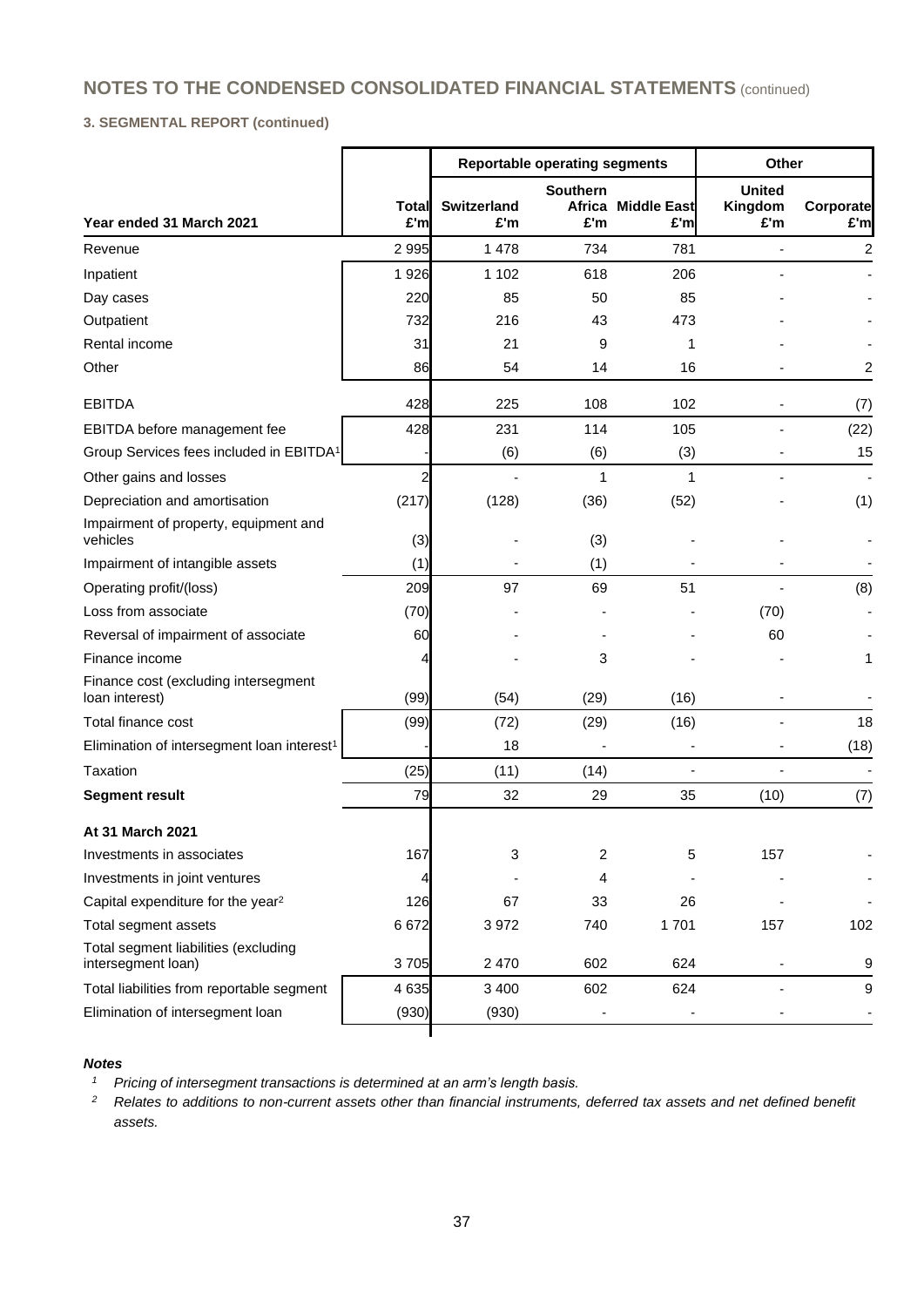## **4. FINANCE COST**

|                                                            | 2022<br>£'m | 2021<br>£'m    |
|------------------------------------------------------------|-------------|----------------|
| Interest expense on financial liabilities not at FVPL      | 41          | 42             |
| Interest on lease liabilities                              | 21          | 20             |
| Interest rate swaps                                        | 6           | 7              |
| Amortisation of capitalised financing costs                | 3           | 3              |
| Remeasurement of redemption liability (written put option) | 1           | 23             |
| Unwinding of discount on redemption liability              |             |                |
| Preference share dividend                                  | 2           | $\overline{4}$ |
| Less: amounts included in cost of qualifying assets        | (1)         | (1)            |
|                                                            | 74          | 99             |

# **5. INCOME TAX EXPENSE**

|                                      | 2022<br>£'m    | 2021<br>E'm              |
|--------------------------------------|----------------|--------------------------|
| Current tax                          |                |                          |
| Current year                         | 46             | 31                       |
| Deferred tax credit                  | (5)            | (6)                      |
| <b>Taxation per income statement</b> | 41             | 25                       |
| <b>Composition</b>                   |                |                          |
| UK tax                               | $\blacksquare$ | $\overline{\phantom{a}}$ |
| Foreign tax                          | 41             | 25                       |
|                                      | 41             | 25                       |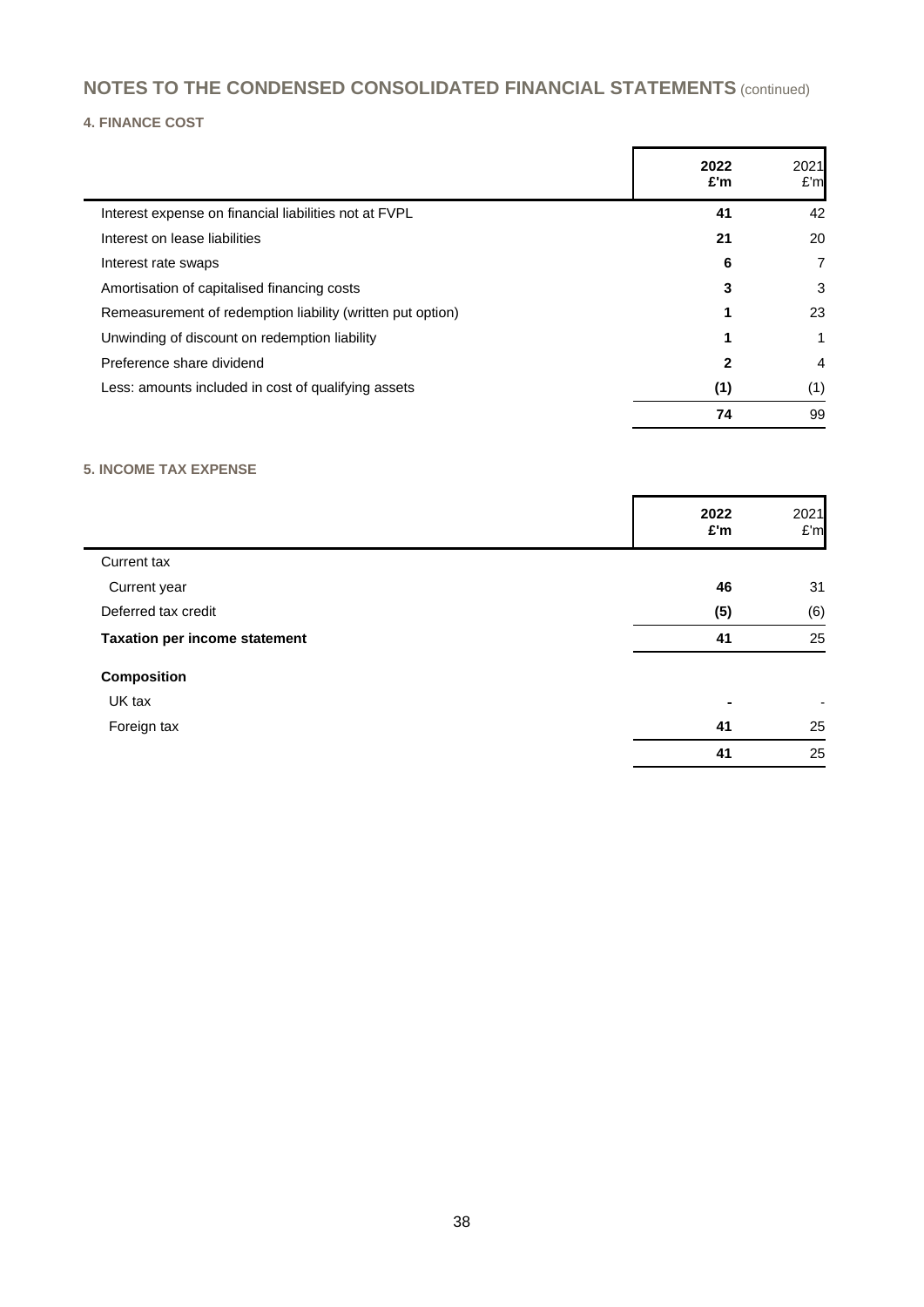#### **5. INCOME TAX EXPENSE (continued)**

|                                                                           | 2022<br>£'m | (Re-<br>presented) <sup>1</sup><br>2021<br>E'm |
|---------------------------------------------------------------------------|-------------|------------------------------------------------|
| Expected tax expense at weighted average applicable tax rate <sup>2</sup> | 37          | 13                                             |
| <b>Adjusted for:</b>                                                      |             |                                                |
| Non-taxable income                                                        | (1)         | (1)                                            |
| Share of net profit of equity-accounted investments <sup>3</sup>          |             | 1                                              |
| Non-deductible expenses <sup>4</sup>                                      | 4           | 9                                              |
| Non-controlling interests' share of profit before tax <sup>3</sup>        |             | (1)                                            |
| Effect of different tax rates <sup>5</sup>                                | (4)         | (2)                                            |
| Income tax rate changes                                                   |             | (1)                                            |
| Non-recognition of tax losses in current year                             | 6           | 7                                              |
| Recognition of tax losses relating to prior years                         | (1)         | (1)                                            |
| Previous year adjustment                                                  | (1)         | 1                                              |
| Income tax expense                                                        | 41          | 25                                             |
| Effective tax rate <sup>6</sup>                                           | 19.5%       | 24.4%                                          |

#### *Notes*

- <sup>1</sup> *The basis for calculating the applicable tax rate has been changed from using the UK statutory rate of taxation to the weighted average tax rate (see note 2 below) as this provides the most meaningful information. As a result, the comparatives have been re-presented.*
- <sup>2</sup> *The weighted average applicable tax rate is the result from applying the domestic statutory tax rates to profits before taxes of each entity in the country where it operates. For the Group, the weighted average applicable tax rate varies from one year to the next depending on the relative weight of the profit of each individual entity in the Group's profit as well as the changes in the statutory tax rates. The weighted average applicable tax rate for the year ended 31 March 2022 was 17.3% (2021: 12.9%).*
- <sup>3</sup> *Less than £0.5m for the year ended 31 March 2022.*
- <sup>4</sup> *Non-deductible expenses reflect the tax effect of items which, in management's judgement, are potentially disallowable for the purposes of determining local taxable profits. This includes the tax effect of non-tax deductible remeasurement of the redemption liability of £1m (2021: £4m).*
- <sup>5</sup> *The effect of different tax rates arises because of the effect of profits of the Group being subject to tax at rates different from the weighted average applicable rate.*
- 6 *If adjusting items and their related tax effect, as explained in the* Group Chief Financial Officer's Report*, are excluded from the effective tax rate calculation, the adjusted effective tax rate would be 19.5% (2021: 19.3%).*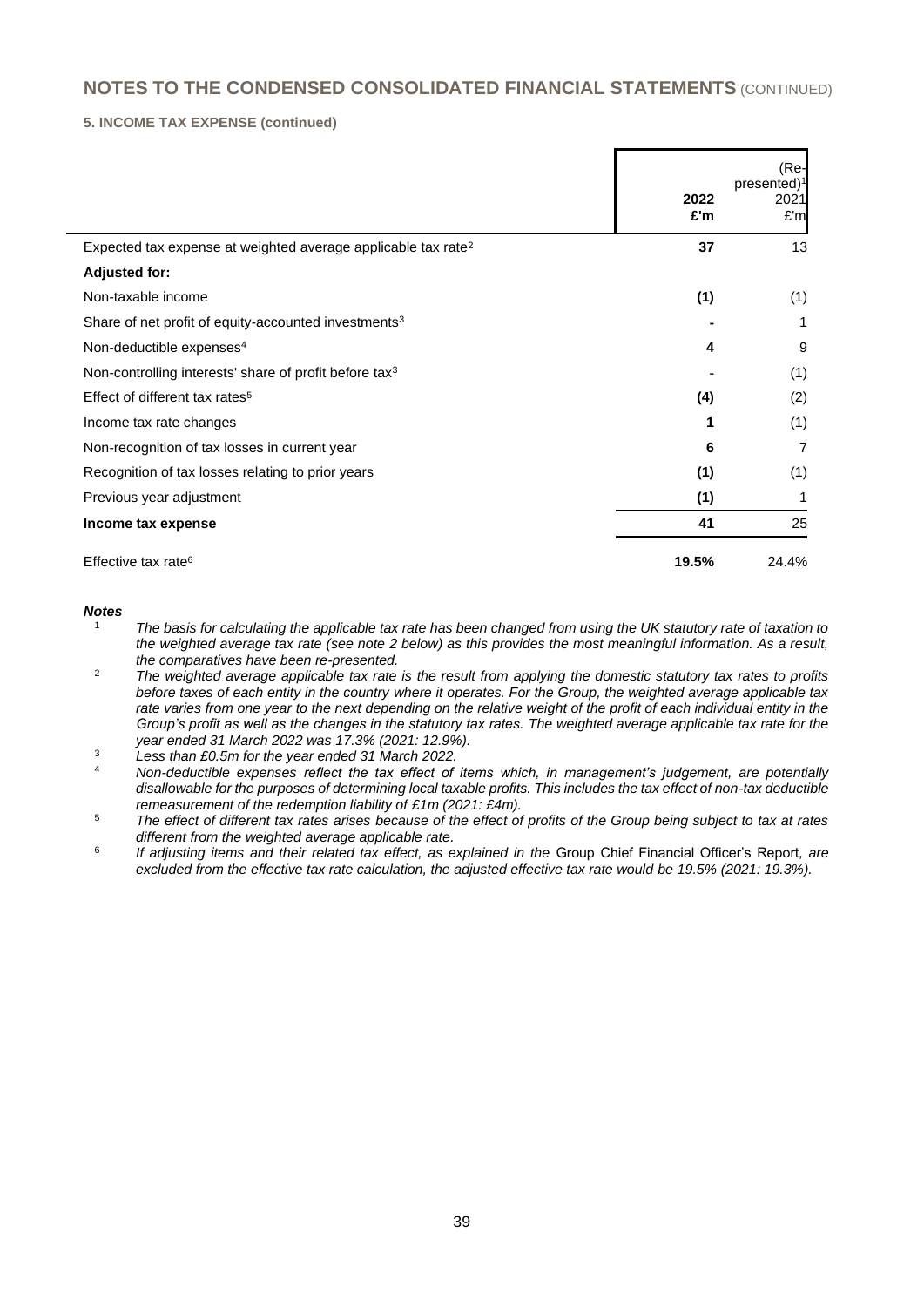**6. EARNINGS PER ORDINARY SHARE**

|                                                                             | 2022        | 2021        |
|-----------------------------------------------------------------------------|-------------|-------------|
| Earnings per share (in pence) for year ended 31 March 2022 were as follows: |             |             |
| Basic earnings per share                                                    | 20.5        | 9.2         |
| Diluted earnings per share                                                  | 20.5        | 9.2         |
| Headline earnings per share                                                 | 19.0        | 9.6         |
| Diluted headline earnings per share                                         | 19.0        | 9.6         |
| <b>Earnings reconciliation</b>                                              | 2022<br>£'m | 2021<br>£'m |
| Profit attributable to equity holders of the Company                        | 151         | 68          |
| <b>Earnings for basic and diluted EPS</b>                                   | 151         | 68          |
| <b>Adjusted for:</b>                                                        |             |             |
| Insurance proceeds, net of tax                                              | (6)         | (1)         |
| Impairment of property, equipment and vehicles, net of tax                  | 6           | 3           |
| Impairment of intangible assets, net of tax                                 |             | 1           |
| Fair value adjustment on remeasurement of investment in associate           | 1           |             |
| Associate's impairment of goodwill                                          |             | 60          |
| Reversal of impairment of equity-accounted investment                       |             | (60)        |
| Associate's gain on sale and leaseback transaction                          | (7)         |             |
| Associate's tax impact of gain on sale and leaseback transaction            | (5)         |             |
| Headline earnings used for headline EPS <sup>1</sup>                        | 140         | 71          |

#### **Note**

*<sup>1</sup> Headline earnings and the related adjustments are presented net of related tax and non-controlling interest.*

## **7. DIVIDENDS**

As part of the Group's response to maintain its liquidity position through the COVID-19 pandemic, the Board took the decision to suspend dividend payments and, as a result, no dividends were declared during the years ended 31 March 2021 and 2022.

On 24 May 2022, after the balance sheet date, a final dividend of 3.00 pence per share was proposed by the directors in respect of the year ended 31 March 2022. This results in a total final proposed dividend of £22m. Subject to shareholders' approval at the annual general meeting, the dividend will be paid on 26 August 2022 to the shareholders on the register at 2 August 2022. The proposed final dividend has not been included as a liability at 31 March 2022.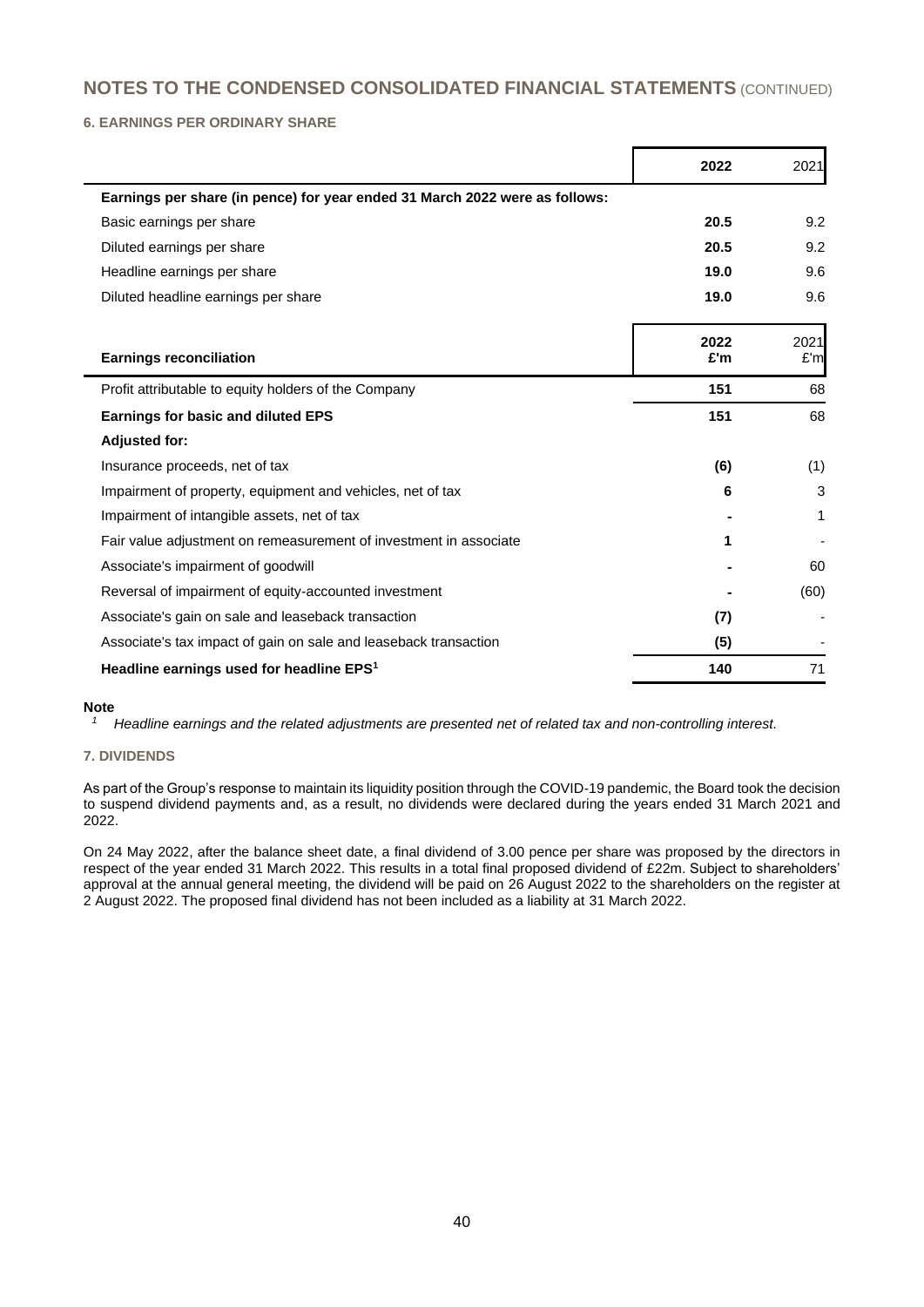## **8 . PROPERTY, EQUIPMENT AND VEHICLES**

|                                          |         | Capital<br>Land and expenditure Right-of-use |       |                         | <b>Furniture</b><br>and |              |
|------------------------------------------|---------|----------------------------------------------|-------|-------------------------|-------------------------|--------------|
|                                          | £'m     | buildings in progress<br>£'m                 | £'m   | assets Equipment<br>£'m | vehicles<br>£'m         | Total<br>£'m |
| Net book value at 1 April 2021           | 3 0 6 7 | 85                                           | 625   | 237                     | 38                      | 4 0 5 2      |
| Additions                                | 22      | 63                                           | 119   | 61                      | 11                      | 276          |
| Disposals                                | (1)     |                                              | (5)   |                         | (1)                     | (7)          |
| Depreciation                             | (69)    |                                              | (49)  | (71)                    | (14)                    | (203)        |
| <b>Business combinations</b>             |         |                                              |       |                         |                         | 2            |
| Prior-year capital expenditure completed | 45      | (68)                                         |       | 20                      | 3                       |              |
| Impairment                               | (7)     |                                              |       |                         |                         | (7)          |
| Borrowing cost capitalised               |         |                                              |       |                         |                         | 1            |
| Lease remeasurements                     |         |                                              | (9)   |                         |                         | (9)          |
| Exchange differences                     | 214     | 5                                            | 43    | 15                      | 3                       | 280          |
| Net book value at 31 March 2022          | 3 2 7 3 | 85                                           | 724   | 263                     | 40                      | 4 3 8 5      |
| Cost                                     | 4 0 6 6 | 85                                           | 885   | 1059                    | 236                     | 6 3 3 1      |
| Accumulated depreciation and impairment  | (793)   |                                              | (161) | (796)                   | (196)                   | (1946)       |

|                                          | Capital<br>Land and expenditure Right-of-use<br>buildings in progress<br>assets |      | <b>Equipment</b> | <b>Furniture</b><br>and<br>vehicles | <b>Total</b> |                              |
|------------------------------------------|---------------------------------------------------------------------------------|------|------------------|-------------------------------------|--------------|------------------------------|
|                                          | £'m                                                                             | £'m  | £'m              | £'m                                 | £'m          | £'m                          |
| Net book value at 1 April 2020           | 3 2 9 5                                                                         | 81   | 675              | 264                                 | 43           | 4 3 5 8                      |
| <b>Additions</b>                         | 13                                                                              | 49   | 59               | 35                                  | 8            | 164                          |
| <b>Disposals</b>                         |                                                                                 |      | (1)              |                                     |              | (1)                          |
| Depreciation                             | (60)                                                                            |      | (49)             | (72)                                | (15)         | (196)                        |
| Transfer between asset classes           | 4                                                                               |      | (12)             |                                     |              | $\qquad \qquad \blacksquare$ |
| Prior-year capital expenditure completed | 34                                                                              | (44) |                  | 9                                   |              |                              |
| Impairment                               | (3)                                                                             |      |                  |                                     |              | (3)                          |
| Borrowing cost capitalised               |                                                                                 |      |                  |                                     |              | 1                            |
| Lease remeasurements                     |                                                                                 |      | 8                |                                     |              | 8                            |
| Exchange differences                     | (217)                                                                           | (1)  | (55)             | (6)                                 |              | (279)                        |
| Net book value at 31 March 2021          | 3 0 6 7                                                                         | 85   | 625              | 237                                 | 38           | 4 0 5 2                      |
| Cost                                     | 3731                                                                            | 85   | 739              | 931                                 | 213          | 5 6 9 9                      |
| Accumulated depreciation and impairment  | (664)                                                                           |      | (114)            | (694)                               | (175)        | (1647)                       |

On 10 May 2021, a fire broke out at Klinik Hirslanden, Zurich and caused significant damage to one of the building wings. The property damage covered by the insurance was impaired accordingly (£7m).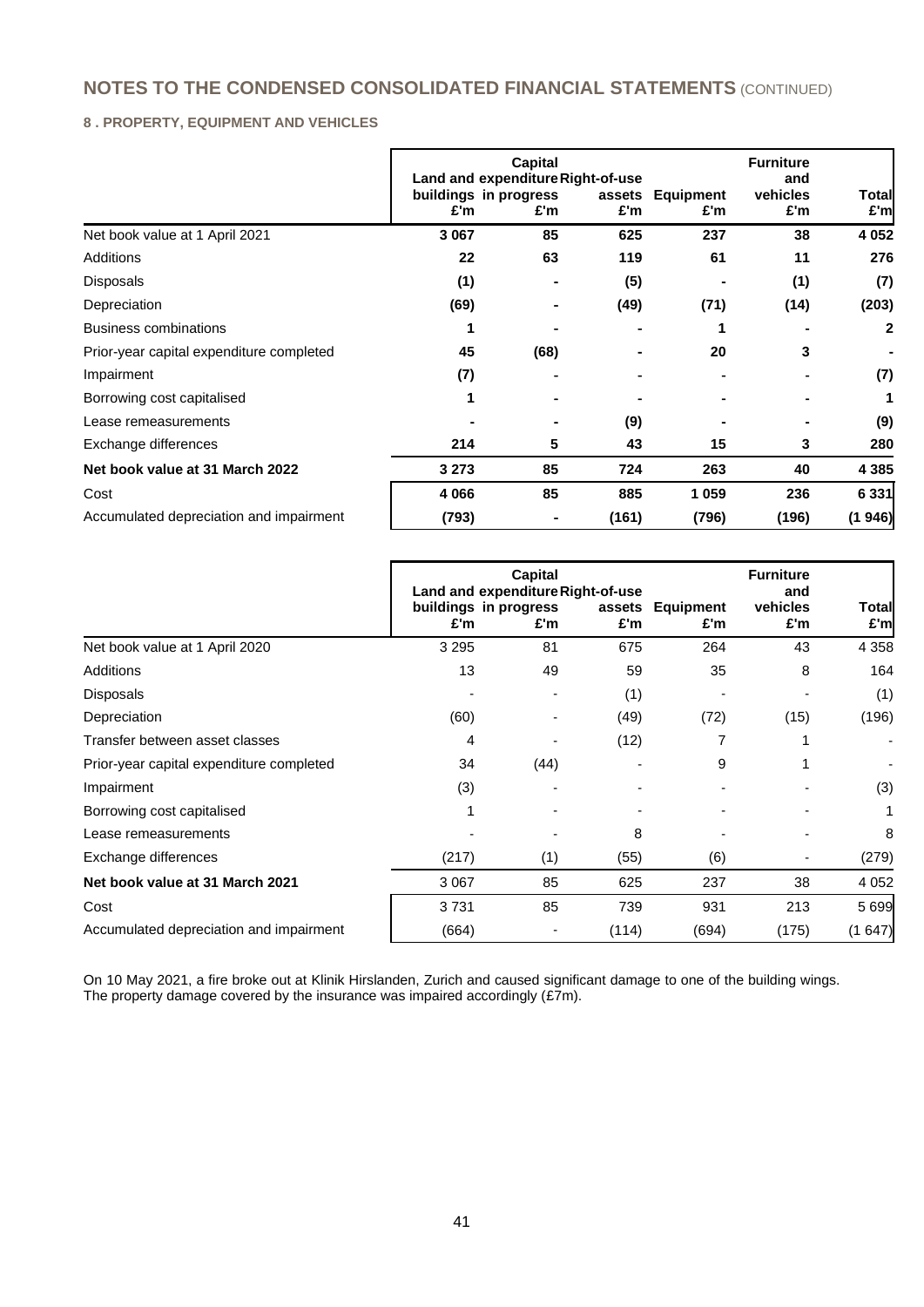#### **8 . PROPERTY, EQUIPMENT AND VEHICLES (continued)**

#### **Determination of CGUs for impairment testing**

Property, equipment and vehicles are considered for impairment if impairment indicators are identified at an individual CGU level. A CGU is the smallest identifiable group of assets that generates cash inflows that are largely independent of the cash inflows from other assets or groups of assets. The Group defines CGUs as combined inter-dependent hospitals and/or clinics or as individual hospitals depending on the geographical location or the degree of integration. In Switzerland, interdependent hospitals are considered to have centralised organisational structures and operations and are divided into different geographical care regions, each of which forms a network of central hospitals, basic care hospitals, specialist hospitals and outpatient centres. In Southern Africa, CGUs are defined as individual hospitals, except where a group of hospitals are located within close proximity of each other, they have the same management teams and similar shareholders. In the Middle East, each city in which the division operates hospitals, day care centres and clinics across the emirates of Dubai and Abu Dhabi has been identified as a CGU.

The impairment assessment is performed at CGU level and any impairment charge that arises would be allocated to the CGU's goodwill first, followed by other assets (such as property, equipment and vehicles, and other intangible assets).

#### **Impairment assessment**

The Group performed an analysis to determine if impairment indicators exist at individual CGU level.

Impairment indicators were identified at two CGUs in Switzerland. The recoverable amounts of these CGUs were based on FVLCOD calculations. In determining the FVLCOD, the cash flows were discounted at rates between 4.9% and 5.2% (2021: 4.9% and 5.2%). Beyond five years a growth rate of 1.6% (2021: 1.6%) was used. The carrying value of CGUs where indicators were identified was determined to be lower than its recoverable amount of £1 767m and, as a result, no impairment charge was recognised in the income statement relating to property, equipment and vehicles.

Two CGUs have limited headroom and remain sensitive to reasonably possible changes in the discount rate and the terminal growth rate in the FVLCOD calculations, which could give rise to material impairment charges in future periods. For the first CGU, an increase in the discount rate by 0.2% would reduce the headroom to £nil. A decrease in the terminal growth rate by 0.4% would reduce the headroom to £nil. A decrease in forecast cash flows by 2.1% would also reduce headroom to £nil. For the other CGU, an increase in the discount rate by 0.7% would reduce the headroom to £nil. A decrease in the terminal growth rate by 2.1% would reduce the headroom to £nil. A decrease in forecast cash flows by 7.2% would also reduce headroom to £nil.

Impairment indicators were identified at two CGUs in Southern Africa. The recoverable amounts of these CGUs were based on FVLCOD calculations. In determining the FVLCOD, the cash flows were discounted at a rate of 12.8% (2021: 12.7%). Beyond five years a growth rate of 4.5% (2021: 4.5%) was used. The carrying value of CGUs where indicators were identified was determined to be lower than its recoverable amount of £9m and, as a result, no impairment charge was recognised in the income statement relating to property, equipment and vehicles.

In the prior year, the recoverable amounts of three CGUs in the Southern Africa segment were determined to be lower than their individual carrying values and, as a result, an impairment charge of £3m was recognised in the income statement relating to property, equipment and vehicles.

No impairment indicators were identified for the Middle East CGUs on 31 March 2022.

#### **Change in accounting estimate**

During the prior year, an expansion project, which includes the construction of new hospital wings at a hospital in Switzerland, was approved. The existing hospital wings will be dismantled at the end of the financial year ending 31 March 2023 and will be replaced by a new construction as part of the expansion project. As a result, the estimated useful life of the existing hospital wings has been reduced and the depreciation of these assets' carrying value accelerated. For the year ended 31 March 2022, the accelerated depreciation included in the depreciation charge amounts to £19m. The accelerated depreciation for the financial year ending 31 March 2023 will amount to £19m.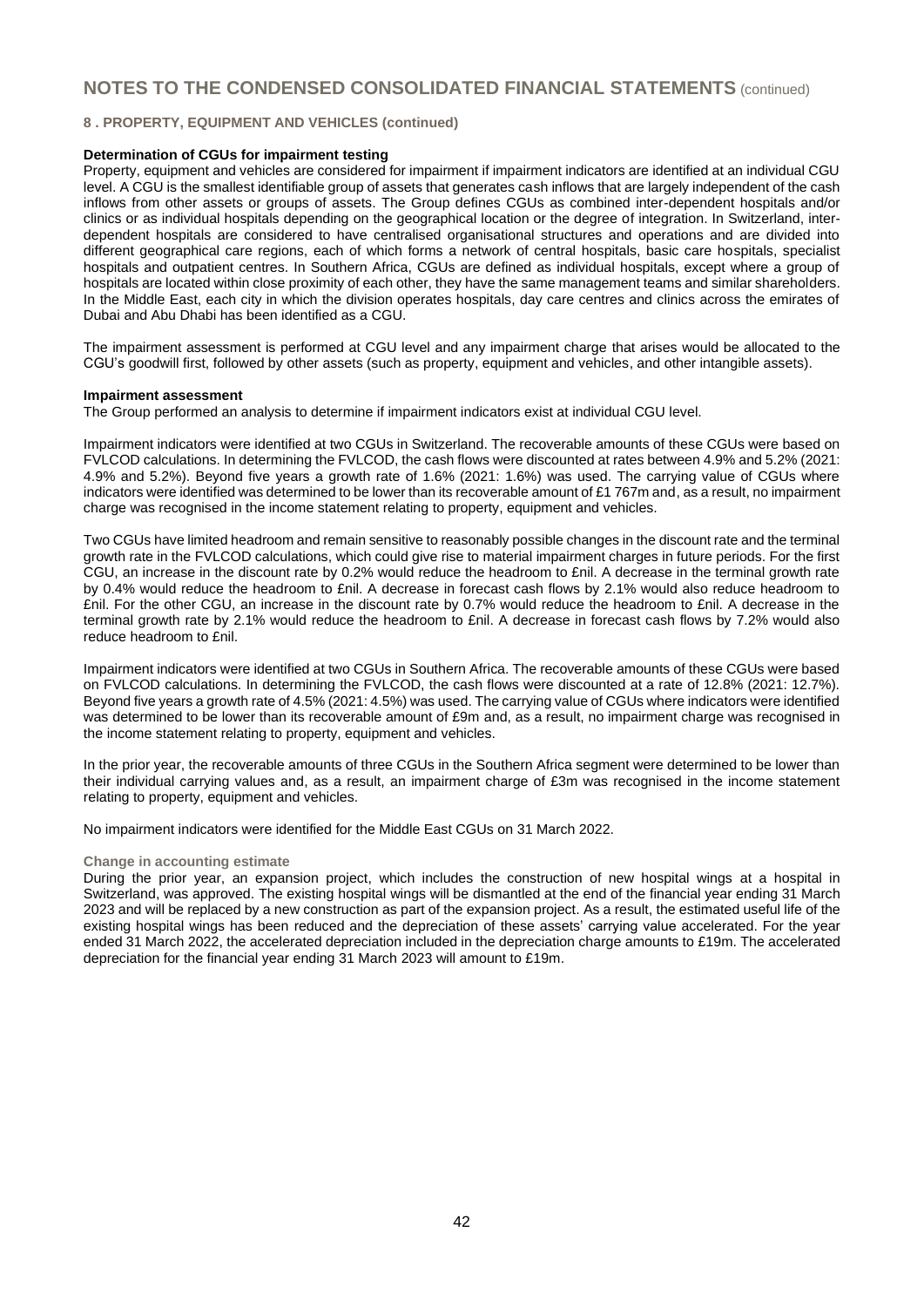## **9 . INTANGIBLE ASSETS**

|                                         | <b>Goodwill Trade names</b><br>£'m | £'m   | <b>Computer</b><br>software<br>£'m | Total<br>£'m |
|-----------------------------------------|------------------------------------|-------|------------------------------------|--------------|
| Net book value at 1 April 2021          | 946                                | 45    | 70                                 | 1 0 6 1      |
| Additions                               |                                    |       | 21                                 | 21           |
| Amortisation                            |                                    | (4)   | (21)                               | (25)         |
| <b>Business combinations</b>            | 10                                 |       |                                    | 11           |
| Exchange differences                    | 51                                 | 3     | 4                                  | 58           |
| Net book value at 31 March 2022         | 1 007                              | 45    | 74                                 | 1 1 2 6      |
| Cost                                    | 1794                               | 453   | 193                                | 2 4 4 0      |
| Accumulated amortisation and impairment | (787)                              | (408) | (119)                              | (1314)       |

|                                         | £'m                      | <b>Goodwill Trade names</b><br>£'m | <b>Computer</b><br>software<br>£'m | <b>Total</b><br>£'m |
|-----------------------------------------|--------------------------|------------------------------------|------------------------------------|---------------------|
| Net book value at 1 April 2020          | 1 0 4 7                  | 54                                 | 70                                 | 1 1 7 1             |
| Additions                               | $\overline{\phantom{a}}$ |                                    | 21                                 | 21                  |
| Amortisation                            |                          | (4)                                | (17)                               | (21)                |
| <b>Business combinations</b>            | 3                        |                                    |                                    | 3                   |
| Impairment                              | (1)                      | ۰                                  |                                    | (1)                 |
| Exchange differences                    | (103)                    | (5)                                | (4)                                | (112)               |
| Net book value at 31 March 2021         | 946                      | 45                                 | 70                                 | 1 0 6 1             |
| Cost                                    | 1689                     | 424                                | 162                                | 2 2 7 5             |
| Accumulated amortisation and impairment | (743)                    | (379)                              | (92)                               | (1214)              |

#### **Impairment testing of significant goodwill balances**

The Group tests goodwill for impairment on an annual basis or more frequently if there are indications that these assets may be impaired. The annual impairment assessment is performed at year end when the annual financial planning process is finalised. The Group's impairment assessment compares the carrying value of the group of CGUs with its recoverable amount.

The recoverable amount of a group of CGUs is determined by its FVLCOD, regarded as the more appropriate reflection of the value of the business, which is derived from discounted cash flow calculations.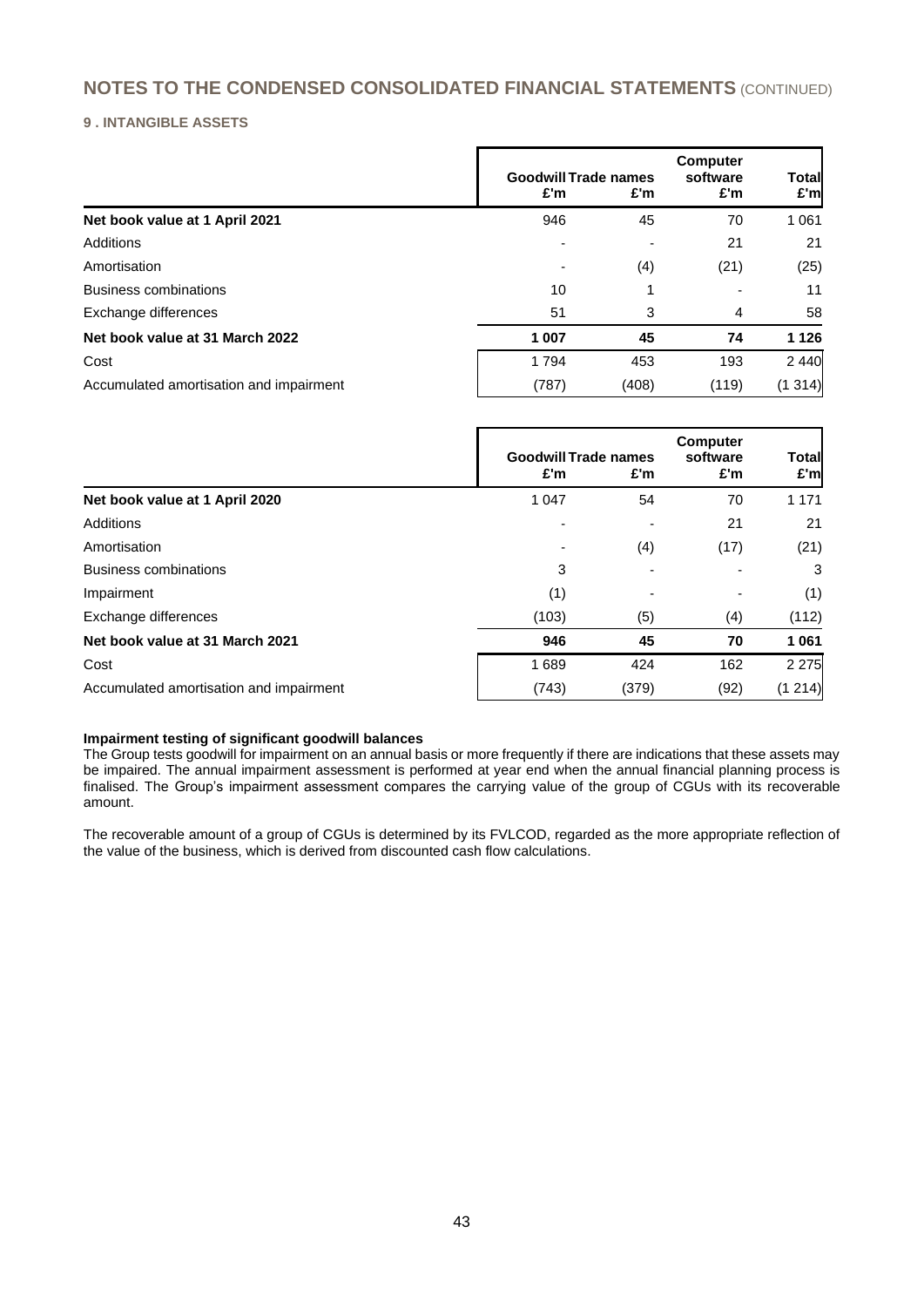#### **9 . INTANGIBLE ASSETS (continued)**

#### **Impairment testing of significant goodwill balances (continued)**

The key inputs to its calculations are described below:<br>Forecasts As part of the annual financial plann

- As part of the annual financial planning process, the Group's divisions are required to submit budgets for the next financial year and forecasts for the following four years, which are approved by the Board. Future earnings in the FVLCOD calculation are based on these budgets and forecasts that are calculated on a per hospital basis and consider both internal and external market information. These budgets and forecasts represent management's best view of future revenues and cash flows and encompass a best estimate of the short- and long-term impact of the COVID-19 pandemic. The cashflow forecast includes the purchase of environmentally friendly equipment.
- Growth rates Growth rates are determined from budgeted and forecast revenue. Terminal year growth rates are country specific and determined based on the forecast market growth rates and considering long-term medical inflation. The regulatory environment and impact on tariffs are considered. Growth rates have been benchmarked against external data for the relevant markets.
- Discount rates The weighted average cost of capital ('**WACC**') was determined by considering the respective debt and equity costs and ratios. The discount rate is based on the risk-free rate for government bonds adjusted for a risk premium to reflect the increased risk of investing in equities. Discount rates are lower for the divisions which operate in more mature markets with low inflation and higher for those operating in markets with a higher inflation. Discount rates reflect the time value and the risks associated with the segmental or divisional cash flows. The long-term data inputs used in the calculation of the discount rate are benchmarked to externally available data.

#### **Impairment testing of Middle East goodwill**

The Middle East goodwill with a carrying amount of £887m (2021: £834m) originated mainly from the Al Noor business combination, with a portion originating from other UAE business combinations. Key assumptions used for the FVLCOD calculations for the annual impairment testing were as follows:

*Discount rates* The discount rate applied to cash flow projections is 8.5% for the first year and thereafter 8.1% (2021: 8.7%). *Growth rates* The terminal growth rate beyond five years is 3.0% (2021: 3.0%). *Forecasts* Represents management's best view of future revenues and cash flows over a five-year period and is

comparable with the forecast used in the prior year. Due to international tax reform and expected amendments to tax legislation (note 11), income tax has been included from April 2023 at a rate of 15%. Cash flows after the discrete period (five years) were adjusted to reflect increased direct cost (utility costs) caused by climate change which may not be compensated by funders.

The recoverable amount was determined to be higher than the carrying value, and consequently, no impairment was recognised against goodwill during the year under review.

#### *Sensitivity analysis*

An increase in the discount rate by 1% combined with a decrease in the terminal growth rate by 0.9% would reduce the headroom to £nil. A decrease in forecast cash flows by 16% would also reduce headroom to £nil.

These changes are not considered reasonably possible to occur within the next 12 months. However, these key assumptions have the potential to vary over time.

#### **Impairment testing of goodwill and trade names in Switzerland**

Switzerland goodwill with a carrying amount of £107m (2021: £100m) that originated from the business combinations of OPERA Zumikon AG and Clinique des Grangettes in previous years has been tested for impairment.

The recoverable amount has been determined based on FVLCOD discounted cash flow calculations.

- *Discount rates* The discount rate applied to cash flow projections is 5.1% (2021: 5.1%).
- *Growth rates* The terminal growth rate beyond five years is 1.6% (2021: 1.6%). *Forecasts* Represents management's best view of future revenues and cash flows over a five-year period and is comparable with the forecast used in the prior year.

The recoverable amount was determined to be higher than the carrying value and, as a result, no impairment charge was recognised. The recoverable amount is not sensitive to reasonably possible changes in the discount rate and the terminal growth rate.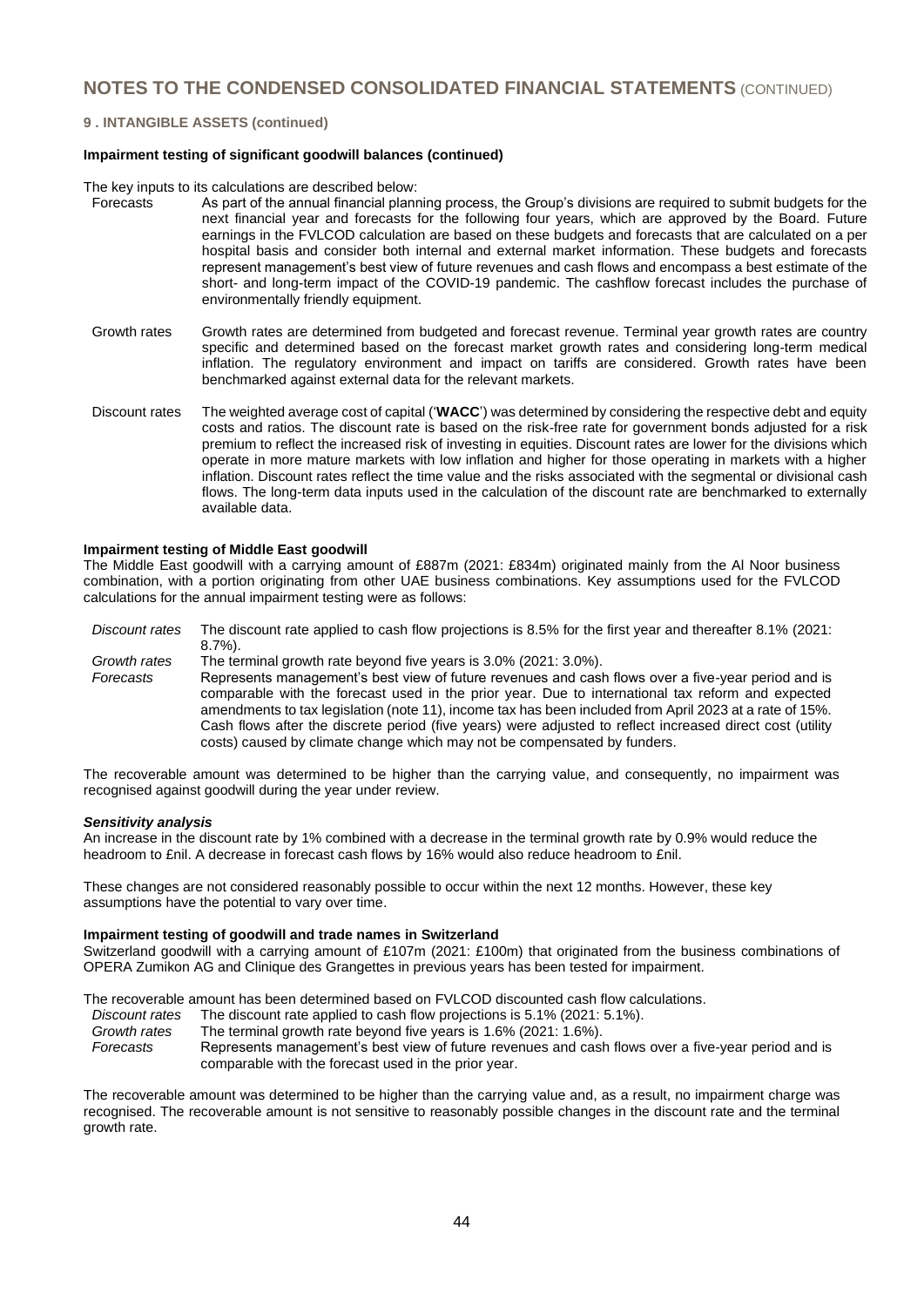#### **9 . INTANGIBLE ASSETS (continued)**

#### **Impairment testing of Southern Africa goodwill**

Southern Africa goodwill with a carrying amount of £13m (2021: £12m) has been tested for impairment. The recoverable amount has been determined based on FVLCOD discounted cash flow calculations by applying a discount rate of 12.8% (2021: 12.7%) and a terminal year growth rate beyond five years of 4.5% (2021: 4.5%).

The recoverable amount was determined to be higher than the carrying value and, as a result, no impairment charge was recognised. The recoverable amount is not sensitive to reasonably possible changes in the discount rate and the terminal growth rate.

In the prior year, the carrying amount of the goodwill of five CGUs was determined to be higher than its recoverable amount, resulting in the recognition of an impairment charge of £1m against goodwill.

### **10 . EQUITY-ACCOUNTED INVESTMENTS**

|                             | 2022<br>£'m | 2021<br>E'm    |
|-----------------------------|-------------|----------------|
| Investment in associates    | 161         | 167            |
| Investment in joint venture | 4           | $\overline{4}$ |
|                             | 165         | 171            |

#### **10 .1 INVESTMENT IN ASSOCIATES**

|                                                                       | 2022<br>£'m | 2021<br>E'm |
|-----------------------------------------------------------------------|-------------|-------------|
| Listed investment                                                     | 156         | 157         |
| Unlisted investments                                                  | 5           | 10          |
|                                                                       | 161         | 167         |
| Reconciliation of carrying value at the beginning and end of the year |             |             |
| Opening balance                                                       | 167         | 177         |
| Additional investment in unlisted associate                           |             |             |
| Share of net loss of associated companies                             | (1)         | (70)        |
| Reversal of impairment of listed associate                            |             | 60          |
| Share of other comprehensive income of associated companies           |             |             |
| Dividends received from associated companies                          | (2)         |             |
| Remeasurement of investment at fair value <sup>1</sup>                | (1)         |             |
| Derecognition on undertaking of business combination <sup>1</sup>     | (3)         |             |
| Exchange differences                                                  |             | (1)         |
|                                                                       | 161         | 167         |

#### *Note*

<sup>1</sup> *During the year, the Group acquired a controlling interest in Bourn Hall International MENA Limited ('Bourn Hall'), which was previously accounted for as an investment in an associate. The investment in Bourn Hall was accounted for using the equity-accounting basis until the acquisition date of the transaction, being 11 November 2021. From that*  date onwards, it is treated as an investment in subsidiary and is subject to consolidation. The acquisition of the *controlling interest resulted in the recognition of a loss on the remeasurement of the existing interest in the associate of £1m, which has been included in* Other gains and losses*, and the recognition of an investment in subsidiary of £3m, being the fair value of the investment at that date. The details of the acquisition are disclosed in note 15 .*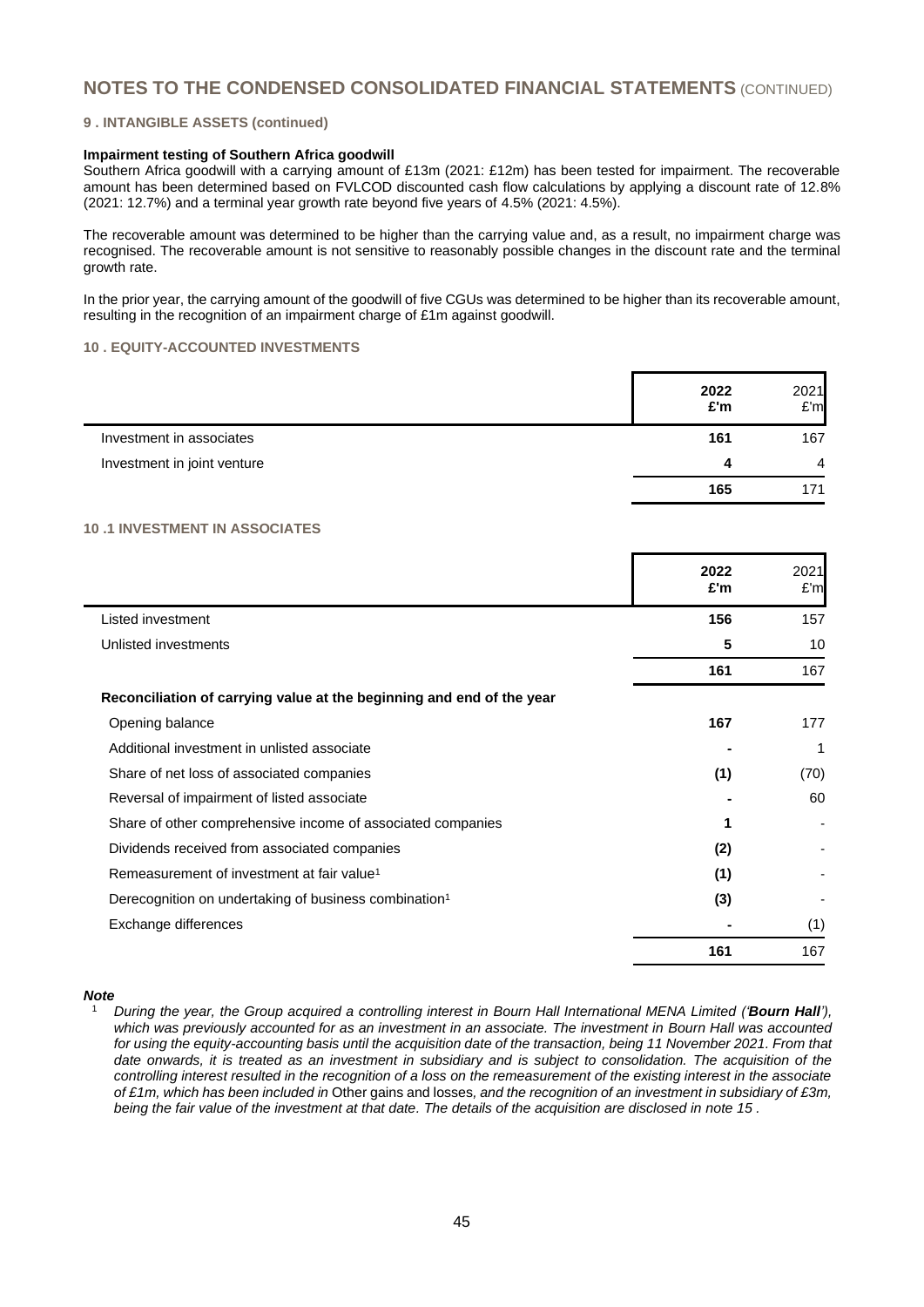#### **10 . EQUITY-ACCOUNTED INVESTMENTS (continued)**

Set out below are details of the associate material to the Group:

|                                    | Country of incorporation and place of<br>business | % ownership |
|------------------------------------|---------------------------------------------------|-------------|
| Spire Healthcare Group plc (Spire) | United Kingdom                                    | 29.9        |

Spire is listed on the LSE. It does not issue publicly available quarterly financial information at a detailed level and has a December year end. The investment in associate was equity accounted for the 12 months to 31 December 2021 (2021: 31 December 2020). No significant events occurred between 1 January 2022 and the reporting date.

#### **Impairment/(reversal of impairment) of equity-accounted investments**

The Group assesses whether any indicators of impairment reversals are identified. At 31 March 2022, an indicator of impairment reversal was identified as the market value of the investment in Spire was £293m, which exceeded the carrying value of £156m.

Management updated the internal value-in-use projections, which resulted in a recoverable amount that is broadly in line with the value determined at 31 March 2020 when the last impairment charge against the investment was recognised. The internal value-in-use projections are supported by the fact that Spire's actual results were in line with the estimates used in the 31 March 2020 value-in-use calculation and that Spire was still making a loss during 2021. Consequently, no impairment reversal has been recognised.

A key driver of the valuation would be the realisation of significant and sustained revenue growth and cost savings after the COVID-19 pandemic.

If Spire's share price at 31 March 2022 was used as the equity investment's fair value, then the impairment reversal would amount to £137m. If the average closing share price for the period between 16 to 20 May 2022 was used, the impairment reversal would amount to £96m.

In the prior year, Spire's loss included a goodwill impairment charge of £200m. The equity-accounted portion of this impairment amounts to £60m. Accumulated impairment charges recognised by the Group in prior periods amount to £283m. Following Spire's goodwill impairment charge, the Group's interest in the net asset value of Spire was higher than the carrying value of the equity investment at 30 September 2020. As a result, an impairment reversal equal to the Group's share of the goodwill impairment of £60m was recognised.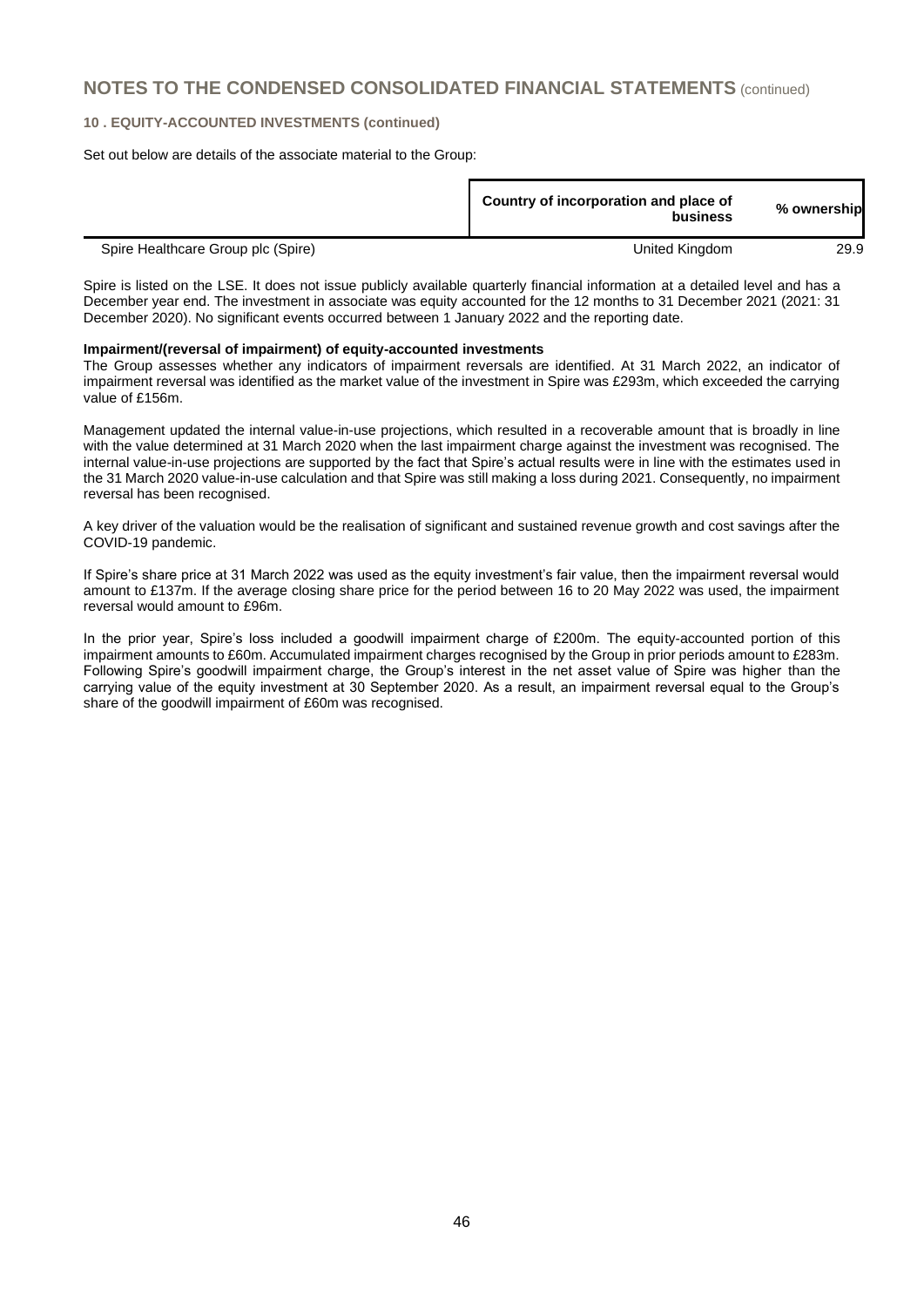# **11. BORROWINGS**

|                               |                                                                                                                                                                                                                                                                                                                                                                                                                                                                     | 2022<br>£'m<br><b>Non-current</b> | 2022<br>£'m<br><b>Current</b> | 2021<br>E'm<br>Non-current | 2021<br>E'm<br>Current |
|-------------------------------|---------------------------------------------------------------------------------------------------------------------------------------------------------------------------------------------------------------------------------------------------------------------------------------------------------------------------------------------------------------------------------------------------------------------------------------------------------------------|-----------------------------------|-------------------------------|----------------------------|------------------------|
|                               | <b>Swiss operations</b><br>(denominated in Swiss franc)                                                                                                                                                                                                                                                                                                                                                                                                             |                                   |                               |                            |                        |
| Secured<br>bank loan<br>one   | This loan bears interest at variable rates linked to<br>the SARON plus 1.25%. CHF50m is redeemable<br>annually on 30 September with the final<br>outstanding balance redeemable on 30<br>September 2027. The repayment in September<br>2021 was suspended, to be resumed in<br>September 2022, but management decided to<br>make a voluntary repayment in November 2021.<br>The non-current portion includes capitalised<br>financing costs of $£14m$ (2021: £13m). | 1018                              | 41                            | 986                        | 38                     |
| Secured<br>bank loan<br>two   | These loans bear interest at a fixed rate of<br>1.12%. CHF0.5m is repayable on 30 June and 31<br>December every year. The remaining balances<br>are repayable during May 2023.                                                                                                                                                                                                                                                                                      | 13                                | 1                             | 13                         | 1                      |
| Secured<br>bank loan<br>three | This fixed interest mortgage loan bears interest at<br>0.90% compounded quarterly. The loan is<br>repayable by December 2023.                                                                                                                                                                                                                                                                                                                                       | 8                                 |                               | 8                          |                        |
|                               | Listed bonds The listed bonds consist of CHF90m at 2.00%<br>and CHF145m at 1.25% Swiss franc bonds. The<br>bonds are repayable on 25 February 2025 and<br>25 February 2026, respectively.                                                                                                                                                                                                                                                                           | 194                               |                               | 181                        |                        |
|                               | <b>Balance carried forward</b>                                                                                                                                                                                                                                                                                                                                                                                                                                      | 1 2 3 3                           | 42                            | 1 1 8 8                    | 39                     |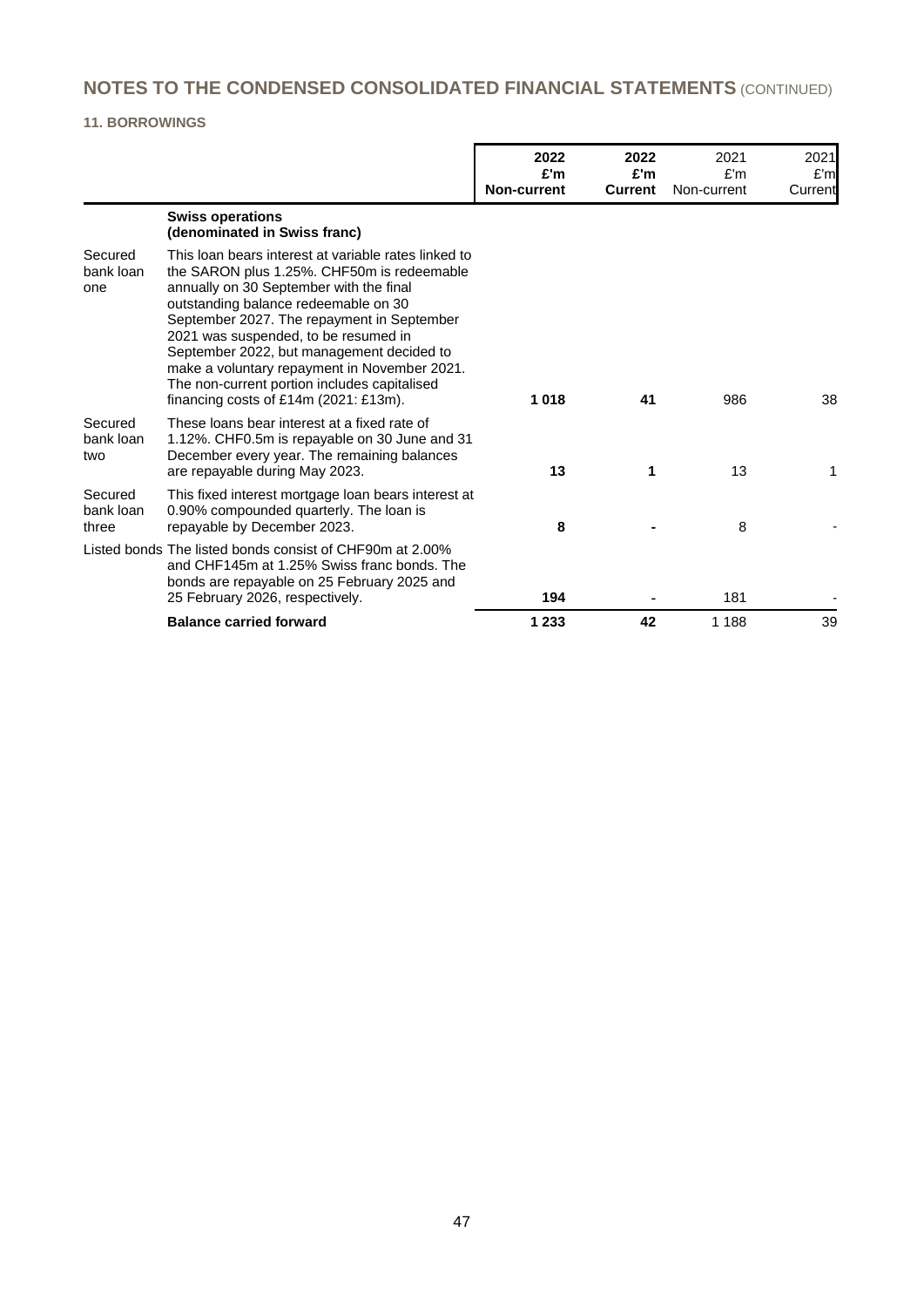# **11. BORROWINGS (continued)**

|                                |                                                                                                                                                                                                                                                                                                                                                                                 | 2022<br>£'m<br><b>Non-current</b> | 2022<br>£'m<br><b>Current</b> | 2021<br>£'m<br>Non-current | 2021<br>£'ml<br>Current |
|--------------------------------|---------------------------------------------------------------------------------------------------------------------------------------------------------------------------------------------------------------------------------------------------------------------------------------------------------------------------------------------------------------------------------|-----------------------------------|-------------------------------|----------------------------|-------------------------|
|                                | <b>Balance carried forward</b>                                                                                                                                                                                                                                                                                                                                                  | 1 2 3 3                           | 42                            | 1 1 8 8                    | 39                      |
|                                | <b>Southern African operations</b><br>(denominated in South African rand)                                                                                                                                                                                                                                                                                                       |                                   |                               |                            |                         |
| Secured<br>bank loan<br>one    | The loan bore interest at the 3M JIBAR variable<br>rate plus a margin of 1.49% (2021: 1.71%)<br>compounded quarterly. The loan was<br>extinguished on 17 September 2021 as part of<br>the refinancing arrangement.                                                                                                                                                              |                                   |                               | 126                        | 1                       |
| Secured<br>bank loan<br>two    | The loan bore interest at the 3M JIBAR variable<br>rate plus a margin of 1.59% (2021: 1.81%)<br>compounded quarterly. The loan was<br>extinguished on 17 September 2021 as part of<br>the refinancing arrangement.                                                                                                                                                              |                                   |                               | 176                        | 1                       |
| Secured<br>bank loan<br>three  | The loans bear interest at the 3M JIBAR variable<br>rate plus a variable margin that is linked to<br>predefined sustainability measures. The<br>sustainability measures are assessed in calendar<br>years, starting in January 2022. At 31 March<br>2022, a margin of 1.54% was applied. The loans<br>are repayable on 17 September 2026. £207m of<br>the loan has been hedged. | 414                               | $\mathbf{2}$                  |                            |                         |
| Other<br>secured<br>bank loans | These loans bear interest at variable rates linked<br>to the prime overdraft rate and are repayable in<br>periods ranging between one and 12 years.                                                                                                                                                                                                                             | $\overline{2}$                    | 1                             | 3                          | 1                       |
| Preference<br>shares           | Dividends were payable quarterly at a rate of<br>72% of 3M JIBAR plus a margin of 1.65% (2021:<br>1.77%). The outstanding balance was redeemed<br>on 1 September 2021.                                                                                                                                                                                                          |                                   |                               | 89                         |                         |
|                                | <b>Middle East operations</b><br>(denominated in US dollar)                                                                                                                                                                                                                                                                                                                     |                                   |                               |                            |                         |
| Secured<br>bank loan<br>one    | The loan bears interest at variable rates linked to<br>the 3M LIBOR and a margin of 1.85% with five-<br>year amortising terms, expiring in August 2023.<br>£36m (2021: £51m) of the loan has been hedged.                                                                                                                                                                       | 39                                | 70                            | 104                        | 49                      |
|                                |                                                                                                                                                                                                                                                                                                                                                                                 | 1688                              | 115                           | 1686                       | 91                      |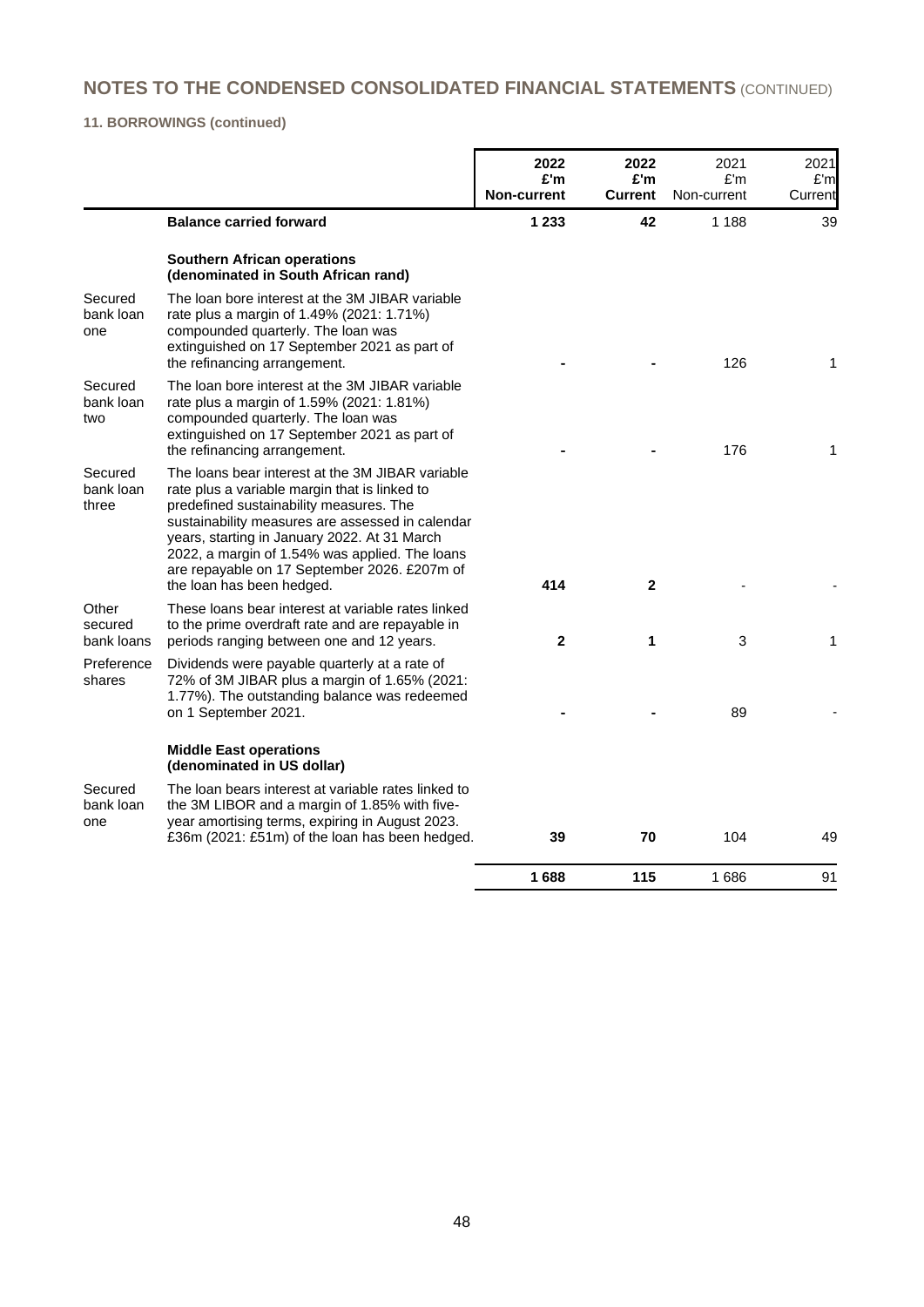## **12. LEASES**

**Amounts recognised in the statement of financial position** The statement of financial position shows the following amounts relating to leases:

|                                             | 2022<br>£'m | 2021<br>E'm    |
|---------------------------------------------|-------------|----------------|
| Right-of-use assets                         |             |                |
| <b>Buildings</b>                            | 721         | 621            |
| Equipment                                   | 3           | $\overline{4}$ |
|                                             | 724         | 625            |
| Right-of-use assets per geographical market |             |                |
| Switzerland                                 | 397         | 390            |
| Southern Africa                             | 26          | 27             |
| Middle East                                 | 301         | 208            |
|                                             | 724         | 625            |
|                                             | 2022<br>£'m | 2021<br>E'm    |
| <b>Lease liabilities</b>                    |             |                |
| Switzerland                                 | 417         | 408            |
| Southern Africa                             | 37          | 38             |
| Middle East                                 | 332         | 230            |
|                                             | 786         | 676            |
| Of which are:                               |             |                |
| - Non-current lease liabilities             | 730         | 621            |
| - Current lease liabilities                 | 56          | 55             |
|                                             | 786         | 676            |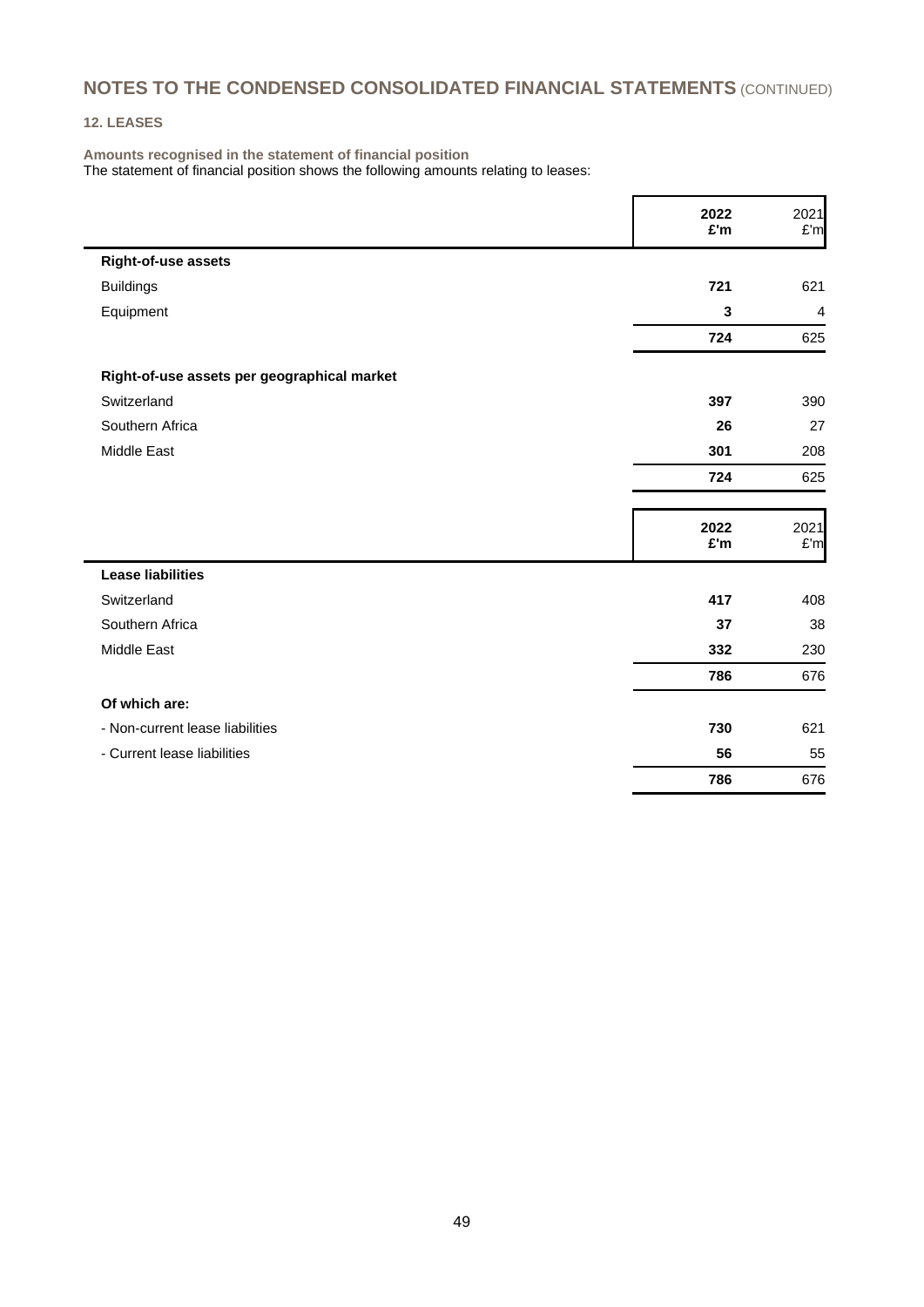## **12. LEASES (continued)**

#### **Amounts recognised in the income statement**

The income statement shows the following amounts relating to leases:

|                                                                                                                    | 2022<br>£'m | 2021<br>E'm |
|--------------------------------------------------------------------------------------------------------------------|-------------|-------------|
| Depreciation charge of right-of-use assets                                                                         |             |             |
| <b>Buildings</b>                                                                                                   | 48          | 48          |
| Equipment                                                                                                          |             | 1           |
|                                                                                                                    | 49          | 49          |
| Interest expense (included in finance cost)                                                                        | 21          | 20          |
| Expense relating to short-term leases and leases of low-value assets (included in<br>infrastructure-related costs) | 9           | 8           |
| COVID-19-related rent concessions (included in other gains and losses)                                             |             | (1)         |

The total cash outflow for leases, excluding short-term leases and leases of low-value assets, was £62m (2021: £56m).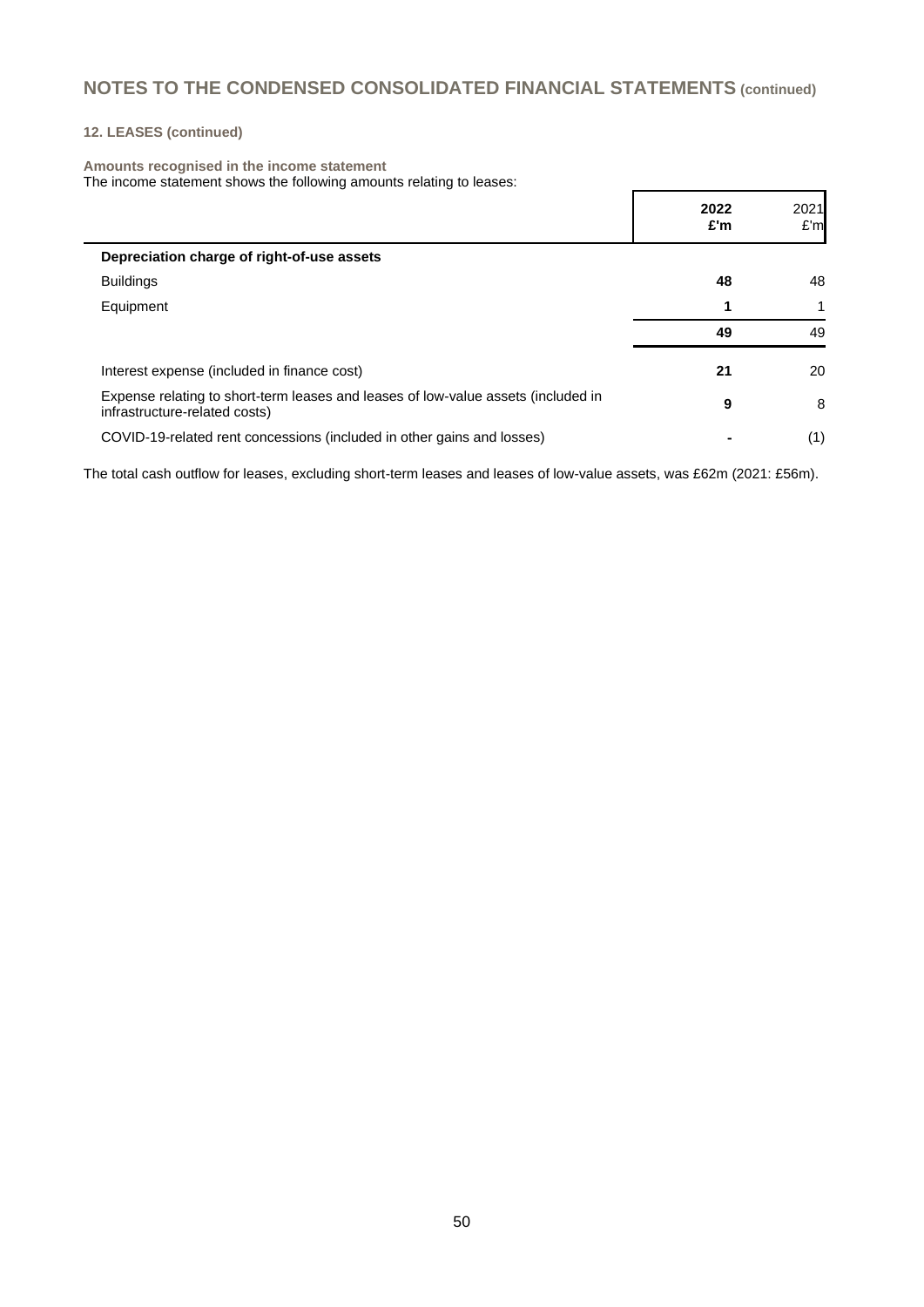#### **13. SHARE-BASED PAYMENTS**

During the year ended 31 March 2022, the Group made further grants under its existing long-term incentive ('LTI') plan awards as follows:

On 4 June 2021, the Group granted Dr Ronnie van der Merwe and Jurgens Myburgh 356 181 and 190 569 phantom shares respectively. On the same date, 1 591 269 phantom shares were granted to other senior management. The vesting of these shares is subject to continued employment and is conditional upon achievement of performance targets, measured over a three-year period. The performance conditions for the year under review constitute a combination of absolute total shareholder return ('TSR') (25% weighting), adjusted earnings per share ('EPS') (40% weighting), ROIC (25% weighting) and patient experience index (10% weighting).

For the year ended 31 March 2022, the total cost recognised in the income statement for the LTI awards was £4m (2021: less than £0.5m).

#### **14. FINANCIAL INSTRUMENTS**

Financial instruments measured at fair value in the statement of financial position are classified using a fair-value hierarchy that reflects the significance of the inputs used in the valuation. The fair-value hierarchy has the following levels:

**Level 1** – The fair value of financial instruments traded in active markets (such as publicly traded equity securities and investments in money market funds) is based on quoted market prices at the end of the reporting period. The quoted market price used for financial assets held by the group is the current bid price. These instruments are included in level 1.

**Level 2** – The fair value of financial instruments that are not traded in an active market (e.g. interest rate swaps) is determined using valuation techniques that maximise the use of observable market data and rely as little as possible on entity-specific estimates. If all significant inputs required to fair value an instrument are observable, the instrument is included in level 2.

Level 3 – If one or more of the significant inputs is not based on observable market data, the instrument is included in level 3. This is the case for unlisted equity securities, put/call agreements and forward contracts.

#### **15. BUSINESS COMBINATIONS**

The following business combinations occurred during the year:

|                                       | 2022<br>£'m | 2021<br>E'm |
|---------------------------------------|-------------|-------------|
| <b>Cash flow on acquisition:</b>      |             |             |
| <b>OPERA Zumikon</b>                  |             | (2)         |
| Bourn Hall International MENA Limited | (3)         |             |
| Ayadi Home Health Care LLC            | (4)         |             |
|                                       | (7)         | (2)         |

#### **Bourn Hall International MENA Limited**

Effective on 11 November 2021, Emirates Healthcare Limited, which forms part of the Middle East segment, acquired the remaining 70% shares in Bourn Hall for £4m. Bourn Hall specialises in IVF. The goodwill of £7m arising from the acquisition is attributable to the acquired workforce and future cash flow from operations.

#### **Ayadi Home Health Care LLC**

Effective on 27 December 2021, Mediclinic Hospitals LLC, which forms part of the Middle East segment, acquired 100% of the shares in the accredited Al Ain-based home healthcare services business, Ayadi Home Health Care LLC ('Ayadi Home Healthcare'), for £4m. The goodwill of £3m arising from the acquisition is attributable to the acquired workforce and future cash flow from operations.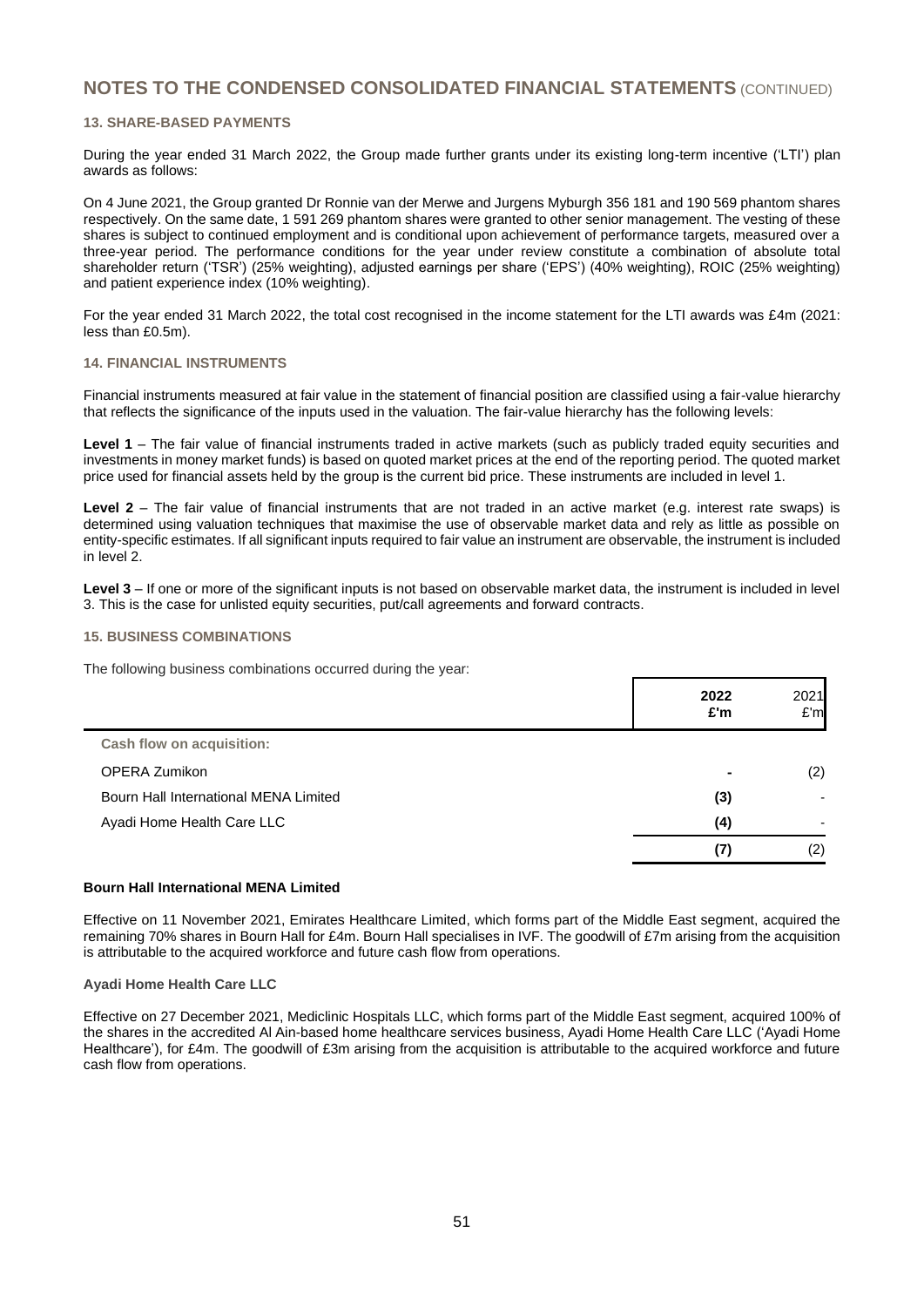#### **15. BUSINESS COMBINATIONS (continued)**

The following table summarises the provisional fair value of assets acquired and liabilities assumed at the respective acquisition dates:

|                                                                                      | 2022<br>£'m       | 2022<br>£'m                     | 2022<br>£'m  |
|--------------------------------------------------------------------------------------|-------------------|---------------------------------|--------------|
|                                                                                      | <b>Bourn Hall</b> | Ayadi Home<br><b>Healthcare</b> | <b>Total</b> |
| <b>Recognised amounts of identifiable</b><br>assets acquired and liabilities assumed |                   |                                 |              |
| <b>Total assets</b>                                                                  | 5                 | 1                               | 6            |
| <b>Total liabilities</b>                                                             | 5                 |                                 | 5            |
| Total identifiable net assets at fair value                                          |                   | 1                               | 1            |
| Goodwill                                                                             | 7                 | 3                               | 10           |
| <b>Consideration transferred for the</b><br>business                                 | 7                 | 4                               | 11           |
| Fair value of the Group's existing portion                                           | (3)               |                                 | (3)          |
| Cash flow on acquisition                                                             | 4                 | 4                               | 8            |
| <b>Cash flow on acquisition</b>                                                      |                   |                                 |              |
| Net cash acquired with subsidiary                                                    |                   |                                 | 1            |
| Cash paid                                                                            | (4)               | (4)                             | (8)          |
| Net cash flow upon acquisition                                                       | (3)               | (4)                             | (7)          |

# **16. COMMITMENTS**

 $\mathbf{r}$ 

|                            | 2022<br>£'m | 2021<br>E'm |
|----------------------------|-------------|-------------|
| <b>Capital commitments</b> |             |             |
| Switzerland                | 127         | 137         |
| Southern Africa            | 105         | 94          |
| Middle East                | 38          | 36          |
|                            | 270         | 267         |

These commitments will be financed from Group cash flow and borrowed funds.

## **17. RELATED PARTIES**

There are no significant changes to the related party transactions compared to those disclosed in note 35 of the Group's annual financial statements for the year ended 31 March 2021.

#### **18. EVENTS AFTER THE REPORTING DATE**

The directors are not aware of any matter or circumstance arising since the end of the financial year that would significantly affect the operations of the Group or the results of its operations.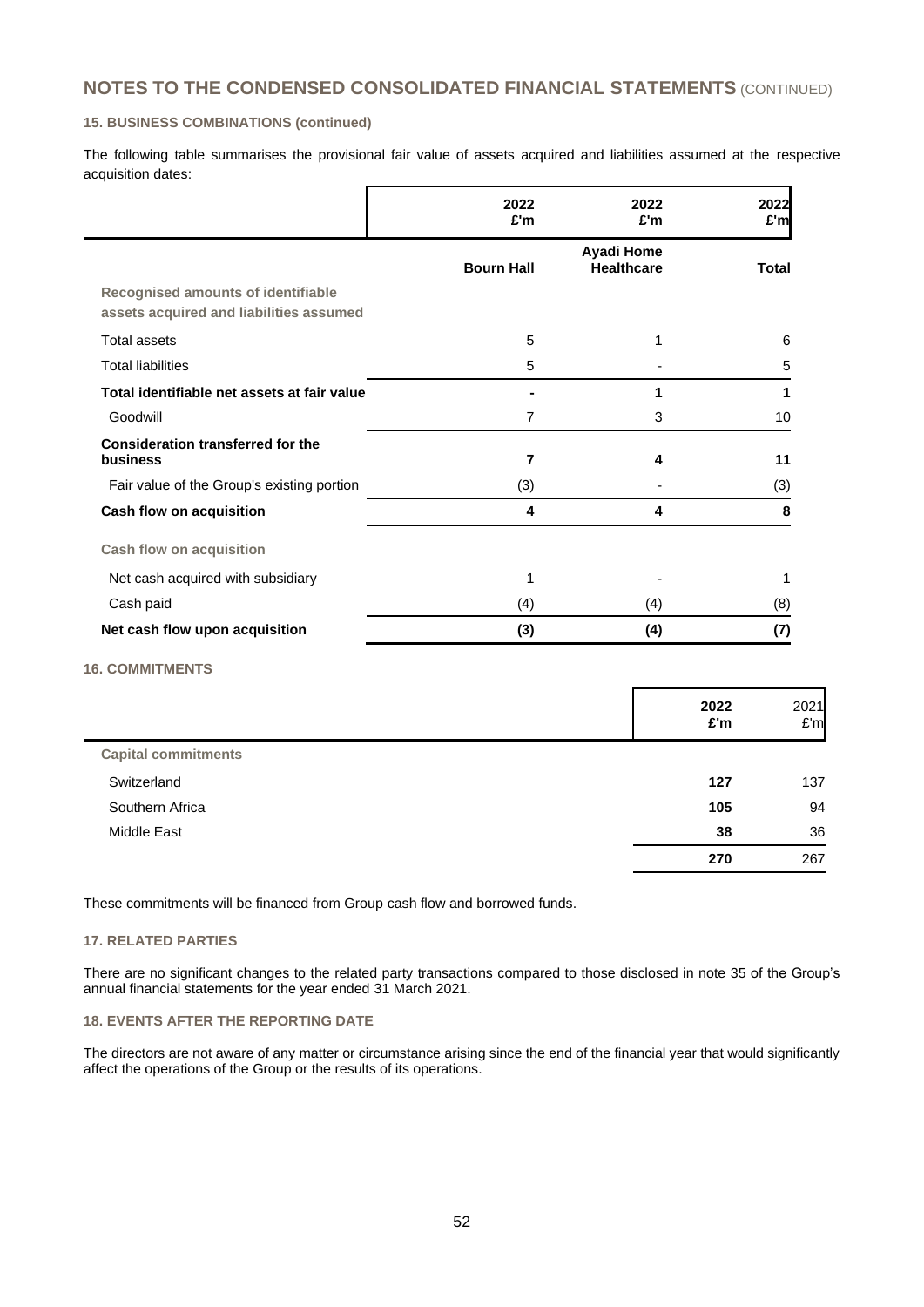# **ABOUT MEDICLINIC INTERNATIONAL PLC**

Mediclinic is a diversified international private healthcare services group, established in South Africa in 1983, with divisions in Switzerland, Southern Africa (South Africa and Namibia) and the UAE.

The Group's core purpose is to enhance the quality of life.

Its vision is to be the partner of choice that people trust for all their healthcare needs.

Mediclinic is focused on providing specialist-orientated, multi-disciplinary services across the continuum of care in such a way that the Group will be regarded as the most respected and trusted provider of healthcare services by patients, medical practitioners, funders and regulators of healthcare in each of its markets.

At 31 March 2022, Mediclinic comprised 74 hospitals, five subacute hospitals, two mental health facilities, 20 day case clinics and 20 outpatient clinics. The Swiss operations included 17 hospitals and four day case clinics with around 1 900 inpatient beds; Southern Africa operations included 50 hospitals (three of which in Namibia), five subacute hospitals, two mental health facilities and 14 day case clinics (four of which operated by Intercare) across South Africa, and around 8 650 inpatient beds; and the UAE operated seven hospitals, two day case clinics and 20 outpatient clinics with around 1 000 inpatient beds in the UAE. In addition, under management contract the UAE will open a 200-bed hospital in the Kingdom of Saudi Arabia in 2023.

The Company's primary listing is on the LSE in the UK, with secondary listings on the JSE in South Africa and the Namibian Stock Exchange in Namibia.

Mediclinic also holds a 29.9% interest in Spire Healthcare Group plc, a leading private healthcare group based in the UK and listed on the LSE.

# **ZOOM WEBINAR AND CONFERENCE CALL DETAILS**

In conjunction with these results, Mediclinic is hosting a Zoom webinar and conference call. A replay facility will be available on the website shortly after the presentation.

#### 09:00 BST/10:00 SAST

Register here: <https://investor.mediclinic.com/events/event-details/2022-full-year-results>

#### Join via Zoom

Participants connecting via Zoom will be able to participate in the 'Questions and Answers' segment that follows the presentation of results.

- Click on the registration link above which will direct you to the registration page.
- Once registered, you will receive a confirmation email containing more detail and the link needed to join the webinar.

#### Join via telephone

Participants connecting via telephone will not be able to participate in the 'Questions and Answers' segment that follows the presentation of results.

- Click on the registration link above which will direct you to the registration page.
- Once registered, you will receive a confirmation email containing the dial-in details.
- Upon dialling-in, enter the webinar ID as well as the passcode as contained in the confirmation email.

## Q&A

In Zoom, you will be able to ask your question via audio only; your video will be disabled.

- Click on 'Raise Hand' in your Zoom toolbar.
- The webinar facilitators will prompt you to unmute your microphone when the panel is ready to receive your question. Please unmute your microphone as requested, ask your question when prompted, and stay connected.
- Once your question has been answered, the webinar facilitators will mute your microphone and move on to the next question.

#### Presentation

The presentation will become available in the Results Centre of the Mediclinic Investor Relations website a few minutes prior to the webinar: <https://investor.mediclinic.com/results-centre/results-and-reports>

#### **Investor queries**

James Arnold, Head of Investor Relations, Mediclinic International plc +44 (0)20 3786 8181